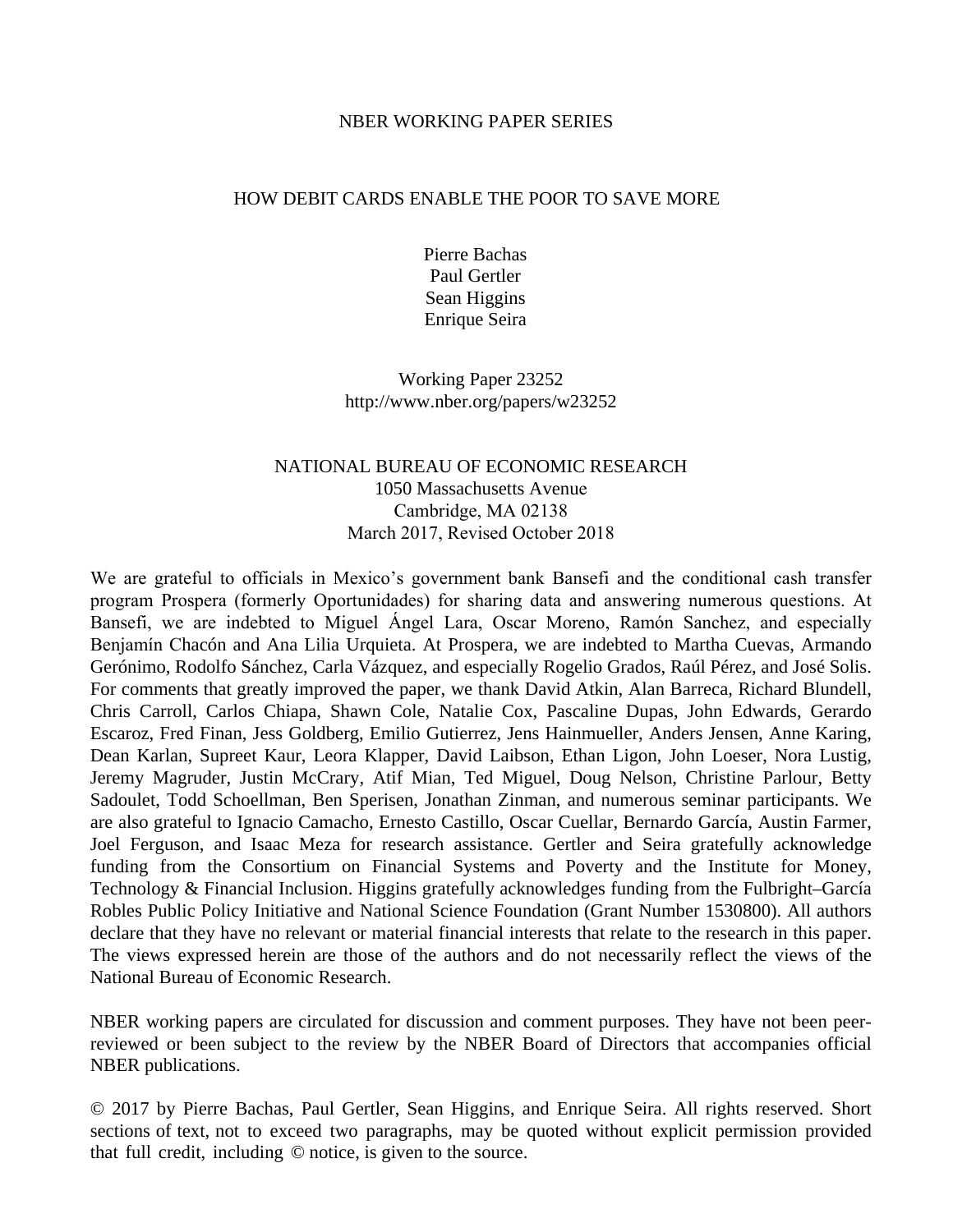How Debit Cards Enable the Poor to Save More Pierre Bachas, Paul Gertler, Sean Higgins, and Enrique Seira NBER Working Paper No. 23252 March 2017, Revised October 2018 JEL No. D14,D83,G21,O16

## **ABSTRACT**

While formal savings can have a number of positive impacts for the poor, savings and active account use remain low. We study an at-scale natural experiment in Mexico in which debit cards are rolled out to beneficiaries of a cash transfer program, who already received transfers directly deposited into a savings account. Using administrative account data and household surveys, we find that after two years with a card, beneficiaries accumulate a savings stock equal to 2 percent of annual income. This effect size is larger than the impact of other interventions studied in the savings literature. We show that the increase in formal savings appears to be an increase in overall savings, financed by a voluntary reduction in current consumption. Debit cards increase account usage and savings through two mechanisms: first, they reduce the transaction costs of accessing money in the account; second, they reduce monitoring costs, which leads beneficiaries to check their account balances frequently and build trust in the bank.

Pierre Bachas Princeton Economics Department Office 214 Princeton, NJ 08542 pbachas@princeton.edu

Paul Gertler Haas School of Business University of California, Berkeley Berkeley, CA 94720 and NBER gertler@haas.berkeley.edu

Sean Higgins Center for Effective Global Action University of California, Berkeley Berkeley, CA 94720 seanhiggins@berkeley.edu

Enrique Seira Centro de Investigación Económica ITAM Ave. Santa Teresa # 930 Mexico enrique.seira@gmail.com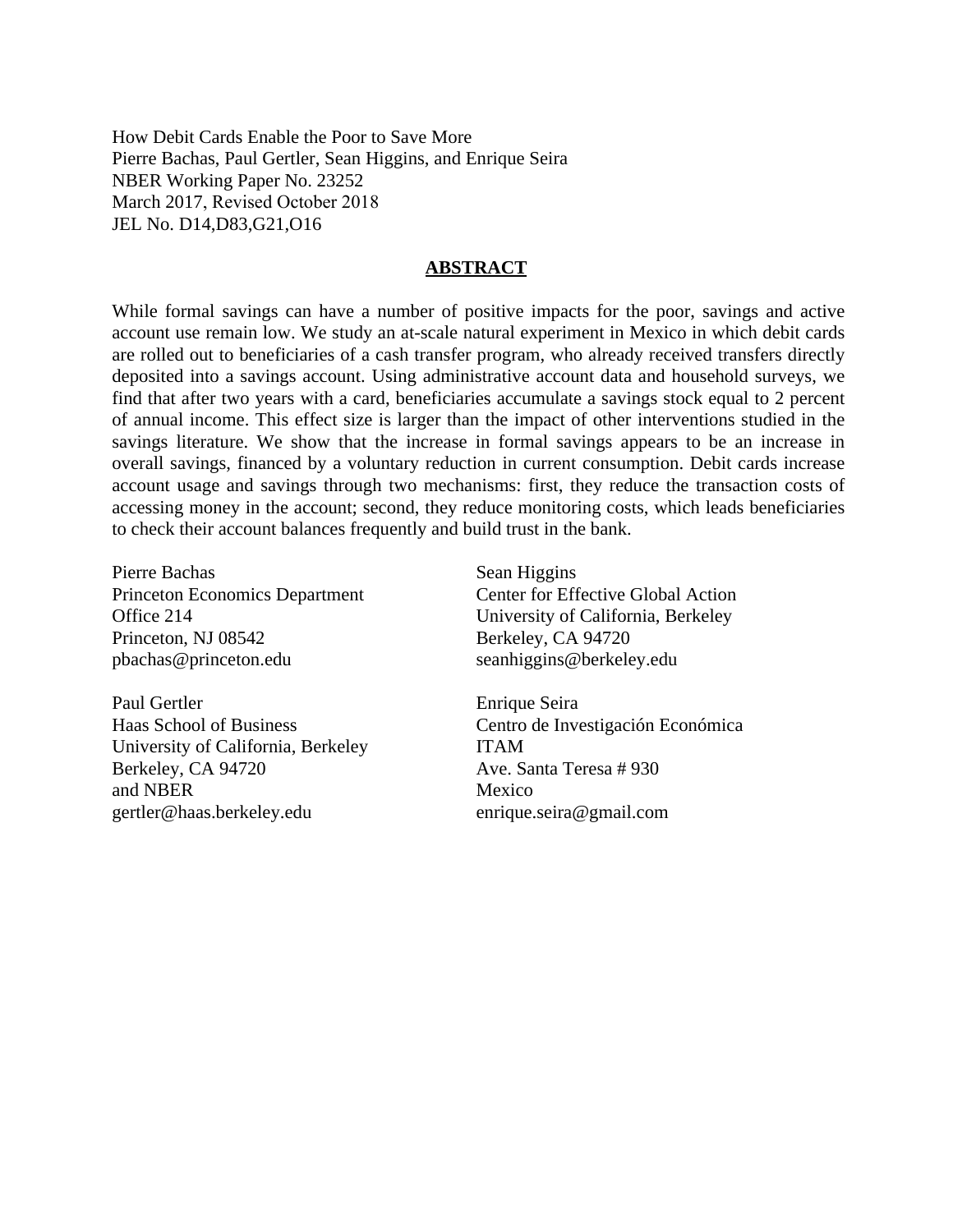#### 1 Introduction

A remarkably large number of households worldwide do not have sufficient savings to cope with relatively small shocks [\(Alderman, 1996;](#page-26-0) [Dercon, 2002\)](#page-27-0). For example, more than 40% of Americans report that they "either could not pay or would have to borrow or sell something" to finance a \$400 emergency [\(Federal Reserve, 2017\)](#page-27-1). Some hypothesize that this is due to a lack of access to low-cost, convenient formal savings devices [\(Karlan, Ratan and Zinman, 2014\)](#page-28-0). When the poor do save in formal financial institutions, there are a number of well-documented causal impacts including increased investment in agriculture, microenterprises, and children's education, increased ability to cope with shocks, and reduced debt.<sup>[1](#page--1-0)</sup> These positive impacts motivated [Mullainathan and](#page-28-1) [Shafir](#page-28-1) [\(2009,](#page-28-1) p. 126) to posit that access to formal financial services "may provide an important pathway out of poverty."

Nevertheless, "uptake and active usage remain puzzlingly low" [\(Karlan et al., 2016,](#page-28-2) p. 2), even when accounts are offered without fees [\(Dupas et al., forthcoming\)](#page-27-2). In fact, over 40% of adults worldwide do not have a formal bank or mobile money account [\(Demirgüç-Kunt et al.,](#page-27-3) [2015\)](#page-27-3). Similarly, cash transfer recipients paid through direct deposit into bank accounts generally withdraw the entire transfer amount in one lump sum each pay period (e.g., [Aker et al., 2016;](#page-26-1) [Muralidharan, Niehaus and Sukhtankar, 2016\)](#page-28-3).

We study a natural experiment in which debit cards tied to existing savings accounts were rolled out geographically over time to beneficiaries of the Mexican conditional cash transfer program Oportunidades. Debit cards alleviate two important barriers to using formal financial institutions. First, debit cards lower the indirect transactions costs of accessing money in an account by facilitat-ing more convenient access via a network of ATMs.<sup>[2](#page--1-1)</sup> Second, debit cards also reduce the indirect cost of checking balances, which is a mechanism that individuals can use to monitor that banks are not unexpectedly reducing balances. Through monitoring, individuals build trust that money deposited in a bank account will be there when wanted. In fact, a lack of trust in banks to not "steal" their savings—often through hidden and unexpected fees—is frequently listed as a primary reason why the poor are hesitant to use banks [\(Dupas et al., 2016;](#page-27-4) [FDIC, 2016\)](#page-27-5). Among Oportunidades beneficiaries, "repeated balance checking is common, usually out of anxiety to confirm that their money is still there" [\(CGAP, 2012,](#page-27-6) p. 20).

The phased geographic rollout of debit cards to Oportunidades recipients provides plausibly exogenous variation in the timing of assignment of debit cards, allowing us to estimate the causal

<sup>&</sup>lt;sup>1</sup>See [Dupas and Robinson](#page-27-7) [\(2013\)](#page-27-7); [Kast and Pomeranz](#page-28-4) [\(2014\)](#page-28-4); [Prina](#page-28-5) [\(2015\)](#page-28-5); [Brune et al.](#page-27-8) [\(2016\)](#page-27-8).

<sup>2</sup> In our context, debit cards reduce the *indirect* time and transport transaction costs of accessing money in the bank account, as savings can be withdrawn at any bank's ATM, rather than only at bank branches of a particular bank. In contrast, [Schaner](#page-28-6) [\(2017\)](#page-28-6) provides ATM cards that reduce *direct* transaction costs: higher withdrawal fees are charged by bank tellers in her study, and the only ATMs at which the cards can be used are located at bank branches of the corresponding bank.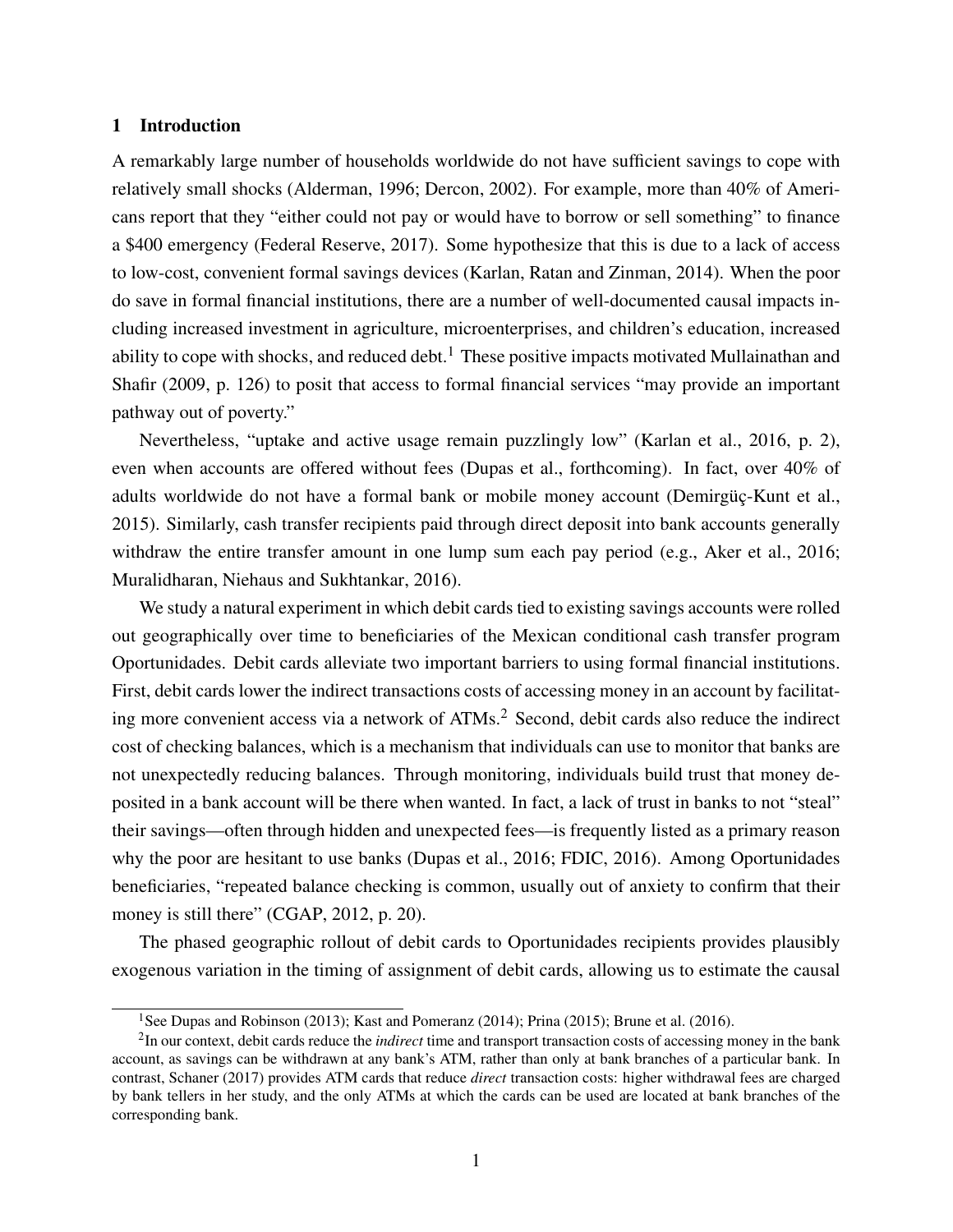impact of having a debit card on saving in a difference-in-differences event study framework. Before the rollout, beneficiaries had been receiving their transfers through savings accounts without debit cards, but rarely used their accounts to save: they typically withdrew the full transfer amount shortly after receiving it.<sup>[3](#page-3-0)</sup>

Using high-frequency administrative data from nearly 350,000 beneficiary bank accounts in 359 bank branches nationwide over five years, we find that debit cards caused a large and significant increase in the active use of the accounts. The number of transactions (withdrawals) jumped immediately, while the proportion of beneficiaries holding significant positive savings in their bank account increased more slowly from 13% to 87% over a two-year period. After two years, beneficiaries with debit cards have built up a stock of savings equal to 2% of annual income. This increase in savings—caused by an at-scale and replicable intervention—is larger than that of most interventions in the literature, including commitment devices, no-fee accounts, higher interest rates, and financial education (Figure [1\)](#page-34-0). $4$ 

Using a rich, high-quality household panel survey of a subsample of the beneficiaries, we then test whether the increase we observe in formal savings is an increase in *total* savings or a substitution from other forms of saving, both formal and informal. We focus on beneficiaries who have had the card for about a year at the time they are surveyed, and find that after one year with the card, there is no change in income and a significant reduction in consumption equal to about 4.9% of income. Because consumption and income are flows, and because the administrative bank account data show that the savings stock does not evolve linearly over time, we carefully compare the survey figure to the savings *rate* for beneficiaries from the same localities after they have had the card for the same amount of time as in the survey. The point estimates from the two sources of data are nearly identical (within 0.2% of income, or less than 50 cents per month) and each lies within the 95% confidence interval of the other.

This suggests that the total savings rate likely rose by a similar amount to what we observe in the administrative bank account data. As in most household surveys, however, our estimates are noisy: while we can reject that the increase in formal savings was purely substitution from other forms of savings, we cannot rule out that part of the increase in formal savings was substitution. More precisely, while our administrative data suggest a savings rate of 4.6% of income after one year with the card and the survey data point estimate is a reduction in consumption equal to 4.9% of income, the lower bound of the 95% confidence interval in the survey is 1.0% of income, while

<span id="page-3-0"></span> $3$ Prior to receiving cards, 13% of beneficiaries saved in the bank accounts. This is consistent with findings from other countries such as Brazil, Colombia, India, Niger, and South Africa, in which cash transfers are also paid through bank or mobile money accounts and recipients generally withdraw the entire transfer amount in one lump sum withdrawal each pay period [\(CGAP, 2012;](#page-27-6) [Aker et al., 2016;](#page-26-1) [Muralidharan, Niehaus and Sukhtankar, 2016\)](#page-28-3).

<span id="page-3-1"></span><sup>4</sup>We also estimate a model of precautionary savings to estimate the equilibrium buffer stock, and find that beneficiaries are saving towards an equilibrium buffer stock of 2.7% of annual income. After saving in the account for one year, beneficiaries accumulate three-fourths of the equilibrium buffer stock on average.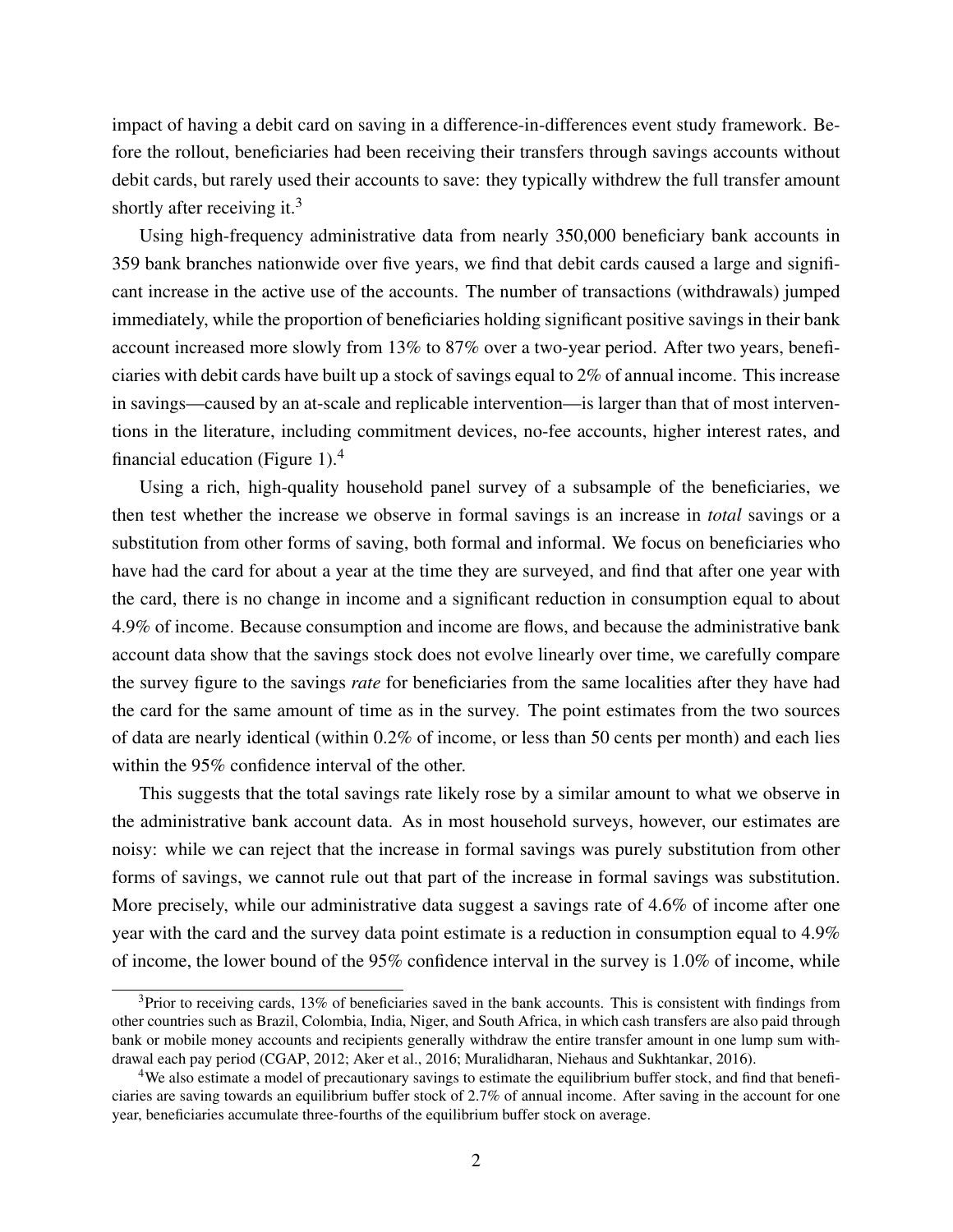the lower bound of the 90% confidence interval is 1.6% of income.

Why would debit cards lead to increased savings? An obvious candidate is that debit cards decrease the transaction costs of accessing money, which makes saving in the account more attractive since savings can be easily accessed when needed. Indeed, debit cards reduce the indirect transaction costs of accessing the account: before receiving a card, account holders had to go to one of only 500 Bansefi branches nationwide to withdraw money, traveling a median road distance of 4.8 kilometers.[5](#page-4-0) After receiving the card, a each beneficiary could access her account at *any* bank's ATM, i.e. at any of the more than 27,000 ATMs in Mexico; the median road distance between a beneficiary's house and the closest ATM is 1.3 kilometers [\(Bachas et al., 2018\)](#page-26-2). We find that the number of withdrawals made per month jumps by 40% immediately after receiving the card and stays relatively flat afterwards. Many beneficiaries start making two or three withdrawals per transfer period, while almost all beneficiaries used to make a single withdrawal of the entire transfer. Furthermore, 16% of beneficiaries begin accumulating savings immediately, likely due to the immediate reduction in transaction costs to access their money.

The reduction in transaction costs to access money does not by itself fully explain the increase in savings. The increase in savings is likely driven by a reduction in the transaction costs both of accessing money and of monitoring the bank. Upon receiving a debit card, most beneficiaries do not begin saving immediately, but instead appear to first use the card to monitor account balances and thereby build trust that their money is safe. Although a beneficiary could check her balance at Bansefi branches prior to receiving the card, the debit card makes it much more convenient since it allows balance checks at any bank's  $ATM<sup>6</sup>$  $ATM<sup>6</sup>$  $ATM<sup>6</sup>$ . Thus, as in [Labonne and Chase](#page-28-7) [\(2010\)](#page-28-7), a reduction in transaction costs enables trust building. Once trust is established, beneficiaries take advantage of the reduced transaction costs associated with debit cards and increase the amount of savings held in their bank accounts.

Two main pieces of evidence support the mechanism of using the card to monitor balances and thereby build trust. First, using the high-frequency administrative data on bank account transactions, we observe that upon receipt of the debit card, clients initially leave small amounts of money in the account and use the card to check their account balances frequently, but reduce balance check frequency over time. Simultaneously, the proportion of beneficiaries who save in the account and the amount that they save rises over time with the card. We confirm this relationship statistically by testing for a negative *within*-account correlation between balance checks and savings; that is,

<span id="page-4-0"></span><sup>5</sup>This may explain their low initial use of the accounts to save, which in turn also explains why reduced transaction costs would not have the opposite effect of reducing savings. If clients were already already saving in their accounts and the transaction costs provided a form of commitment device, as was the case for one of the households profiled by [Morduch and Schneider](#page-28-8) [\(2017\)](#page-28-8), we might expect a reduction in transaction costs to reduce savings. However, most clients were not saving in the account prior to receiving a card.

<span id="page-4-1"></span><sup>&</sup>lt;sup>6</sup>In addition, the reduced indirect transaction costs of accessing money in the account increase the potential benefit of saving formally, which would increase the beneficiary's desire to learn whether the bank is trustworthy.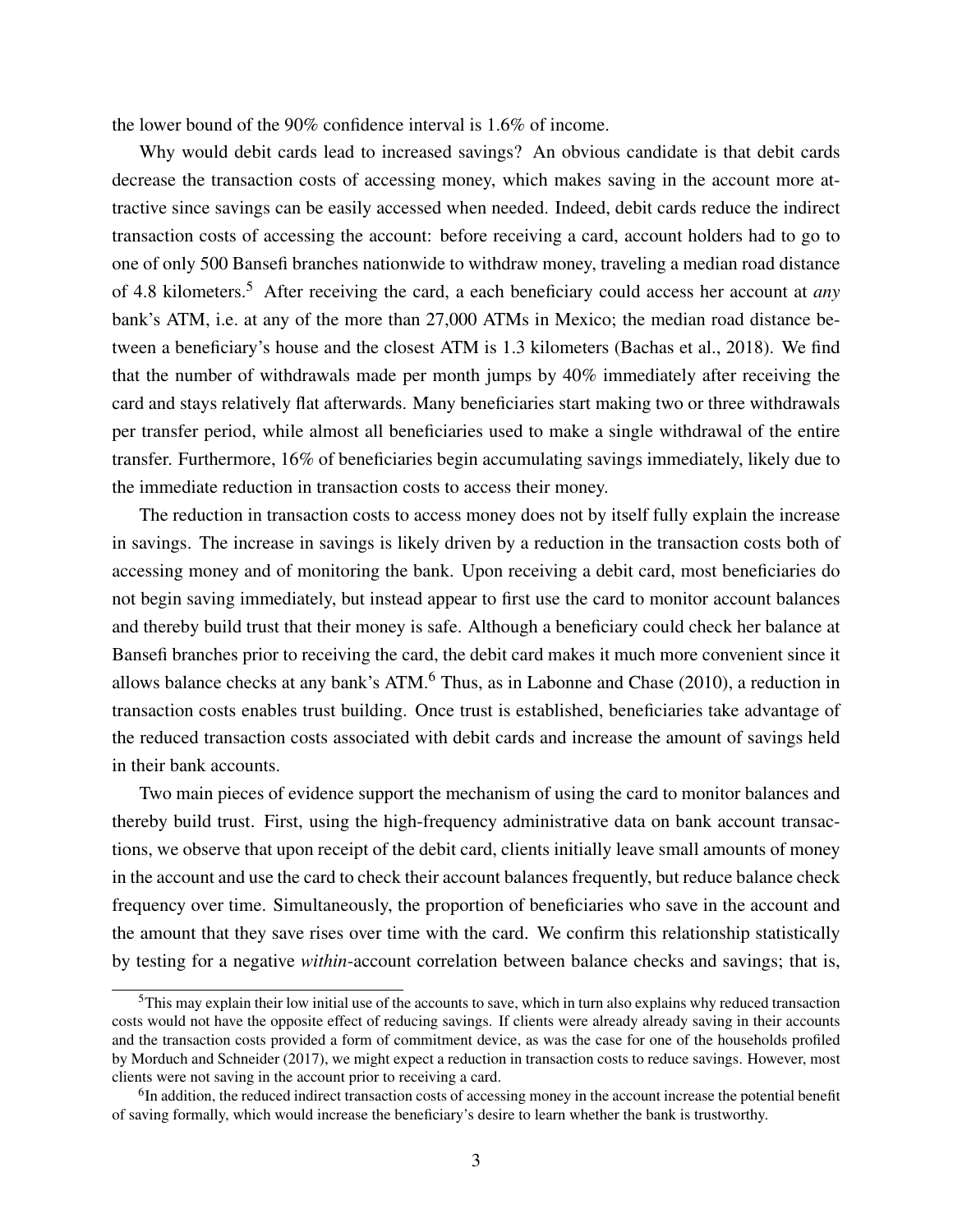people check their balances less at the same time that they save more, consistent with using bal-ance checks to build trust.<sup>[7](#page-5-0)</sup> Second, in survey data from a subsample of the beneficiaries, those who have had their debit cards for a short period of time report significantly lower rates of trusting the bank than beneficiaries who have had their debit cards longer. We also rule out a number of alternative mechanisms including falling transaction costs over time and learning the banking technology, among others.

We thus make three main contributions to the literature. First, we show that debit cards caused a large and significant increase in the number of active account users in terms of both transactions and savings. The magnitude of the savings effect is larger than that of most other interventions studied in the literature. Comparing the stock of savings accumulated after 1–2 years in our study (relative to total annual household income) with estimates from other savings interventions—including offering commitment devices, no-fee accounts, higher interest rates, and financial education—we find that debit cards have a substantially larger effect (Figure [1\)](#page-34-0). Two other studies that also find a large effect on savings are [Suri and Jack](#page-28-9) [\(2016\)](#page-28-9), who study the impact of mobile money, and [Callen et al.](#page-27-9) [\(2014\)](#page-27-9), who study the impact of weekly home visits by a deposit collector equipped with a point-of-sale terminal. Like debit cards, these technologies both lower transaction costs and enable clients to more easily monitor account balances.<sup>[8](#page-5-1)</sup>

Second, we show that the savings effect comes—at least partially—from an increase in total savings achieved by reducing current consumption, rather than a substitution from other forms of saving. Other studies testing whether an increase in formal savings represents an increase in total savings or a substitution from informal savings generally do not have sufficient power to rule out full substitution, despite large point estimates on total savings (e.g., [Ashraf, Karlan and Yin, 2015;](#page-26-3) Kast, Meier and Pomeranz,  $2018$ <sup>[9](#page-5-2)</sup>. While account holders appear to reduce consumption as they increase savings over time in [Somville and Vandewalle](#page-28-11) [\(2018,](#page-28-11) Figure 2), their consumption results are not statistically significant. In this paper, although we cannot rule out partial substitution, we definitively show that a portion (and based on the point estimates, possibly all) of the increase in formal savings is financed by reducing current consumption.

Third, we directly investigate two barriers to saving: indirect transaction costs and trust. We

<span id="page-5-0"></span> $7$ The Bansefi accounts do not charge overdraft fees, so this behavior is not consistent with checking balances to avoid overdraft fees when the account balance is low. Furthermore, the relationship holds—and becomes stronger when we exclude balance checks that occur on the same day as a withdrawal, ruling out the possible explanation that beneficiaries check their balance before withdrawing only when they know they have a lower account balance.

<span id="page-5-1"></span><sup>8</sup>Mobile money clients can easily check account balances from their phones, and [Callen et al.'](#page-27-9)s [\(2014\)](#page-27-9) deposit collection includes a receipt printed in real-time with the deposit amount and new account balance after each weekly deposit—a feature that the bank viewed as crucial to establish trust in the deposit collectors. We were unable to include these studies in the comparison for reasons explained in Appendix [A.](#page-42-0)

<span id="page-5-2"></span> $9An$  exception is [Callen et al.](#page-27-9) [\(2014\)](#page-27-9), who find a statistically significant impact on total savings that is similar in magnitude to the impact on formal savings. Unlike our paper, they find no impact on consumption but rather find that an increase in labor supply in response to the savings intervention enables the increase in savings.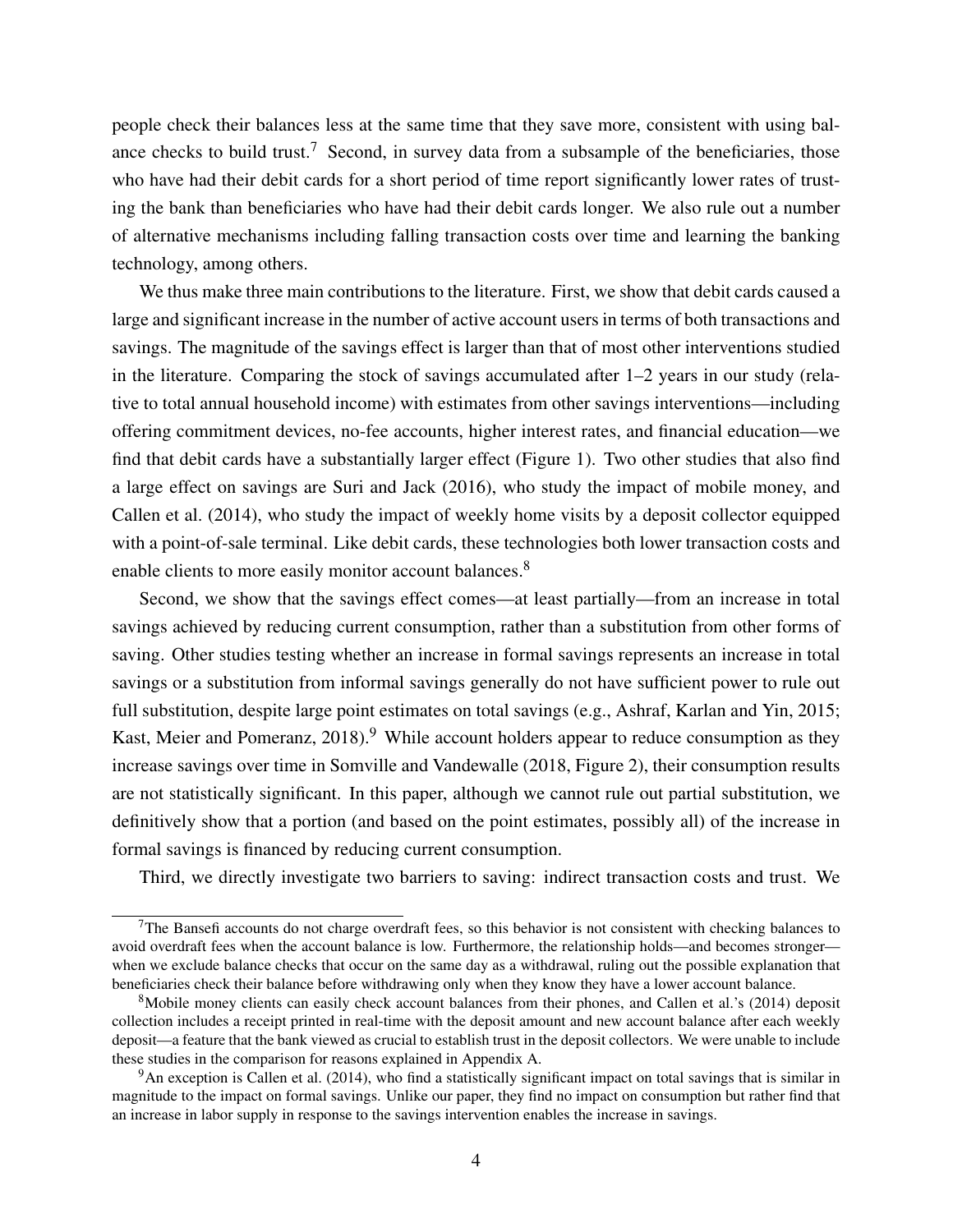find ample evidence that the immediate increase in the number of transactions is due to the decreased transaction costs of accessing the account, while the delayed increase in the proportion of beneficiaries who save is due to allowing clients to more easily monitor the bank by checking account balances, thereby increasing their trust in the bank over time. Studies have explored the role of trust in stock market participation, use of checks instead of cash, and mortgage refinancing in developed countries [\(Guiso, Sapienza and Zingales, 2004,](#page-27-10) [2008;](#page-27-11) [Johnson, Meier and Toubia,](#page-28-12) [forthcoming\)](#page-28-12) and the role of trust in informal and formal borrowing and take-up of insurance products in developing countries [\(Karlan et al., 2009,](#page-28-13) [2015;](#page-28-14) [Cole et al., 2013\)](#page-27-12). There are few studies, however, that rigorously explore the role of trust as a constraint to saving or the role of financial technology in increasing trust (Karlan, Ratan and Zinman,  $2014$ ).<sup>[10](#page-6-0)</sup>

In summary, debit cards combined with ATMs or point-of-sale terminals (and, in other contexts, mobile phones combined with mobile money platforms) are low-cost technologies that reduce the indirect transaction costs of both accessing funds in an account and checking balances to build trust in financial institutions. These technologies are simple, prevalent, and potentially scalable to millions of cash transfer recipients worldwide. Combining these technologies with government cash transfer programs could be a promising channel to increase financial inclusion and enable the poor to save, not only because of the sheer number of people that are served by cash transfers, but also because many governments and nongovernmental organizations are already embarking on digitizing their cash transfer payments through bank or mobile money accounts (e.g., [Aker et al.,](#page-26-1) [2016;](#page-26-1) [Muralidharan, Niehaus and Sukhtankar, 2016\)](#page-28-3).

#### 2 Institutional Context

We examine the rollout of debit cards to urban beneficiaries of Mexico's conditional cash transfer program Oportunidades, whose cash benefits were already being deposited directly into formal savings accounts without debit cards. Oportunidades is one of the largest and most well-known conditional cash transfer programs worldwide, with a history of rigorous impact evaluation [\(Parker](#page-28-15) [and Todd, 2017\)](#page-28-15). The program provides cash transfers to poor families conditional on sending their children to school and having preventive health check-ups. It began in rural Mexico in 1997 under the name Progresa, and later expanded to urban areas starting in 2002. Today, nearly one-fourth of Mexican households receive benefits from Oportunidades, recently rebranded as Prospera.

As it expanded to urban areas in 2002–2005, Oportunidades opened savings accounts in banks for beneficiaries in a portion of urban localities, and began depositing the transfers directly into

<span id="page-6-0"></span> $10$ Previous studies on debit cards and mobile money have focused on the effect of the lower transaction costs facilitated by these technologies to make purchases, access savings and remittances, and transfer money [\(Zinman, 2009;](#page-29-0) [Jack and Suri, 2014;](#page-28-16) [Schaner, 2017\)](#page-28-6), but not their capacity to monitor and build trust in financial institutions. Two studies on trust and savings are [Osili and Paulson](#page-28-17) [\(2014\)](#page-28-17), who study the impact of past banking crises on immigrants' use of banks in the US, and [Mehrotra, Vandewalle and Somville](#page-28-18) [\(2016\)](#page-28-18), who promote interactions with bankers and find that account savings is strongly associated with trust in one's own banker.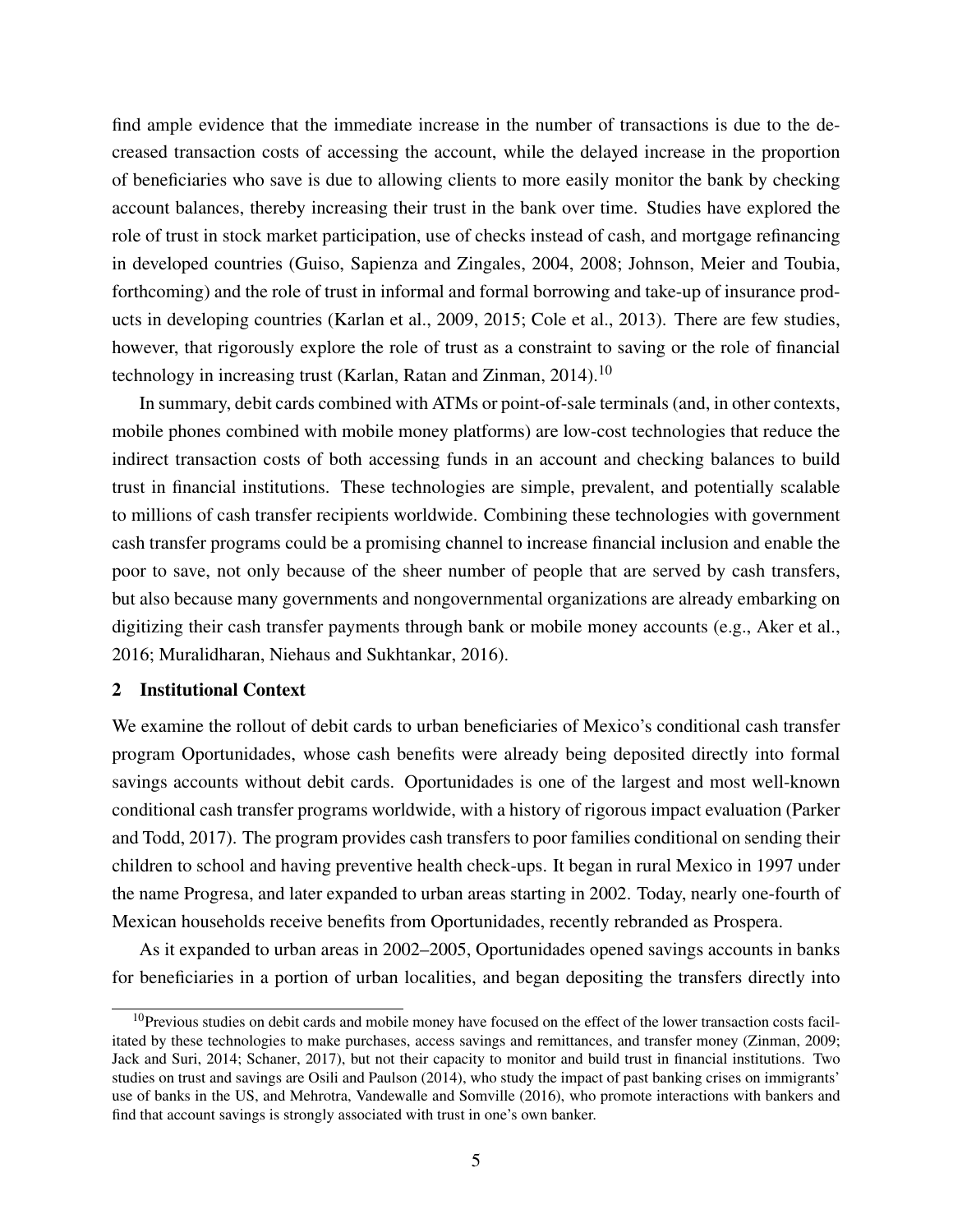those accounts. By 2005, beneficiary families in over half of Mexico's urban localities were receiving their transfer benefits directly deposited into savings accounts in Bansefi, a government bank created to increase savings and financial inclusion among underserved populations. The Bansefi savings accounts have no minimum balance requirement or monthly fees and pay essen-tially no interest.<sup>[11](#page-7-0)</sup> No debit or ATM cards were associated with the accounts, so beneficiaries could only access their money at Bansefi bank branches. Because there are only about 500 Bansefi branches nationwide and many beneficiaries live far from their nearest branch, accessing their accounts involved large transaction costs. Overall, the savings accounts were barely used prior to the introduction of debit cards: 89.9% of clients made one withdrawal each bimester, withdrawing 99.5% of the transfer on average (Table [B.1\)](#page-52-0).<sup>[12](#page-7-1)</sup>

In 2009, the government began issuing Visa debit cards to beneficiaries who were receiving their benefits directly deposited into Bansefi savings accounts. The cards enable account holders to withdraw cash and to check account balances at any bank's ATM, as well as make electronic payments at any store accepting Visa. Beneficiaries can make two free ATM withdrawals per bimester at any bank's ATM; additional ATM withdrawals are charged a fee that varies by bank. When Bansefi distributed the debit cards, they also provided beneficiaries with a training session on how and where to use the cards (Appendix [C\)](#page-54-0). The training sessions did not vary over time and did not discuss savings, nor encourage recipients to save.

Our sample consists of urban beneficiaries who received their transfer benefits in bank accounts prior to the rollout of debit cards. As shown in Figure [2,](#page-35-0) beginning in January 2009 debit cards tied to these existing bank accounts were rolled out to beneficiaries by locality. When Bansefi distributed cards in a particular locality, all beneficiaries in that locality received cards during the same payment period. By the end of 2009, about 75,000 beneficiaries had received debit cards tied to their pre-existing savings accounts. Another 172,000 beneficiaries received cards by late 2010. By October 2011, the last month for which we have administrative data from Bansefi, a total of 256,000 beneficiaries had received debit cards tied to their pre-existing savings accounts. Another 93,000 beneficiaries received cards between November 2011 and April 2012, shortly after the end date of our study period. We use this last group as a "pure" control group throughout the duration of our study, although as we describe in Section [4,](#page-10-0) we take advantage of all the variation in exposure time generated by the staggered rollout of cards over time. The map in Figure [2b](#page-35-0) shows that the card expansion had substantial national geographic breadth throughout the rollout.

The introduction of debit cards to existing recipients was not randomized, but we test whether—

<span id="page-7-0"></span><sup>&</sup>lt;sup>11</sup>Nominal interest rates were between 0.09 and 0.16% per year compared to an inflation rate of around 5% per rear during our sample period.

<span id="page-7-1"></span><sup>&</sup>lt;sup>12</sup>A bimester is a two-month period; Oportunidades payments are paid every two months. Our measure of percent withdrawn can exceed 100% of the transfer since the account could have a positive balance prior to the Oportunidades payment.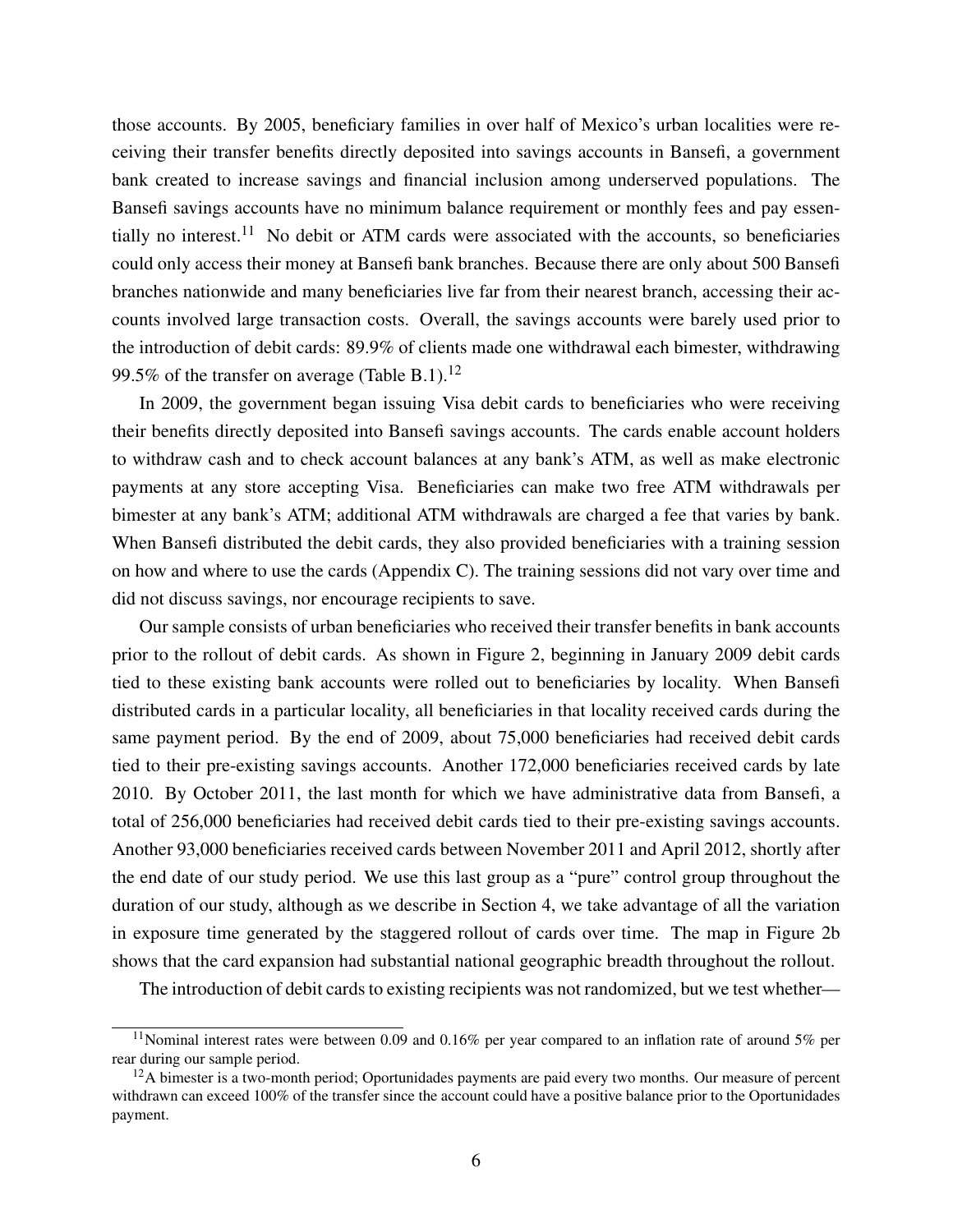among urban localities included in the rollout—the timing determining when cards were rolled out to various localities is correlated with observable locality-level characteristics. To test this, we follow [Galiani, Gertler and Schargrodsky](#page-27-13) [\(2005\)](#page-27-13) and [Gertler et al.](#page-27-14) [\(2016\)](#page-27-14) and use a discrete time hazard model, which is equivalent to testing whether in a given period *t*, the probability of being treated at *t* conditional on not being treated yet at *t* − 1 is correlated with observables. We include measures of the pre-treatment levels and trends of financial infrastructure, as well as all of the locality-level variables used by Mexico's National Council of Social Development Policy Evaluation—the independent government agency that produces Mexico's official poverty estimates—to determine locality-level development gaps. We reject that the timing of the rollout is correlated with observables among localities included in the rollout: of the 20 variables included in the model, the coefficient on one variable is statistically significant at the 5% level (as would be expected by chance), and the remaining coefficients are statistically insignificant (Table  $2$ ).<sup>[13](#page-8-0)</sup>

#### <span id="page-8-1"></span>3 Data Sources

We use four main sources of data. The first is administrative data on account balances and transactions from Bansefi on the universe of beneficiaries who already received benefits in a savings account and were then awarded a debit card. We also use three surveys of Oportunidades beneficiaries. Table [1](#page-30-0) displays the number of beneficiaries, time periods, main variables, and variation we exploit for each of these data sources.

## 3.1 Administrative Data

To examine the effect of debit cards on savings and account use, we exploit account-level balance and transactions data from Bansefi for the universe of accounts that received transfers in a savings account prior to receiving a debit card. These data consist of 348,802 accounts at 359 Bansefi branches over almost five years, from January 2007 to October 2011. They include monthly average savings balance; the date, amount, and type of each transaction made in the account (including Oportunidades transfers); the date the account was opened, and the month the card was given to the account holder. Figure [2a](#page-35-0) shows the timing of the administrative data and the rollout of debit cards.

Table [B.1](#page-52-0) shows summary statistics from this dataset. Using data from the first bimester of 2008 (before any debit cards were disbursed to beneficiaries), the accounts in our sample make 0.01 client deposits and 1.1 withdrawals per bimester on average, and the average amount withdrawn is 99.5% of the Oportunidades transfer, indicating very low use of the account for saving prior to receiving the card. Net balances are 124 pesos or about US\$11 on average; the distribution of net balances is skewed: the 25th percentile is just 2 pesos (US\$0.2) and the median is 42 pesos (US\$4).

<span id="page-8-0"></span> $13$ In addition to these 20 variables, we include a 5th-order polynomial in time, as in [Galiani, Gertler and Schar](#page-27-13)[grodsky](#page-27-13) [\(2005\)](#page-27-13).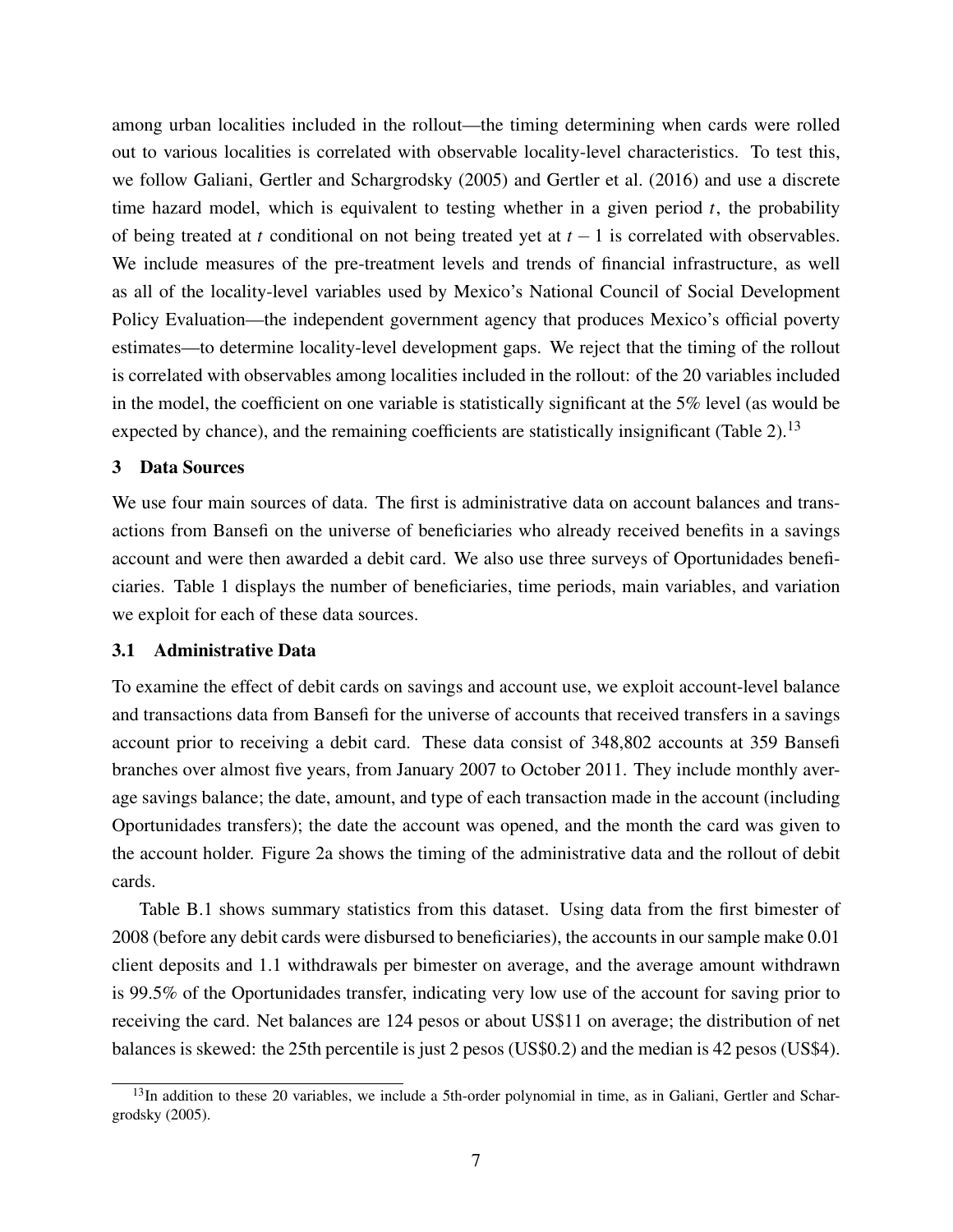The average amount transfered by Oportunidades in the first bimester of 2008 is 1,540 pesos, or about US\$144, per bimester; using survey data we find that Oportunidades income represents about one-fourth of beneficiaries' total income on average. The average account had already been open for 3.5 years by January 2008, so beneficiariaries in our study had substantial experience with a savings account prior to receiving the debit card.

## <span id="page-9-1"></span>3.2 Survey data

Since its inception in 1997, Oportunidades has a long history of collecting high-quality surveys from their beneficiaries, and these surveys have been used extensively by researchers [\(Parker and](#page-28-15) [Todd, 2017\)](#page-28-15). We use three distinct Oportunidades household-level surveys, described below. Figures [B.1–](#page-46-0)[B.3](#page-47-0) show when survey respondents received cards in each of these surveys, relative to the timing of the survey.

## 3.2.1 Household Panel Survey (ENCELURB)

The most comprehensive survey data we use is the Encuesta de las Características de los Hogares Urbanos (ENCELURB), a household panel survey with comprehensive modules on consumption, income, and assets. The survey includes three pre-treatment waves in 2002, 2003, and 2004, and one post-treatment wave conducted between November 2009 and February 2010. The surveys were originally collected for the evaluation of the program in urban areas. Localities that switched to debit cards in early 2009 were oversampled in the fourth wave (which did not return to all localities from the original sample for budgetary reasons). As a result, most of the treatment group in this survey—beneficiaries who received cards prior to the fourth wave of the survey—had the card for close to one year when surveyed. We exclude the group of beneficiary households in this survey that received cards in late 2009, shortly before the post-treatment survey wave; these households would not have had the card long enough to begin saving.<sup>[14](#page-9-0)</sup> We merge the survey with administrative data from Oportunidades on the debit card expansion to study the effect of the card on consumption and saving in a difference-in-differences model.

## 3.2.2 Trust Survey (ENCASDU)

The Encuesta de Características Sociodemográficas de los Hogares Urbanos (ENCASDU), conducted in 2010, is a stratified random sample of 9,931 Oportunidades beneficiaries. We refer to this survey as the Trust Survey since it gives us our main measure of trust in the bank. We restrict our analysis to beneficiaries who had already received debit cards by the time of the survey, since the module with questions we use about reasons for not saving was only asked to those who had already received debit cards. This leaves us with a sample of 1,694 households, with a median

<span id="page-9-0"></span><sup>&</sup>lt;sup>14</sup>Because only 74 of the 2942 households in this survey living in urban localities included in the rollout are in localities treated in late 2009, our results hardly change if we do not drop these households. We drop them for cleaner comparisons with the administrative data results.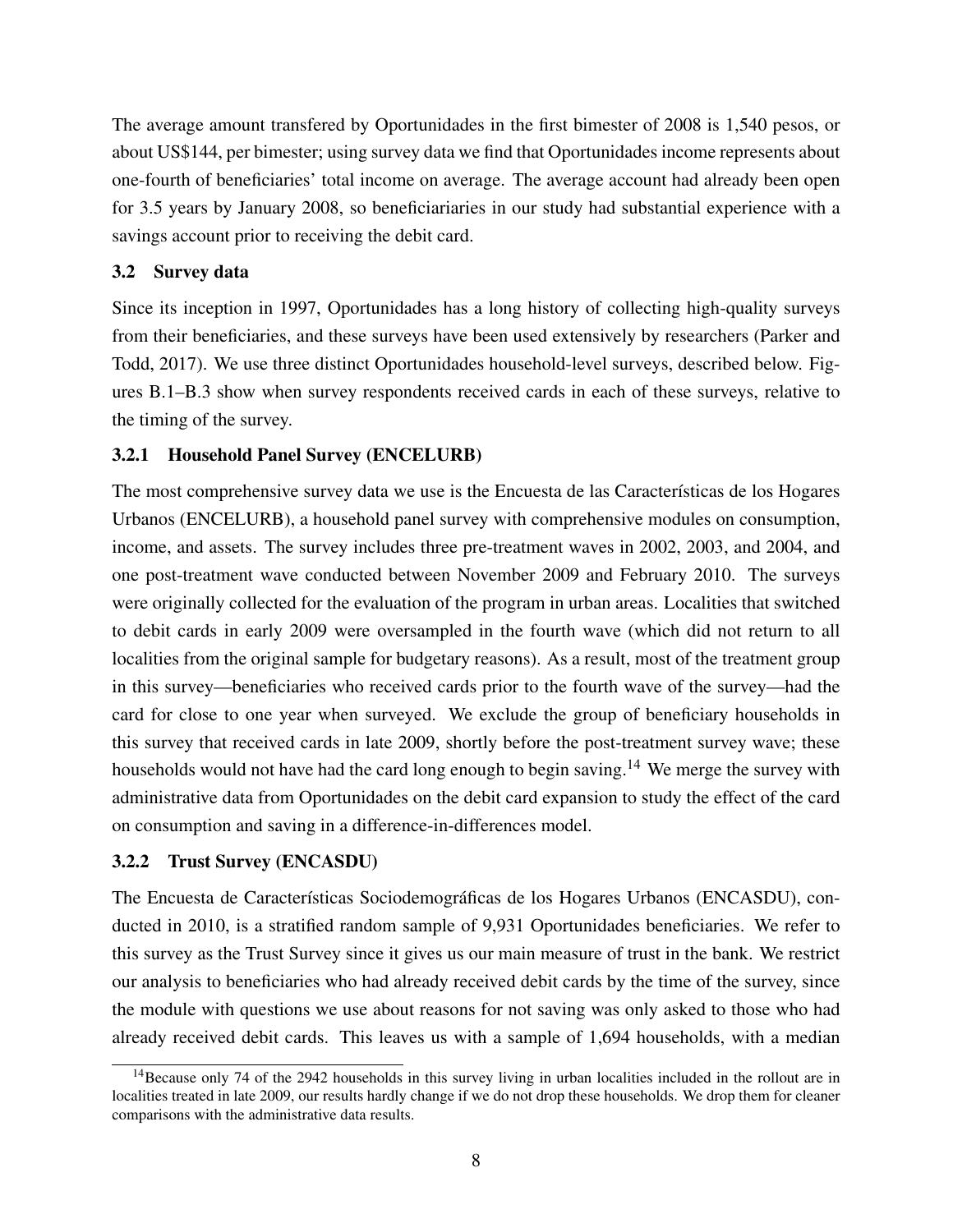exposure to the card of 14 months.

Our main trust measure comes from this survey. The survey asks, "Do you leave part of the monetary support from Oportunidades in your bank account?" If the response is no, the respondent is then asked the open-ended question, "Why don't you keep part of the monetary support from Oportunidades in your Bansefi savings account?" *Lack of trust* is captured by responses such as "because if I do not take out all of the money I can lose what remains in the bank"; "because I don't feel that the money is safe in the bank"; "distrust"; and "because I don't have much trust in leaving it."<sup>[15](#page-10-1)</sup> We also merge this survey with administrative account data to relate savings and reported trust measures directly.

## 3.2.3 Payment Methods Survey

The Encuesta de Medios de Pago (Payment Methods Survey) is a cross-sectional survey of a stratified random sample of 5,388 beneficiaries, conducted in 2012. This survey was fielded to measure operational details of the payment method. In particular, it asks about use of the debit cards and beneficiaries' experiences using ATMs. We use it to measure the self-reported number of balance checks and withdrawals with the card, whether beneficiaries get help using an ATM, and if they know their card's PIN by heart. We restrict the analysis to the 1,617 surveyed beneficiaries who responded to the relevant module of the survey from the sampled urban localities that received cards; median exposure time to the card is 12 months.

## <span id="page-10-0"></span>4 Empirical Strategy and Identification

We exploit variation generated by the staggered rollout of debit cards to different localities by Oportunidades. When the data has a panel dimension—i.e., the administrative data and the Household Panel Survey—we estimate a difference-in-differences specification. When we only have a cross-section of cardholders—i.e., the Trust Survey and Payment Methods Survey—we exploit variation in the length of time beneficiaries have been exposed to the card. In both cases the underlying variation we use stems from the exogenous rollout of debit cards over time. In this section, we present the main empirical models we use and verify the plausibility of the identification assumptions needed for a causal interpretation.

## 4.1 Generalized Difference-in-Differences (Event Study)

The large sample over a long period of time in the administrative data allows us to estimate a generalized difference-in-differences specification where the treatment effect is allowed to vary dynamically over time and is measured in "event time" relative to each beneficiary's treatment date. In other words, we use an event study specification with a pure control group throughout the

<span id="page-10-1"></span><sup>15</sup>We also use this question to define alternative reasons for not saving, including *lack of knowledge* (e.g., "they didn't explain the process for saving") and *fear of ineligibility* (e.g., "because if I save in that account they can remove me from the Oportunidades program").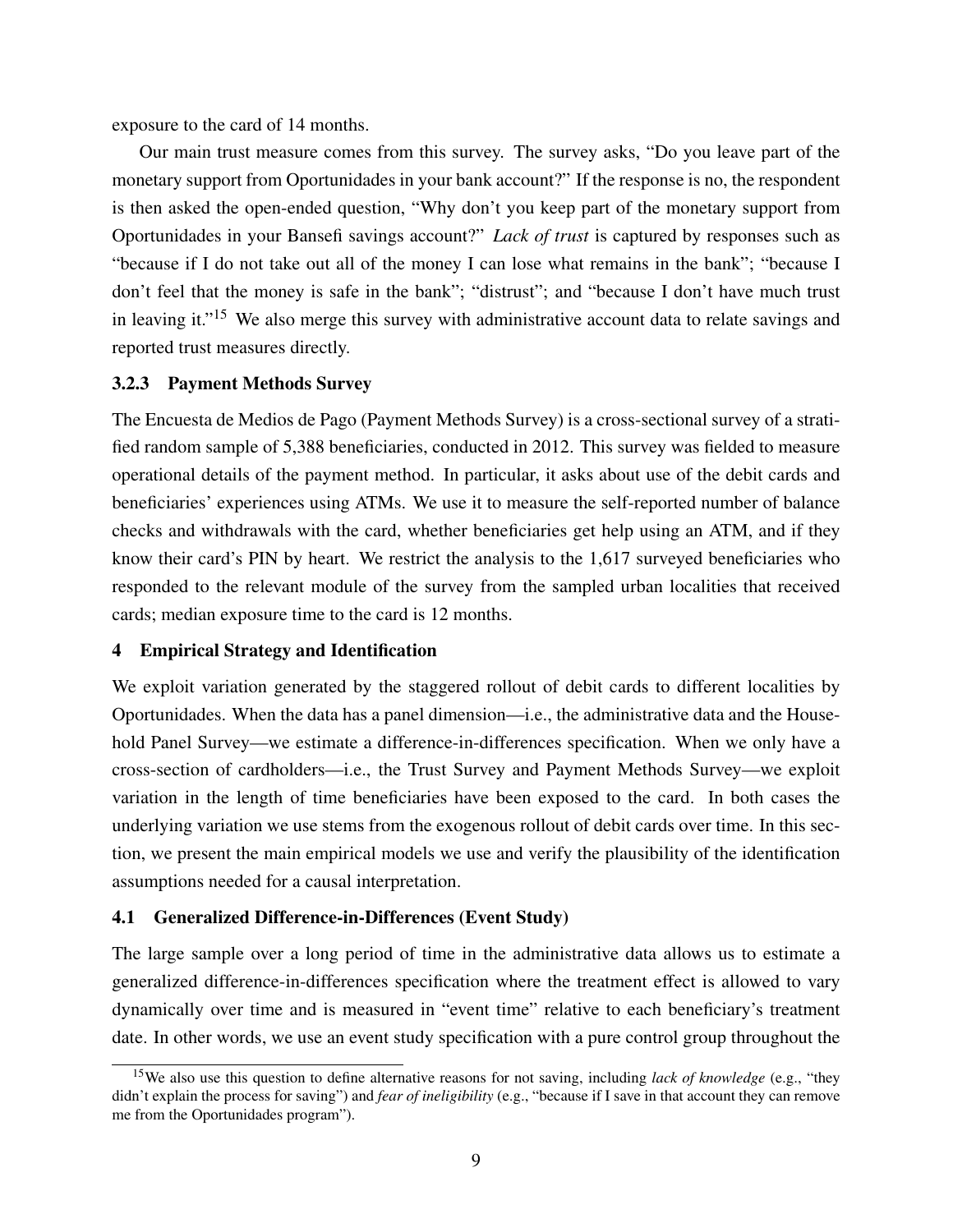study period. Specifically, we estimate

<span id="page-11-2"></span>
$$
y_{it} = \lambda_i + \delta_t + \sum_{k=a}^{b} \phi_k D_{it}^k + \varepsilon_{it}
$$
 (1)

where  $y_{it}$  is the outcome of interest, *i* and *t* index account and period respectively, the  $\lambda_i$  are account-level fixed effects, and the  $\delta_t$  are calendar-time fixed effects.  $D_{it}^k$  is a dummy variable indicating that account *i* has had a debit card for exactly *k* periods at time *t*, while  $a < 0 < b$  are periods relative to the switch to debit cards; we measure effects relative to the period before getting the card, so we omit the dummy for  $k = -1$ . For those in the control group who receive cards after our study period ends,  $D_{it}^k = 0$  for all  $k$ .<sup>[16](#page-11-0)</sup> We use this specification to study withdrawals and savings in the account. We average time over four-month periods since payments are sometimes shifted to the end of the previous bimester.<sup>[17](#page-11-1)</sup> We estimate cluster-robust standard errors, clustering ε*it* by Bansefi branch.

As in any difference-in-differences model, to interpret each  $\phi_k$  as the causal effect of having the card for *k* periods, we need to invoke a parallel trend assumption: in the absence of the card, early and late recipients would have had the same account use and savings behavior. While this is untestable, we test for parallel pre-intervention trends by showing that  $\phi_k = 0$  for all  $k < 0$ whenever we use specification [1.](#page-11-2) Figures [5–](#page-37-0)[7](#page-38-0) show parallel pre-treatment trends in the number of withdrawals, stock of savings, and savings rate. Parallel pre-treatment trends also hold for client deposits, which are zero in virtually all accounts.

#### 4.2 Difference-in-Differences with Survey Data

With the household survey panel data, we estimate a standard difference-in-differences model since we observe just one time period after treatment. We estimate

<span id="page-11-3"></span>
$$
y_{it} = \lambda_i + \delta_t + \gamma D_{j(i)t} + v_{it},
$$
\n(2)

where  $y_{it}$  is consumption, income, or the stock of assets for household *i* at time *t*. Time-invariant differences in household observables and unobservables are captured by the household fixed effects  $\lambda_i$ , common time shocks are captured by the time fixed effects  $\delta_t$ , and  $D_{j(i)t} = 1$  if locality *j* in which beneficiary household *i* lived prior to treatment has received debit cards by time *t*. We use

<span id="page-11-0"></span><sup>&</sup>lt;sup>16</sup>Since we have a control group that does not receive cards until after the study period ends (as in [McCrary,](#page-28-19) [2007\)](#page-28-19), we can pin down the calendar-time fixed effects without facing the under-identification problems described in [Borusyak and Jaravel](#page-27-15) [\(2016\)](#page-27-15). We set *a* and *b* as the largest number of periods before or after receiving the card that are possible in our data, but only graph the coefficients representing three years before receiving the card and two years after (see [Borusyak and Jaravel, 2016,](#page-27-15) on why this is better than "binning" periods below some  $\underline{k}$  or above  $\overline{k}$ .).

<span id="page-11-1"></span> $17$ This could cause an artificially large end-of-bimester balance if the recipient had not yet withdrawn their transfer. Payment shifting happens for various reasons, including local, state, and federal elections, as a law prohibits Oportunidades from distributing cash transfers during election months.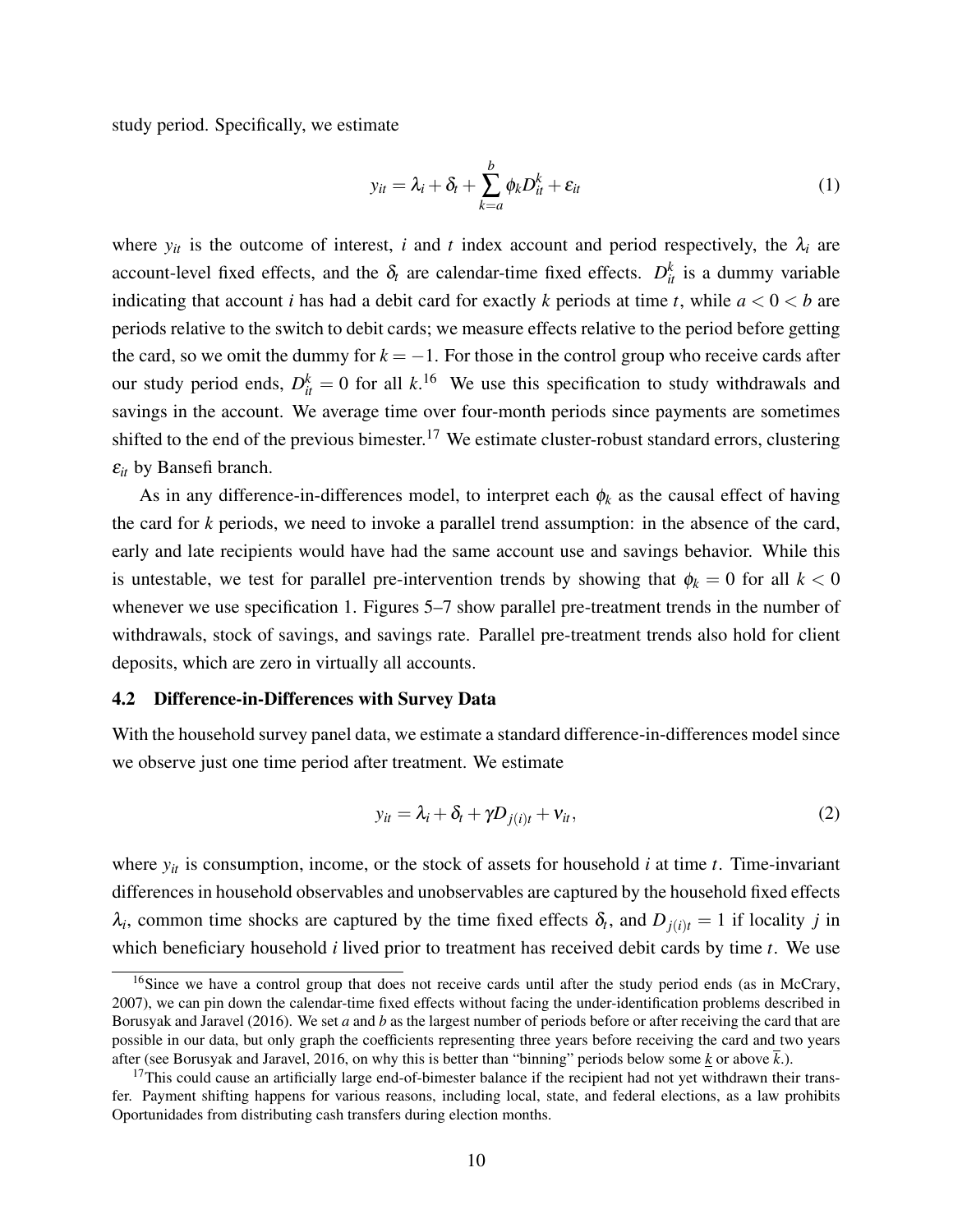the locality of residence prior to treatment to avoid confounding migration effects, and estimate cluster-robust standard errors clustered by locality.

The identifying assumption is again parallel trends. We verify parallel pre-treatment trends by estimating  $y_{it} = \lambda_i + \delta_t + \sum_k \omega_k T_{i(i)} \times \mathbb{I}(k = t) + \eta_{it}$ , where *k* indexes survey round (*k* = 2002 is the reference period and is thus omitted),  $T_{i(i)} = 1$  if locality *j* in which beneficiary *i* lives is a locality that received cards before the post-treatment survey wave, and  $\mathbb{I}(k = t)$  are time dummies. Thus, the  $\omega_k$  for  $k < 2009$  estimate placebo difference-in-differences effects for the pre-treatment years. For each variable, we fail to reject the null of parallel trends using an F-test of  $\omega_k = 0$  for all *k* < 2009 (Table [3b](#page-32-0), column 4).

### 4.3 Cross-Section Exploiting Variation in Time with Card

The Trust Survey and Payment Methods Survey are cross-sections of beneficiaries with cards (hence there is no pure control group), and each survey has less than 2,000 observations. This poses constraints: we have to rely on exposure time to the card as the identifying variation, and to economize on power, we split the beneficiaries into two equal-sized groups based on how long they have had the card. Concretely, we regress the outcome variable—such as self-reported trust—on a dummy of whether beneficiary *i*'s exposure to the card is below median exposure:

<span id="page-12-1"></span>
$$
y_i = \alpha + \gamma \mathbb{I}(\text{Card} \le \text{median time})_i + u_i,\tag{3}
$$

where  $u_i$  is clustered at the locality level.

This specification requires orthogonality between the error term *u<sup>i</sup>* and timing of card receipt for a causal interpretation of  $\gamma$ —a stronger identification assumption than parallel trends.<sup>[18](#page-12-0)</sup> We thus conduct balance tests using [\(3\)](#page-12-1) with characteristics that should not be affected by debit card receipt as the dependent variable, such as number of household members, age, gender, status, and education level, as well as variables unaffected by debit card receipt in the Household Panel Survey, such as assets and income. Table [3b](#page-32-0) shows that in our survey samples, those with the card for less and more than the median time are balanced, consistent with our finding that the timing of treatment of localities included in the rollout was not correlated with observables.<sup>[19](#page-12-2)</sup>

It is worth emphasizing that the beneficiaries in the household surveys are a strict subset of the beneficiaries in the administrative data, and that the underlying variation in all specifications stems from exposure time to the card, which was determined exogenously by Oportunidades' rollout of

<span id="page-12-0"></span> $18$ An additional issue with this specification is that, to the extent that treatment has immediate effects, we may be biased against finding an effect since all our observations here are treated.

<span id="page-12-2"></span> $19$ In the Trust Survey, outcomes are balanced for 9 out of 10 variables; 1 of 10 variables has a statistically significant difference at the 10% significance level, as would be expected by chance. The Payment Methods Survey includes fewer measures of household characteristics since the survey was focused on experience with the debit cards and ATMs. We find no statistically significant differences in the 5 variables on household characteristics included in the Payment Methods Survey.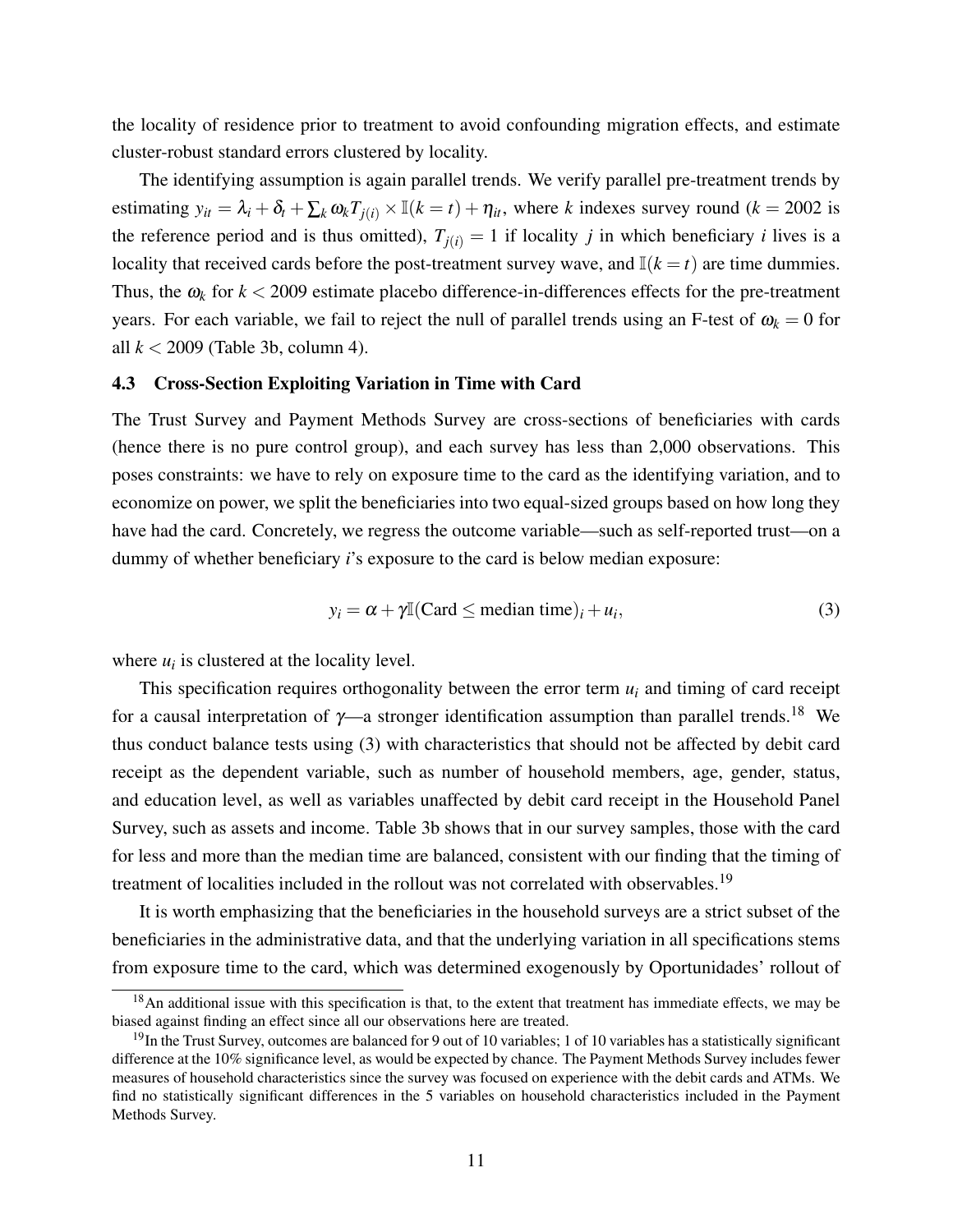debit cards.

## <span id="page-13-2"></span>5 Effect of Debit Cards on Account Use and Savings

In this section, we use the administrative data from Bansefi on all transactions and average monthly balances in 348,802 accounts of Oportunidades beneficiaries to estimate the dynamic effect of debit cards on the use of accounts (deposits and withdrawals), stock of savings in these accounts, and savings rate. To interpret the results, we first note that beneficiaries begin using their debit cards to make withdrawals at ATMs almost immediately (rather than continue to make withdrawals at bank branches). In the four-month period in which they receive cards, 85% of beneficiaries withdraw money from an ATM, and this increases to over 90% in subsequent periods (Figure [3\)](#page-36-0).

### <span id="page-13-1"></span>5.1 Transactions

By lowering indirect transaction costs, debit cards should lead to more transactions, as predicted by theory [\(Baumol, 1952;](#page-26-4) [Tobin, 1956\)](#page-28-20) and empirical evidence [\(Attanasio, Guiso and Jappelli, 2002;](#page-26-5) [Schaner, 2017\)](#page-28-6). This is indeed what we find. Figure [4a](#page-37-0) shows the distribution of the number of withdrawals per bimester, before and after receiving the card. Prior to receiving the card, 90% of beneficiaries made a single withdrawal per bimester. The distribution of withdrawals in the control group is nearly identical to that of the treatment group prior to receiving a debit card. In contrast, after receiving the card, 67% of beneficiaries continue to make just one withdrawal, but 25% make 2 withdrawals, 5% make 3 withdrawals, and 2% make 4 or more withdrawals.[20](#page-13-0) Although the debit cards can be used at any store that accepts card payments, the majority of transactions on the card are made at ATMs: including card purchases in the definition of withdrawals, 11% of the total withdrawn and 22% of withdrawals are made at stores. Meanwhile, the number of withdrawals in the control group does not change over time (Figure [B.4\)](#page-48-0).

On the other hand, there is no effect on client deposits: Figure [4b](#page-37-0) shows that 99% of accounts have zero client deposits per bimester before and after receiving the card. Account holders thus do not add savings from other sources of income to their Bansefi accounts. This finding is not surprising, since beneficiaries receive about one-fourth of their total income from the Oportunidades program on average, so unless the optimal savings rate in a particular period is higher than 25% of total income, there is no reason to deposit more into the savings account from other income sources.

In order to examine the evolution of the debit card's effect on withdrawals over time, we estimate the generalized difference-in-differences or event study specification from [\(1\)](#page-11-2), with with-drawals per bimester as the dependent variable. Figure [5](#page-37-0) plots the  $\phi_k$  coefficients of average with-

<span id="page-13-0"></span><sup>&</sup>lt;sup>20</sup>After receiving the card, store purchases can also be made on the debit card; these are grouped together with withdrawals. Recall that the first two withdrawals per bimester are free at any bank's ATM, but subsequent withdrawals are charged a fee, which may explain why few beneficiaries make more than two withdrawals even after receiving the card.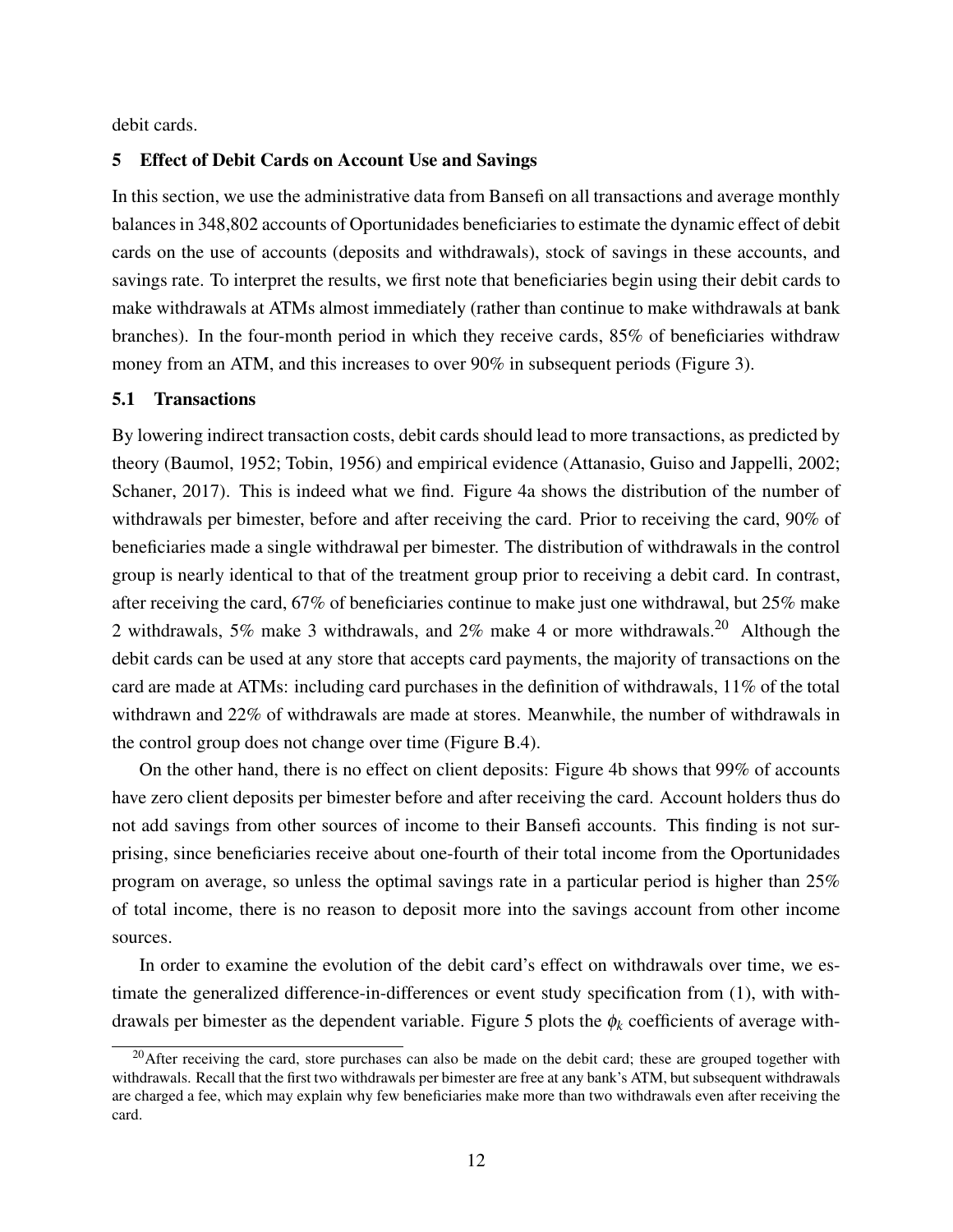drawals per bimester for each four-month period, compared to the period just before receiving cards. Prior to receiving the card, pre-trends are indistinguishable between treatment and control: we cannot reject the null of  $\phi_k = 0$  for all  $k < 0$ . In addition to having parallel trends, both treatment and control accounts average just under one withdrawal per period on average. The effect on withdrawals is *immediate*, as would be expected from the instantaneous change in transaction costs induced by the card. Prior to receiving the card, beneficiaries in both the treatment and control groups average about 1 withdrawal per bimester, but immediately after receiving the card, treated beneficiaries begin making an additional 0.4 withdrawals per bimester on average.

## <span id="page-14-3"></span>5.2 The Stock of Savings (Account Balances)

Next, we explore whether debit cards cause an increase in savings from period to period. The increased number of withdrawals shown in Section [5.1](#page-13-1) will lead to a mechanically higher average balance *within* each period, but this does not necessarily mean beneficiaries are accumulating saving in the account over time, i.e., *across* periods. They could just be leaving some money in the account after the first withdrawal in the pay period, but withdrawing the remaining money later in the same period thereby leaving the account balance close to zero by the end of that period.

Since we are interested in a measure of saving across periods but do not observe end-of-period balance, we adjust the average balance measure to remove the mechanical effect resulting from making more (lower-amount) withdrawals after receiving the card. Using the timing and amount of each transaction, we calculate and subtract off the mechanical effect for each account-bimester observation to obtain a measure of "net balance" to study period-to-period savings (see Appendix [D](#page-57-0) for more details). $21$ 

We estimate [\(1\)](#page-11-2) with account *i*'s net balance in period *t* as the dependent variable.<sup>[22](#page-14-1)</sup> The  $\phi_k$ terms thus measure the causal effect of debit cards on the stock of savings *k* periods after receiving a card. Figure [6](#page-38-0) plots the  $\phi_k$  coefficients and their 95% confidence intervals. First, note the parallel trends for  $k < 0.23$  $k < 0.23$  In the first few periods after receiving a card, there is a small savings effect of about 100 pesos (about US\$8). The initial effect is small because only some beneficiaries begin saving shortly after receiving a card—we explore this further below. Savings increase substantially after about one year with the card: three periods after card receipt, the savings effect is 448 pesos, while it is 753 pesos after two years with the card. These effect sizes are equal to 1.2 and 2.0% of annual income, respectively, and are larger than the effect sizes found in other studies of savings

<span id="page-14-0"></span><sup>&</sup>lt;sup>21</sup>We use this measure rather than forcing initial balance in January 2007 to zero and constructing end-of-period balance using the transactions data since the average balance data reveal that a small portion of beneficiaries do save in their accounts prior to 2007, as we discuss in Section [5.3.](#page-15-0)

<span id="page-14-1"></span> $^{22}$ Following other papers measuring savings (e.g., [Kast, Meier and Pomeranz, 2018\)](#page-28-10), we winsorize savings balances at the 95th percentile to avoid results driven by outliers.

<span id="page-14-2"></span> $^{23}$ In 8 of the 9 pre-treatment periods, there is no statistically significant difference between the savings balance of the treatment and control groups.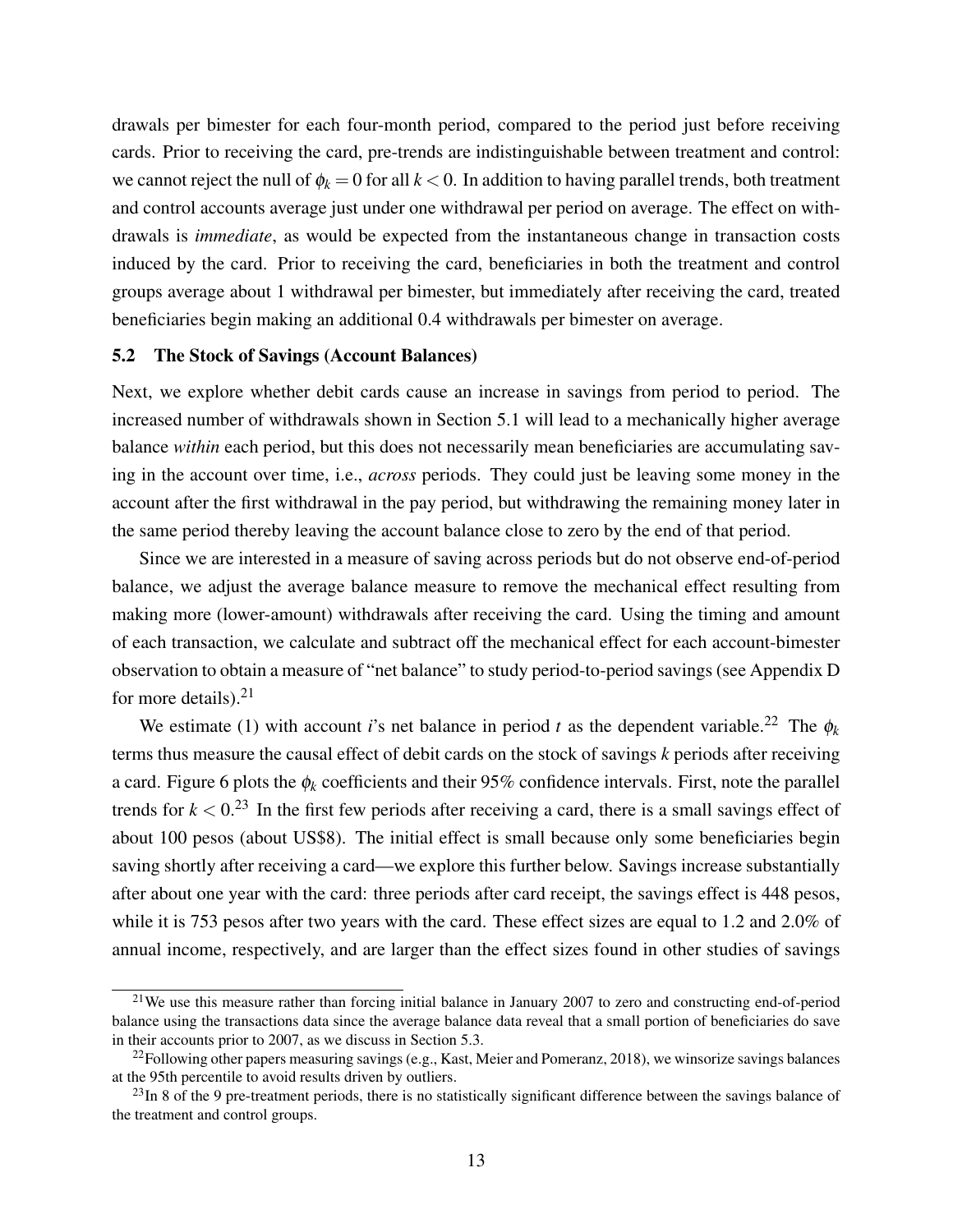interventions (Figure [1\)](#page-34-0).

The effect of debit cards on the average stock of savings from Figure [6](#page-38-0) combines two effects: the impact of debit cards on the probability of saving and savings conditional on saving. Figure [7a](#page-38-0) shows the first component, i.e. the proportion of treated beneficiaries who save each period. While just 13% of beneficiaries saved in their account in the period before receiving cards, Figure [7a](#page-38-0) shows that an additional 16% of beneficiaries start saving immediately after receiving a card. For these beneficiaries, it is likely that the reduction in the transaction costs of accessing savings provided by the cards was a sufficient condition to save in a formal bank account. The proportion of beneficiaries who save in their Bansefi accounts increases over time: after nearly one year with the card, 42% of beneficiaries save in the account, and after two years nearly all beneficiaries (87%) save in their Bansefi account.

To estimate the second component, i.e. the amount of savings conditional on having started to save, we define a new event as the period in which a beneficiary begins saving (rather than when the beneficiary receives a card). Although this event is endogenous, we merely want to descriptively observe the amount of savings each period after having started to save—an event that occurs at different points in time for different beneficiaries, due to both the timing of receiving cards and the timing of when they begin saving after receiving a card. We estimate [\(1\)](#page-11-2) using this new event. Because no individuals save prior to our new event of starting to save, we impose a zero pre-trend (i.e., we impose  $\phi_{k^*} = 0$  for all  $k^* < 0$ , where  $k^*$  is used to denote periods relative to starting to save). The results are shown in Figure  $7b<sup>24</sup>$  $7b<sup>24</sup>$  $7b<sup>24</sup>$  In the first period that they save in the account, beneficiaries deposit about 589 pesos on average, or 4.7% of their total income that period. They deposit significantly less in the following periods, consistent with models of precautionary saving in which an individual's savings rate is decreasing in her stock of savings as it approaches her buffer stock target [\(Carroll, 1997\)](#page-27-16).

#### <span id="page-15-0"></span>5.3 Equilibrium Buffer Stock

Since many beneficiaries are still accumulating savings after two years with the card, we do not have sufficient time periods to *directly* measure their equilibrium buffer stock. To estimate the buffer stock that they are saving toward, we add a bit of structure motivated by models of precautionary saving. The precautionary savings motive [\(Deaton, 1991\)](#page-27-17) leads to a savings target, and as a result, an individual's savings rate is decreasing in her stock of savings as it approaches the target [\(Carroll, 1997\)](#page-27-16). Hence, we model the flow of savings in a particular period, denoted  $\Delta$ *Savings*<sub>it</sub> ≡ *Savings*<sub>it</sub> − *Savings*<sub>i,t−1</sub> (where *Savings*<sub>it</sub> is beneficiary *i*'s stock of savings in period *t*), as a function of the stock of savings in the previous period and income in the current period. Implementing this as a linear model and including time-period fixed effects, we have

<span id="page-15-1"></span><sup>&</sup>lt;sup>24</sup>Because the majority do not begin saving until they have had the card for a year, we only graph the savings stock for three post-saving periods (as further-period estimates would be based solely on the small sample of earlier savers).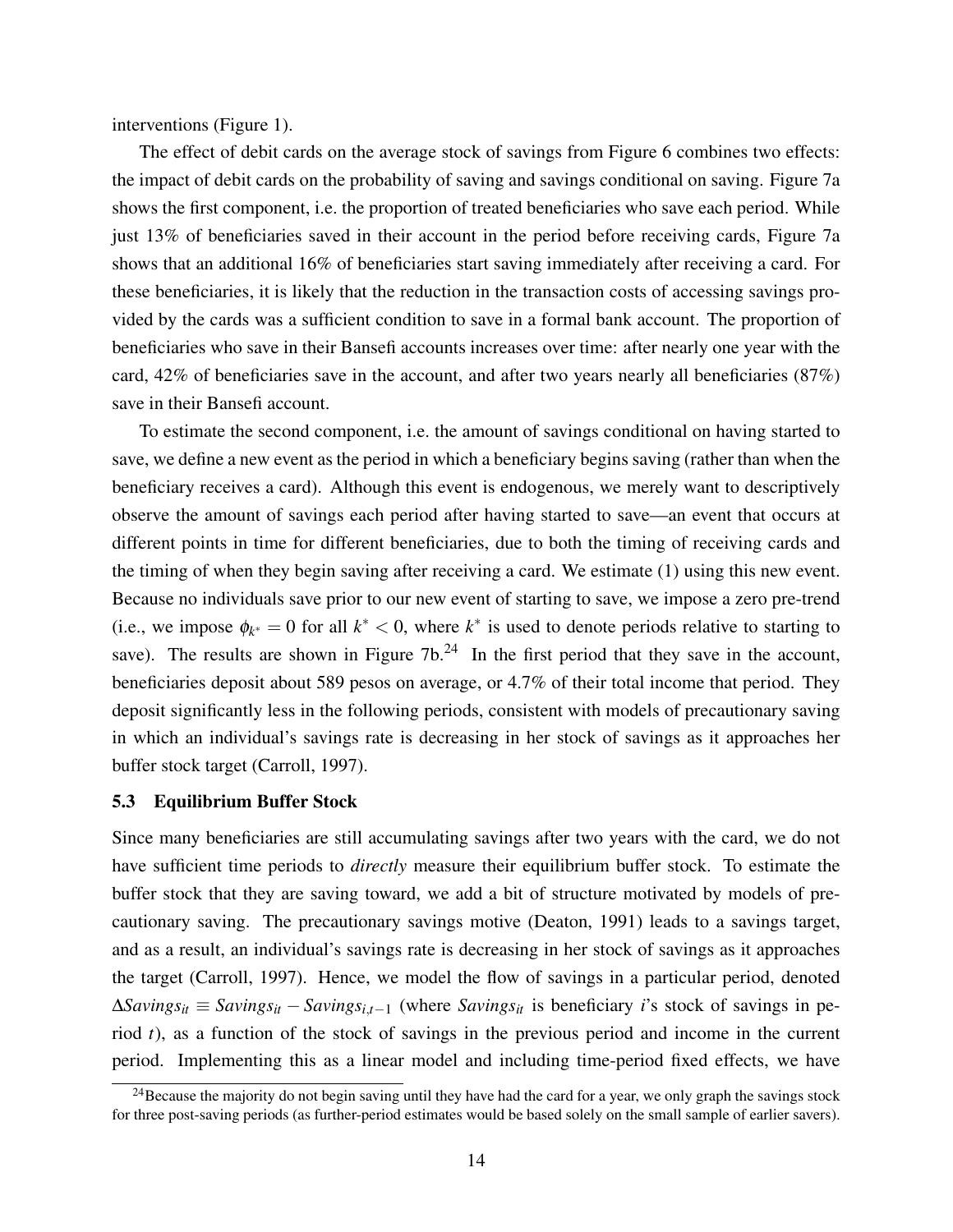$\Delta$ *Savings*<sub>it</sub> =  $\delta$ <sub>t</sub> +  $\theta$ *Savings*<sub>i,t-1</sub> +  $\gamma$ *Income*<sub>it</sub> +  $\varepsilon$ <sub>it</sub>.<sup>[25](#page-16-0)</sup> Models of precautionary saving predict that  $\theta$  < 0, since the amount of new savings decreases as the stock of savings approaches the target level.

We are not actually able to implement the above model as specified because we are restricted to using bank account information rather than data on overall savings and income. Instead, we estimate the *change in net account balances* (rather than change in total savings) as a function of lagged *net balances* (instead of lagged total savings) and *transfers deposited during the period* (instead of total income). Despite lacking data on total savings and total income, under a set of testable assumptions we can interpret the results as corresponding to the equilibrium buffer stock of overall savings. Specifically, we need to assume that (i) there are no deposits into the account other than the transfer, (ii) having a debit card does not affect other sources of income, and (iii) having a debit card does not affect other non-account savings. The first two assumptions imply that the debit card can only affect savings out of transfers and not through other sources of income, enabling us to use transfer income rather than total income. The third assumption, which we provide evidence for in Section [6,](#page-17-0) implies that any increase in savings in the bank account does not substitute for other forms of saving, so that an increase in bank savings constitutes an increase in total savings.

Because we are interested in the equilibrium buffer stock savers are building towards once they begin saving, we only include those who have started saving at some point during the study period (87% of treated beneficiaries) and the pure control group in our estimation, and again define a new event as the period in which a beneficiary begins saving. In order to identify the effects of the debit card on the savings rate over time, we interact the terms from the above model with these time-since-saving event dummies. Thus, we estimate

$$
\Delta Savings_{it} = \delta_t + \sum_{k^*=0}^{b} \alpha_{k^*} D_{it}^{k^*} + \theta Savings_{i,t-1} + \sum_{k^*=0}^{b} \xi_k D_{it}^{k^*} \times Savings_{i,t-1}
$$
  
+  $\gamma Transfers_{it} + \sum_{k^*=0}^{b} \psi_k D_{it}^{k^*} \times Transfers_{it} + \varepsilon_{it},$  (4)

where *k*<sup>∗</sup> again denotes periods relative to starting to save. We do not include pre-trends (i.e., we estimate coefficients from  $k^* = 0$  to *b* rather than from  $k^* = a < 0$  to *b*) because lagged net balances are zero prior to starting to save, so the  $\xi_{k^*}$  parameters for  $k^* < 0$  are unidentified.

We then estimate the savings rate  $k^*$  periods after starting to save as

<span id="page-16-2"></span><span id="page-16-1"></span>
$$
\hat{\Phi}_{k^*} \equiv (\hat{\alpha}_{k^*} + \hat{\xi}_{k^*} \omega_{k^*-1} + \hat{\psi}_{k^*} \mu_{k^*})/\overline{Y},
$$
\n(5)

<span id="page-16-0"></span><sup>&</sup>lt;sup>25</sup>We do not include individual fixed effects, since including individual fixed effects and a lagged dependent variable would bias our estimates [\(Nickell, 1981\)](#page-28-21).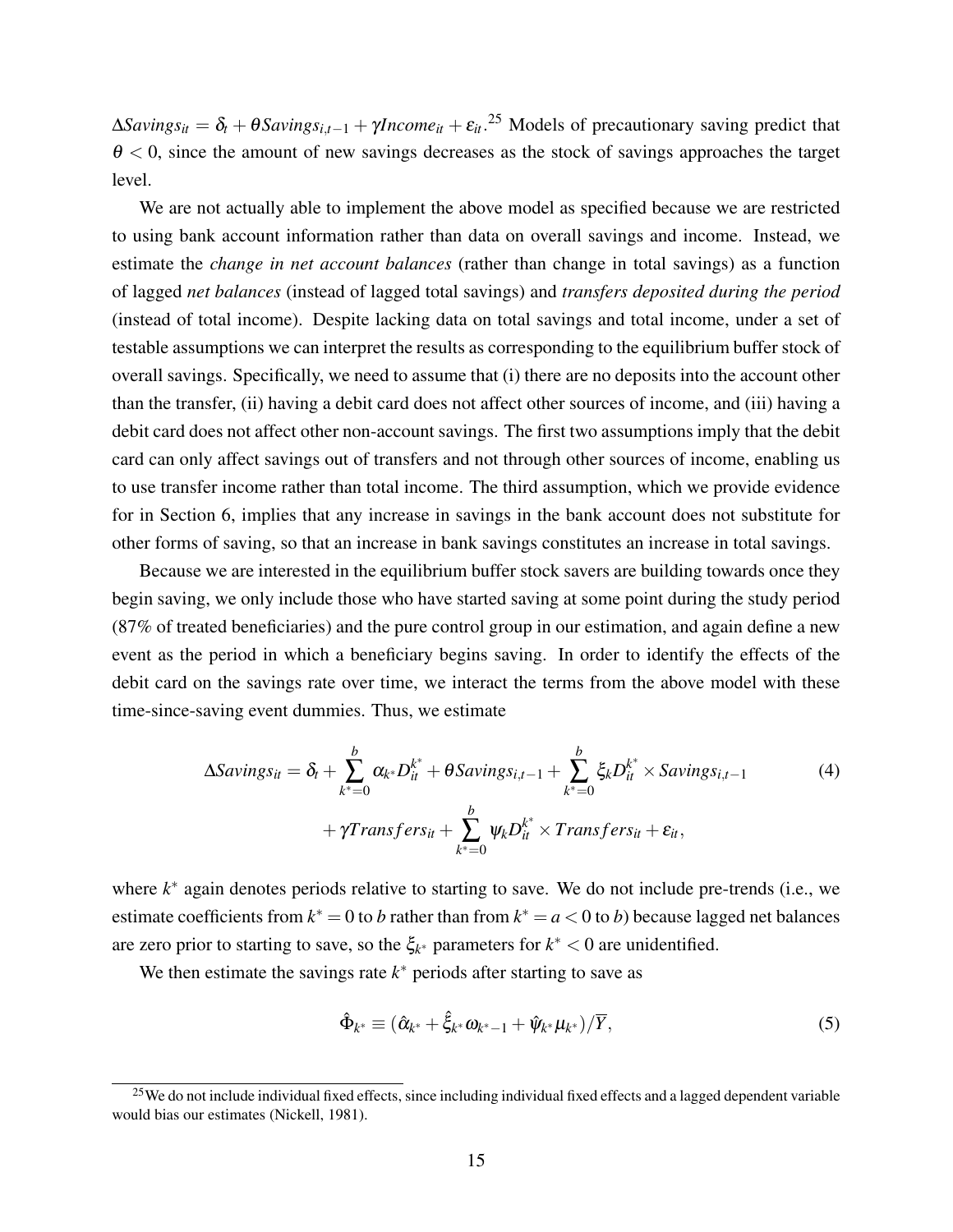where  $\omega_{k^*-1}$  is average lagged net balance and  $\mu_{k^*}$  is average transfers  $k^*$  periods after starting to save;  $\overline{Y}$  is average income.<sup>[26](#page-17-1)</sup> The numerator in [\(5\)](#page-16-1) gives the difference between treatment and control in the flow of savings in pesos; the denominator divides by average income to obtain the savings rate.[27](#page-17-2) We use the delta method to estimate standard errors and thereby construct confidence intervals.

Figure [8](#page-39-0) shows that the period after beginning to save, the average beneficiary saves 4.3% of income, and this falls over time (to a savings rate of 3.4% of income after one year of saving) as her stock of savings approaches her target.[28](#page-17-3) Models of precautionary saving predict that the savings rate should fall once a positive savings balance is achieved, with the savings rate dampened by a negative coefficient on lagged balance. We indeed find  $\theta = -0.58 < 0$  (with a cluster-robust standard error of 0.02) and  $\theta + \xi_{k^*} < 0$  for all  $k^*$ .

To estimate the equilibrium buffer stock, we note that once a beneficiary has reached her equilibrium buffer stock,  $Savings_{it} = Savings_{i,t-1}$ ; we plug this into [\(4\)](#page-16-2) to solve for equilibrium savings for those with a card and obtain  $Savings = (\alpha + \psi \cdot Transfers)/(-\xi)$ . Using averages for these coefficients from periods after beneficiaries begin saving, we predict that the average equilibrium buffer stock is 1008 pesos (US\$78); to put this quantity in context, it equals 2.7% of beneficiaries' annual income. After one year of saving in the account (and up to two years with the card), the beneficiaries who save—who make up over 80% of beneficiaries—have accumulated 76% of their desired buffer stock on average.

#### <span id="page-17-0"></span>6 Increase in Overall Savings vs. Substitution

The increase in formal savings in beneficiaries' Bansefi accounts might represent a shift from other forms of saving, such as saving under the mattress or in informal saving clubs, with no change in overall savings. This section investigates whether the observed increase in Bansefi account savings crowds out other savings. We take advantage of Oportunidades' Household Panel Survey, conducted in four waves during the years 2002, 2003, 2004 and November 2009 to February 2010.

We use a simple difference-in-differences identification strategy where we examine changes in beneficiaries' consumption, income, and stock of assets, again exploiting the differential timing of debit card receipt. We compare trends of those with cards at the time of the fourth survey wave to those who had not yet received cards. Section [4](#page-10-0) formally tested for parallel pre-treatment trends for each dependent variable and failed to reject the null hypothesis of parallel trends. Nevertheless, because there is a lot of variation in household-level pre-trends and the point estimates on the pre-

<span id="page-17-1"></span><sup>&</sup>lt;sup>26</sup>Results are robust to excluding the *Trans fer<sub>it</sub>* interaction terms; see Figure [B.5.](#page-48-1) Because transfer amounts vary for a number of reasons (described in Appendix [E\)](#page-59-0), we control for them in the preferred specification.

<span id="page-17-2"></span><sup>&</sup>lt;sup>27</sup> Average income is obtained from the 2009–10 wave of the Household Panel Survey (described in Section [3\)](#page-8-1). It is scaled to a four-month period to match the time period of the estimated effect of the debit card on the flow of savings.

<span id="page-17-3"></span> $^{28}$ As in Section [5.2,](#page-14-3) we only graph the savings rate conditional on saving for three post-saving periods (as furtherperiod estimates would be based solely on the small sample of earlier savers).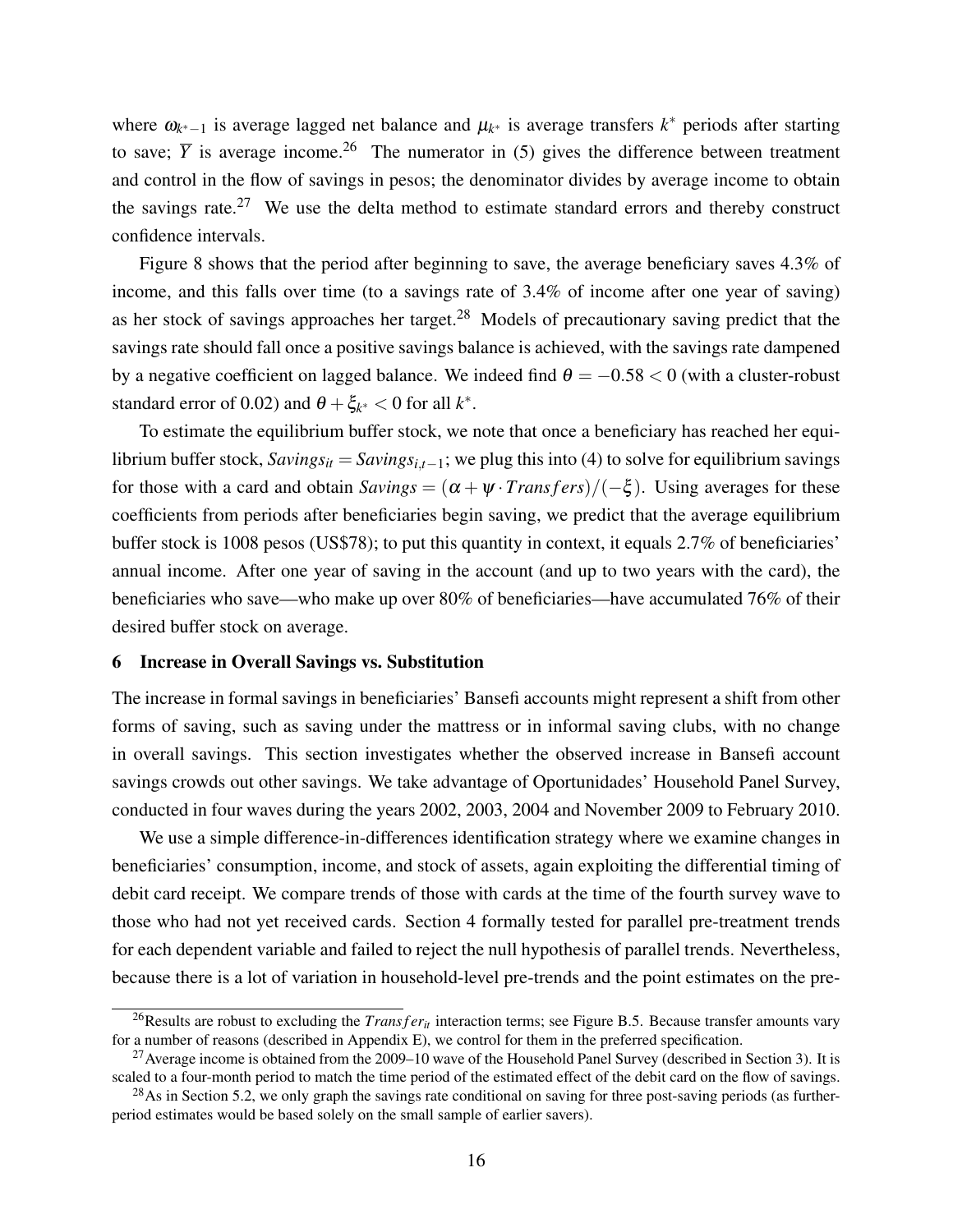trends tend to be noisy, in our preferred specification we control for interactions between time fixed effects baseline household characteristics, including household-level pre-trends (as in [de Janvry](#page-27-18) [et al., 2015\)](#page-27-18).<sup>[29](#page-18-0)</sup> We estimate [\(2\)](#page-11-3)—with the additional interaction of time fixed effects and baseline household characteristics in our preferred specification—separately for three dependent variables: consumption, income, and an asset index.[30](#page-18-1)

Table [4,](#page-33-0) column 4 shows that consumption decreased by about 154 pesos per month among treated households relative to control (statistically significant at the 5% level). We do not find any effect on income. We also test the difference in the coefficients of consumption and income using a stacked regression (which is equivalent to seemingly unrelated regression when the same regressors are used in each equation, as is the case here); although both consumption and income are noisily measured, the difference in the coefficients is significant at the 5 or 10% level in all specifications (the p-value of the F-test of equality of the coefficients on consumption and income is 0.062 in column 4). Table [4](#page-33-0) columns 1–3 show that our results are robust to the extent of winsorizing and to removing the controls for flexible time trends as a function of household characteristics and pre-trends. The stock of assets does not change, ruling out a crowding out of this form of saving.

These point estimates suggest that the increase in formal savings shown in Section [5](#page-13-2) represents an increase in total savings. To compare estimates from the survey and administrative data, we first note that the survey estimate on consumption—which equals 4.9% of monthly income—is measured as a flow. Furthermore, it is a flow at a specific point in time relative to receiving the cards (which matters given our finding from the administrative data that the savings stock does not evolve linearly over time): since we excluded those who were treated shortly before the survey wave, the survey estimate corresponds to the effect of cards on consumption after approximately one year with the card.

To compare this to the *flow* of savings after one year with the card for a comparable set of beneficiaries in the administrative data, we restrict the administrative data to the same set of treatment localities from the survey that are treated about one year before the post-treatment survey wave. We then take the average ∆*Savings*<sub>*it*</sub> from the administrative data for accounts from this set of localities and for the particular period *t* after exactly one year with the card (where the ∆ is computed relative to the preceding four-month period, as usual). We divide this flow of savings in pesos after one year with the card from the administrative data by average income over a four-month period, which is taken from the survey. This gives us an estimate from the administrative data of the effect of debit cards on the flow of savings of 4.6% of income, which is within 0.2% of income—or less than 50 cents per month—of the survey estimate. Furthermore, each of the two estimates (i.e., from

<span id="page-18-0"></span><sup>&</sup>lt;sup>29</sup>We also show results for the difference-in-differences specification without these controls; the point estimates do not change substantially.

<span id="page-18-1"></span> $30$ Standard errors shown in parentheses are cluster-robust asymptotic standard errors, clustered at the locality level. There are 46 localities. We also show wild cluster bootstrap percentile-*t* 95% confidence intervals in square brackets.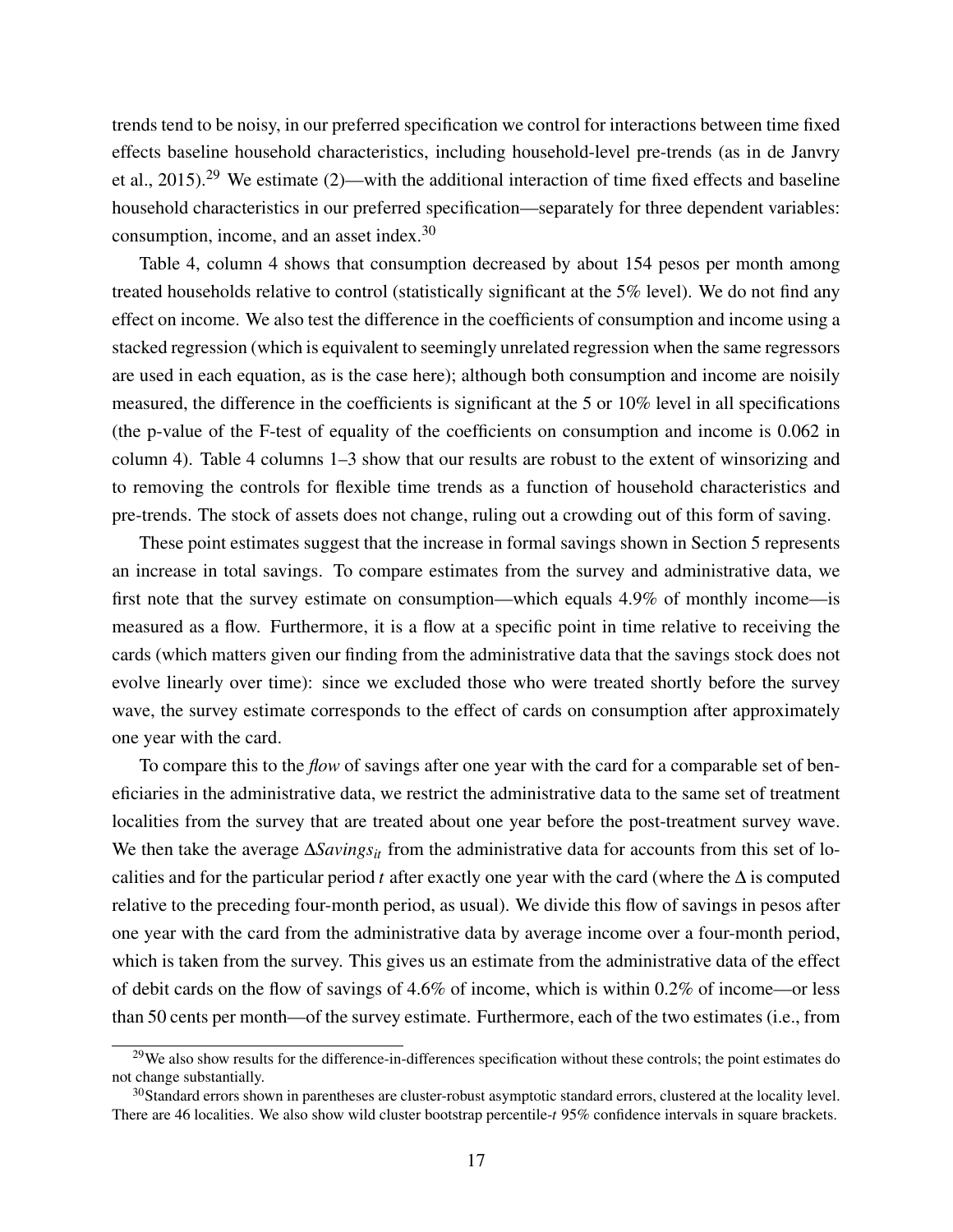administrative data and the survey) is within the 95% confidence interval of the other estimate.

As in most household surveys, however, our estimates are noisy: while we can reject that the increase in formal savings was purely substitution from other forms of savings, we cannot rule out that some but not all of the increase in formal savings was substitution. Using the confidence intervals estimated using a percentile-*t* wild cluster bootstrap, the lower bound of the 95% confidence interval for our estimate is a reduction in consumption equal to 33 pesos per month or 1.0% of income; the lower bound of the 90% confidence interval is 50 pesos per month or 1.6% of income.

We also use the survey data to test whether the increase in formal savings observed in the administrative bank account data crowds out a particular form of informal saving: investment in durable assets. We test whether beneficiary households are disinvesting in assets by using a measure of the stock of assets (an asset index). We find that the difference-in-differences coefficients on this measure are small and statistically insignificant. This suggests that, at least in the first year after receiving a card, beneficiaries are not substituting informal savings in assets to formal savings in the bank. Nevertheless, it does not rule out that they might intend to spend their account savings on durable assets in the future, such that we might see an effect on assets if we had survey data over a longer time horizon.

### 7 Mechanisms

The card decreases indirect transaction costs to both access savings and monitor account balances. In this section we provide evidence that both mechanisms were at work in causing the increased active use of the accounts and the large increase in savings. We also explore several other mechanisms such as learning the ATM technology.

#### 7.1 Transaction Costs to Access Account

Consistent with economic theory on the effect of an immediate decrease in transaction costs [\(Bau](#page-26-4)[mol, 1952;](#page-26-4) [Tobin, 1956\)](#page-28-20), we observe an immediate increase in the number of withdrawals per period (Figure [5\)](#page-37-0). The percentage of clients who use their debit card to make at least one withdrawal at an ATM or convenience store instead of going to the bank branch also increases immediately after receiving the card—to about 85% of beneficiaries—and then is fairly stable in subsequent periods (Figure [3\)](#page-36-0). We also observe that 16% of beneficiaries were not saving prior to receiving a debit card and begin saving immediately after receiving the card, likely due to the change in transaction costs (Figure [7a\)](#page-38-0).

The immediate decrease in transaction costs provided by debit cards cannot, however, explain the gradual increase over time in the proportion of beneficiaries who save in their Bansefi accounts after receiving cards (Figure [7a\)](#page-38-0). The only way transaction costs could *solely* explain the increase in savings caused by debit cards—and in particular the gradual increase over time with the card in the proportion of beneficiaries who save—would be if transaction costs were also gradually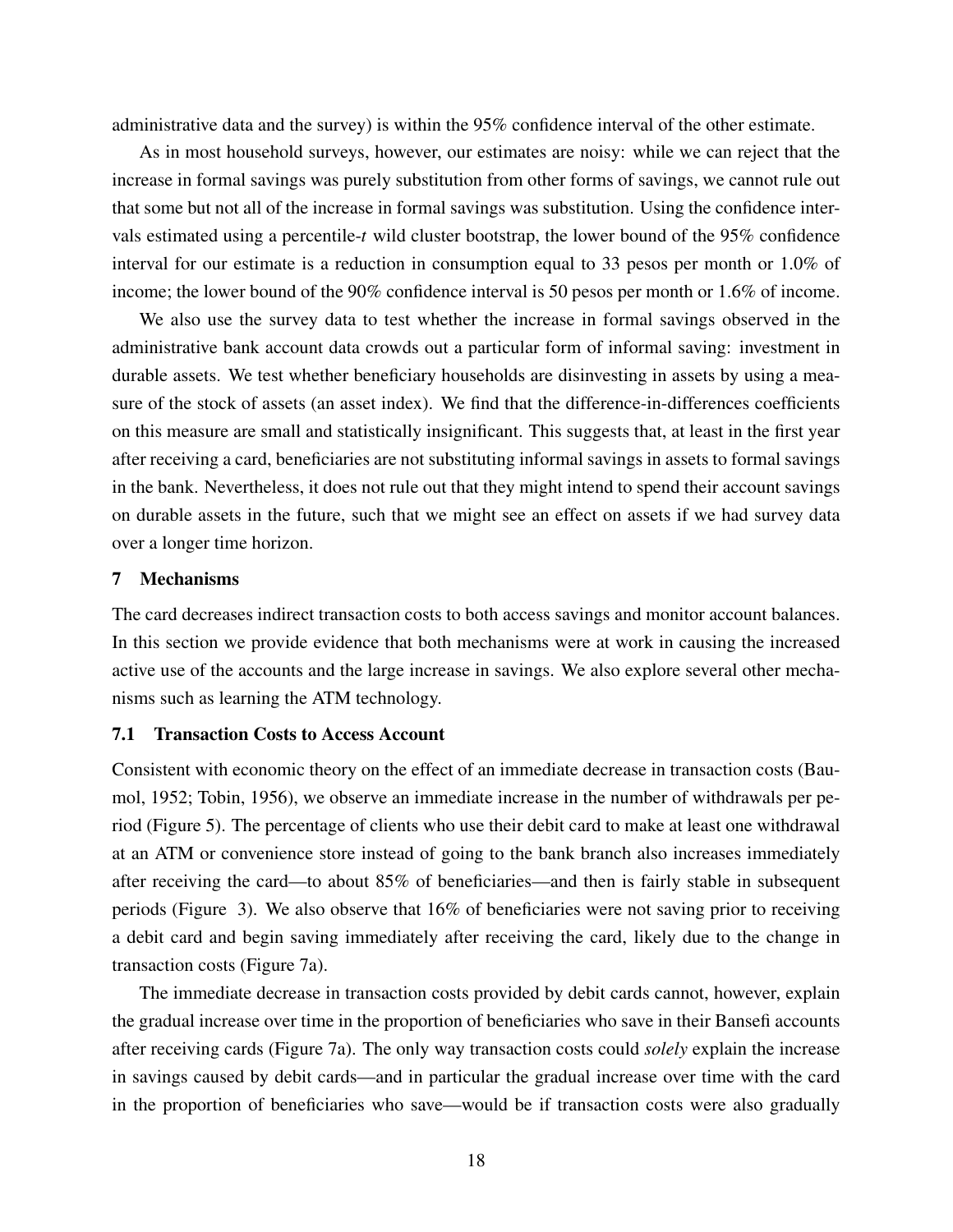changing over time. This, however, would be inconsistent with the immediate increase and then relatively flat time profile of both the proportion of beneficiaries who withdraw their benefits at ATMs (Figure [3\)](#page-36-0) and the number of withdrawals per period (Figure [5\)](#page-37-0).

In addition, there is substantial direct evidence that changing transaction costs over time cannot explain the gradual increase in the proportion who save. First, we test and reject that banks disproportionately expanded complementary infrastructure (e.g., the number of ATMs) in treated localities, which would further decrease the transaction cost of accessing funds in a way that is geographically correlated with the debit card expansion. We use data on the number of ATMs and bank branches by municipality by quarter from the Comisión Nacional Bancaria y de Valores (CNBV), from the last quarter of 2008—the first quarter with available data—through the last quarter of 2011. We estimate a difference-in-differences specification with six leads and lags,  $y_{mt} = \lambda_m + \delta_t + \sum_{k=-6}^{6} \beta_k D_{m,t+k} + \varepsilon_{mt}$ , where  $y_{mt}$  is the number of total ATMs, total bank branches, Bansefi ATMs, or Bansefi branches in municipality *m* in quarter *t*, and *Dmt* equals one if at least one locality in municipality *m* has Oportunidades debit cards in quarter *t*. We conduct an F-test of whether lags of debit card receipt predict banking infrastructure (i.e., whether there is a supplyside response to the rollout of debit cards:  $\beta_{-6} = \cdots = \beta_{-1} = 0$ , and an F-test of whether leads of debit card receipt predict banking infrastructure (i.e., whether debit cards were first rolled out in municipalities with a recent expansion of banking infrastructure:  $\beta_1 = \cdots = \beta_6 = 0$ ). We find evidence of neither relationship (Table [B.2\)](#page-53-0).

Second, we test whether the increase in the proportion of savers over time with the card could be explained by a concurrent increase in the number of ATMs across all localities. Only beneficiaries in treatment localities can access money at ATMs and hence take advantage of an expansion of ATMs. If the gradual increase in the proportion saving over time is due to a gradual decrease in transaction costs that is uncorrelated with the geographical expansion of debit cards, we would also expect savings to increase among Bansefi debit card holders who are not Oportunidades beneficiaries. We look at mean savings among non-Oportunidades debit card account holders who opened their accounts in 2007 and hence have had the account for about two years when our study period begins. Figure [B.6](#page-49-0) shows that savings among non-Oportunidades debit card holders do not increase over the study time period, and instead stay relatively flat. This suggests that the increase over time in the proportion who save cannot be explained by a gradual decrease in transaction costs over time.

Third, beneficiaries' *perceptions* of transaction costs might change even if transaction costs remain constant over time with the card. For example, perhaps they are checking balances to learn about direct transaction costs (i.e., fees), in which case they would check balances less frequently once transaction costs are learned. We directly test and reject this hypothesis using the Payment Methods Survey, which asks beneficiaries how much the bank charges them for (i) a balance check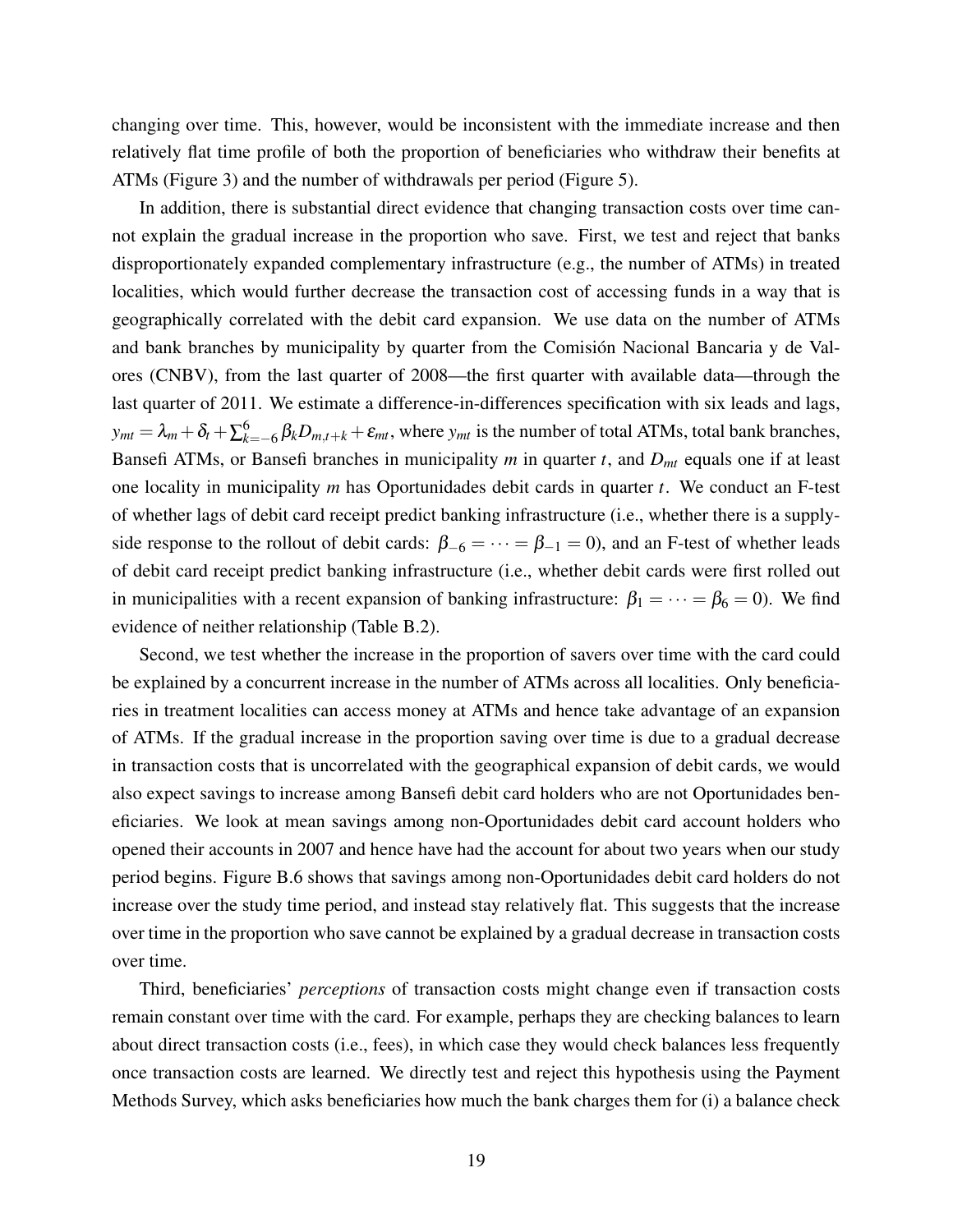and (ii) a withdrawal after the initial free withdrawals. We find that beneficiaries get the level of these fees about right and, more important, that there is no difference across beneficiaries who have had the card for less vs. more than the median time (Figure [B.7a\)](#page-49-1).

In sum, the debit cards lead to an immediate change in transaction costs to access savings, which causes an immediate increase in the number of withdrawals per period and an immediate increase in the proportion who save. However, the proportion who save continues to increase over a two-year period, and this effect cannot be explained solely by transaction costs.

#### 7.2 Monitoring Costs and Trust

Trust in financial institutions is low worldwide (Figure [B.8\)](#page-50-0) and is positively associated with saving in formal bank accounts (Figure [B.9\)](#page-50-1). Furthermore, a lack of trust in banks is frequently cited by the poor as a primary reason for not saving [\(Dupas et al., 2016;](#page-27-4) [FDIC, 2016\)](#page-27-5). The time delay between receiving the debit card and starting to save (for most beneficiaries) is consistent with the hypothesis that the debit card reduces the indirect cost of checking account balances, leading to an increase in balance checks to monitor that the bank is not regularly reducing beneficiaries' account balances. Although a beneficiary could check her balance at Bansefi branches prior to receiving the card, the debit card makes it much more convenient since it allows balance checks at any bank's ATM. The median household lives 4.8 kilometers (using the shortest road distance) from the nearest Bansefi branch, compared to 1.3 kilometers from an ATM [\(Bachas et al., 2018\)](#page-26-2).

Under this hypothesis, each additional balance check provides additional information about the bank's trustworthiness. With simple Bayesian learning, balance checks have a decreasing marginal benefit as a beneficiary updates her beliefs about the bank's trustworthiness, which would lead to a decrease in the number of balance checks over time. Hence, over time with the card, we expect the number of balance checks to fall and trust to rise.

We test this mechanism in three steps. We first show that balance checks fall over time in both administrative and survey data. Second, we examine whether higher savings balances are negatively correlated with the number of balance checks *within* accounts in the administrative data, as they should be if beneficiaries begin saving once they've used the card to monitor the bank and build trust through balance checks. Third, we use survey data to test whether self-reported trust in the bank increases over time with the card.

## <span id="page-21-1"></span>7.2.1 Balance Checks Fall Over Time with the Debit Card

We first use the Bansefi transactions data to test whether balance checks fall over time with the card. We only observe balance checks once beneficiaries have debit cards, which restricts our analysis to the treatment group and to periods after the card is received.<sup>[31](#page-21-0)</sup> On average, beneficiaries check

<span id="page-21-0"></span> $31$ We do not observe balance checks at Bansefi branches in the transaction data since these are not charged a fee. However, it is unlikely that many beneficiaries used this mechanism to monitor the bank prior to receiving a card due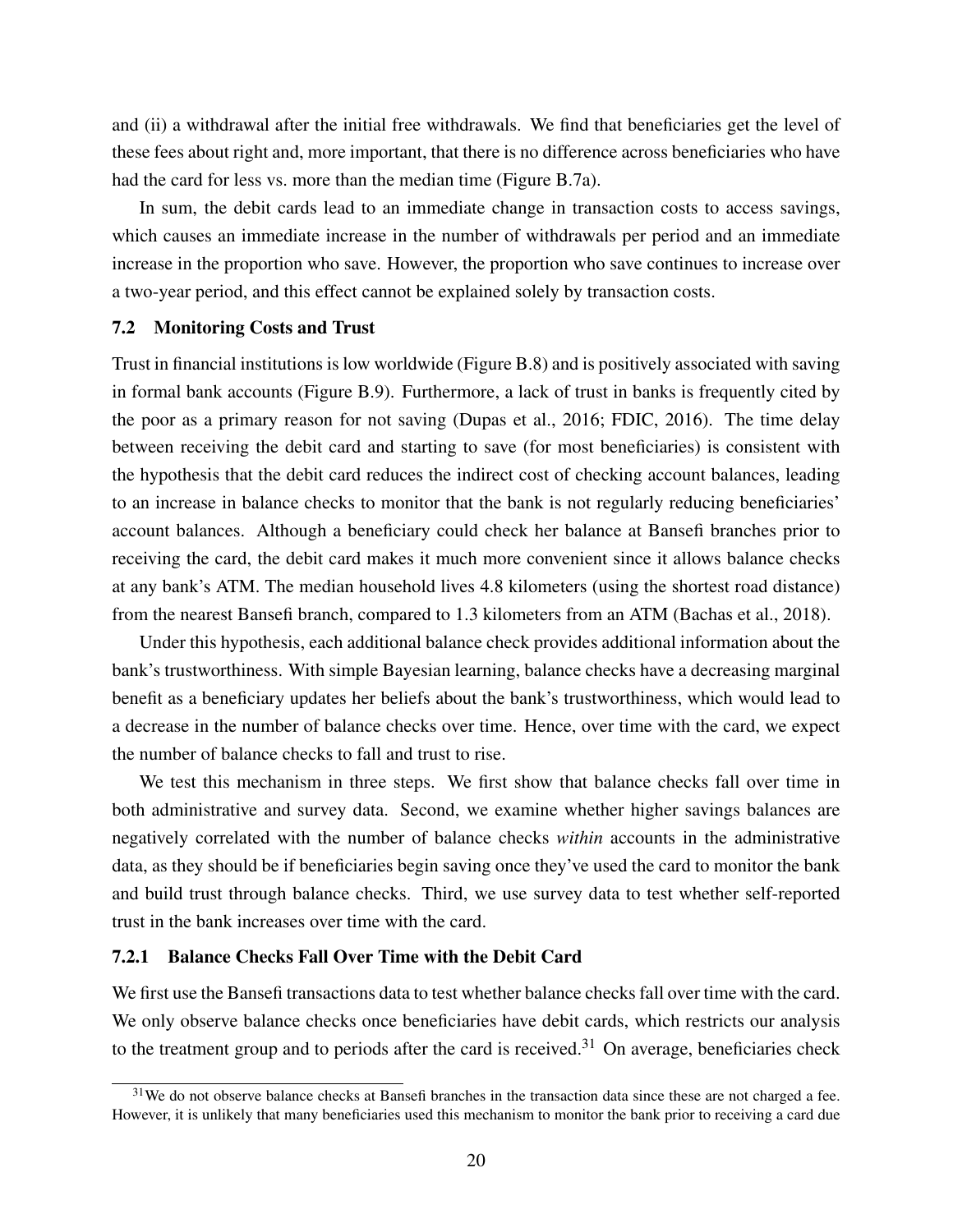their balances 1.9 times per four-month period after receiving cards. To test the hypothesis of a decreasing time trend in balance checking, we regress the number of balance checks on account fixed effects and event-time dummies (omitting the last period with the card): *Balance Checks*<sub>*it*</sub> =  $\lambda_i + \sum_{k=0}^{k_i-1}$  $\pi_{k=0}^{k_i-1} \pi_k D_{it}^k + \varepsilon_{it}$ .<sup>[32](#page-22-0)</sup> The  $\pi_k$  coefficients graph the number of balance checks *k* periods after receiving the card relative to the last period in the sample (July–October 2011), which depending on the beneficiary corresponds to one to two years after receipt of the card.

Figure [9a](#page-40-0) plots the  $\pi_k$  coefficients using any balance check to construct the dependent variable, and shows that the number of balance checks in the periods following receipt of the debit card is higher than in later periods. For example, in the period after receiving the card, beneficiaries make 1.03 more balance checks compared to two years after receiving the card. After having the card for about one year, this falls to about 0.4 more checks.

For learning to occur, beneficiaries need a positive balance in their account at the time of checking. We find that in the four months after getting the card, 89% of accounts have a positive (small) balance at the time of a balance check after receipt of the transfer: the 25th percentile of balances at the time of a balance check is 20 pesos, the median is 55 pesos, and the 75th percentile is  $110$  pesos.<sup>[33](#page-22-1)</sup>

To ensure that a balance check constitutes bank monitoring and not just checking that the Oportunidades deposit arrived, we additionally use two alternative, more restrictive definitions of a balance check.[34](#page-22-2) The first alternative definition excludes all balance checks that occurred *prior* to the transfer being deposited that bimester, and also excludes balance checks that occur on the same day as a withdrawal. The idea is that if a beneficiary is checking whether the transfer has arrived, and she finds that it has, she would likely withdraw it that same day. An even more conservative definition only includes balance checks that occur after that bimester's transfer has arrived *and the client has already withdrawn part of the transfer*. Because the next transfer would not arrive until the following bimester and the beneficiary has already made a withdrawal in the current bimester, the beneficiary knows that the current bimester's transfer has arrived. Hence, these checks cannot be an attempt to see if the transfer has arrived. Figures [9b](#page-40-0) and [9c](#page-40-0) plot the results with these two alternative definitions and show a very similar decrease in balance checks over time.

We validate the above results using survey data from the Payment Methods Survey. Specifi-

to the high costs of traveling to the nearest Bansefi branch.

<span id="page-22-0"></span> $32\bar{k}_i$  denotes the last period with the card for account *i* in our data, which varies depending on when *i* received a card. We do not include time fixed effects since we can only include treated beneficiaries after treatment in the regression, and the within-account trend in balance checks over time (among this group) is precisely the variation we are exploiting.  $\varepsilon_{it}$  are clustered at the bank branch level.

<span id="page-22-1"></span> $33$ For these statistics, we take the conservative approach of defining a balance as positive if the cumulative transfer amount minus the cumulative withdrawal amount in the bimester is positive at the time of the balance check (this is a sufficient but not necessary condition for the balance to be positive).

<span id="page-22-2"></span> $34$ Note that beneficiaries were given calendars with exact transfer dates and hence should know the dates on which transfers are deposited; see Figure [C.3.](#page-56-0) Figure [B.10](#page-51-0) illustrates the three definitions of balance checks that we use.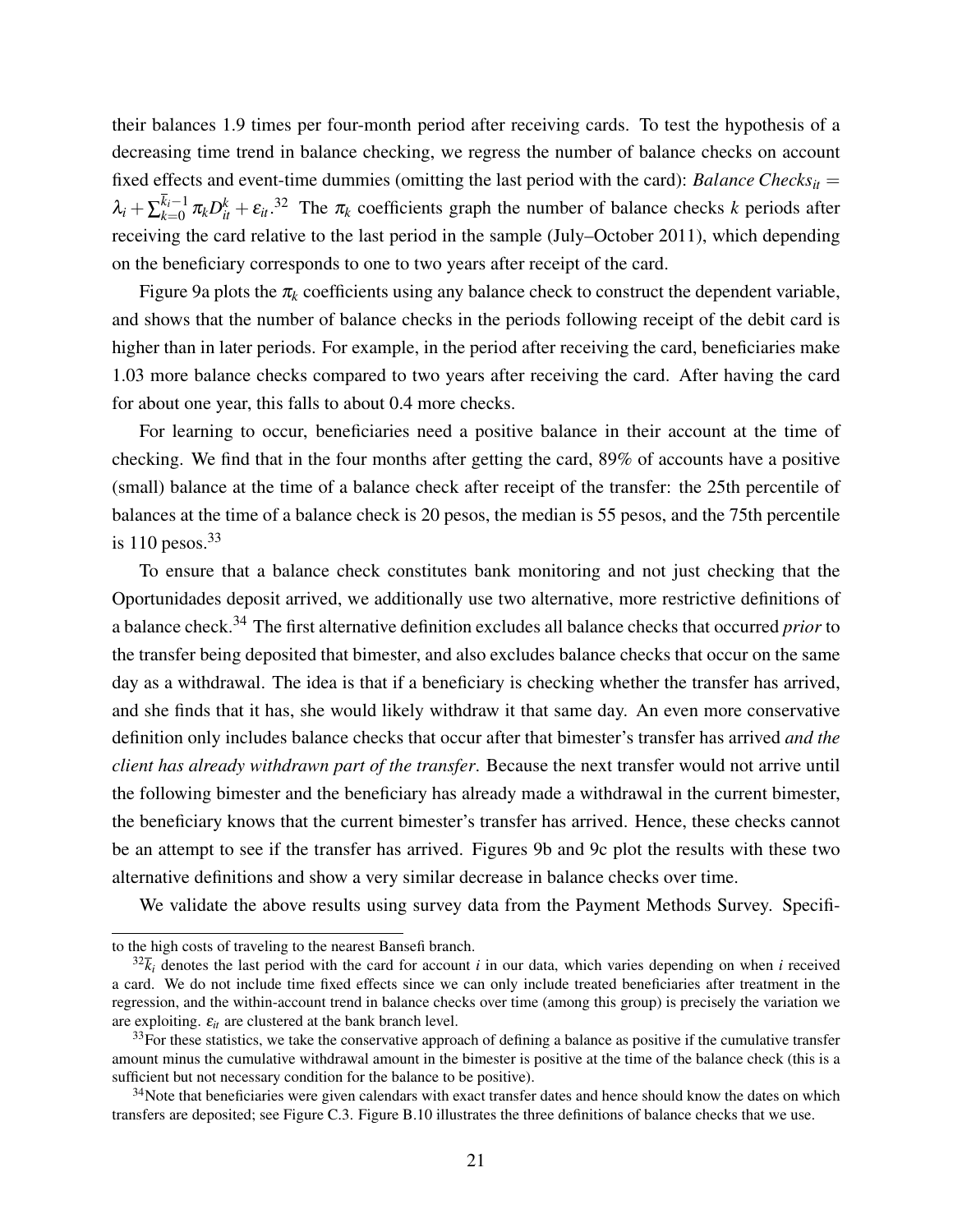cally, we estimate [\(3\)](#page-12-1) using the self-reported number of balance checks over the past bimester as the dependent variable. Figure [9d](#page-40-0) shows that those who have had the card for more than the median time (12 months) make 31% fewer trips to the ATM to check their balances without withdrawing money than those who have had the card for less time. The self-reported survey responses thus confirm the findings from the administrative data, and also show that balance checking behavior is salient for beneficiaries.

#### 7.2.2 Negative Correlation between Balance Checks and Savings Balances

Our hypothesis—that monitoring balances leads to increased trust which leads to increased savings predicts that there will be a negative correlation between balance checks and savings *within* accounts. To test this, we estimate  $Savings_{it} = \lambda_i + \sum_{c \neq 0} \eta_c \mathbb{I}(Checks_{it} = c) + \varepsilon_{it}$ , where  $Savings_{it}$ is the net balance in account *i* at time *t*, the  $\lambda_i$  are account-level (i.e., beneficiary) fixed effects, and *Checks<sub>it</sub>* is the number of balance checks in account *i* over period *t*, which we top code at 5 to avoid having many dummies for categories of high numbers of balance checks with few obser-vations.<sup>[35](#page-23-0)</sup> The  $\eta_c$  coefficients thus measure the within-account correlation between the stock of savings and number of balance checks, relative to the omitted zero balance checks  $(c = 0)$  category. Our hypothesis suggests that  $\eta_c < 0$ , and that  $\eta_c$  is decreasing (i.e., becoming more negative) in *c*.

Figure [10](#page-41-0) shows the results. Account balances are indeed negatively correlated with the number of balance checks within accounts. Using any of the three definitions of balance checks described earlier,  $\eta_c$  is less than 0 and decreasing in *c*. Furthermore, the negative correlation between savings and balance checks is stronger when we restrict the definition of balance checks to those that we argued earlier are more likely to be the type of checks used to monitor the bank. Using balance checks that occur only after the beneficiary has already made a withdrawal in the same bimester (panel c), we find that beneficiaries who make one balance check save 300 pesos less than those who make no balance checks, while beneficiaries who make 3 or more balance checks save nearly 500 pesos less.

## 7.2.3 Trust Increases over Time with the Debit Card

We now test the hypothesis that longer tenure with the debit card induces higher trust in the bank. As described in Section [3.2,](#page-9-1) the Trust Survey first asks the beneficiary if she saves in her Bansefi bank account, and if she answers no, it asks why not. If she does not save in the account and indicates that she does not trust the bank, we code *lack of trust* as 1; otherwise (including if the beneficiary saves in the account) we code lack of trust as 0.

We estimate [\(3\)](#page-12-1) with lack of trust as the dependent variable, again exploiting the exogenous

<span id="page-23-0"></span><sup>&</sup>lt;sup>35</sup>We do not include time fixed effects since we can only include treated beneficiaries after treatment in the regression, and the within-account changes in the stock of savings over time (among this group) is precisely the variation we are exploiting.  $\varepsilon_{it}$  are clustered at the bank branch level.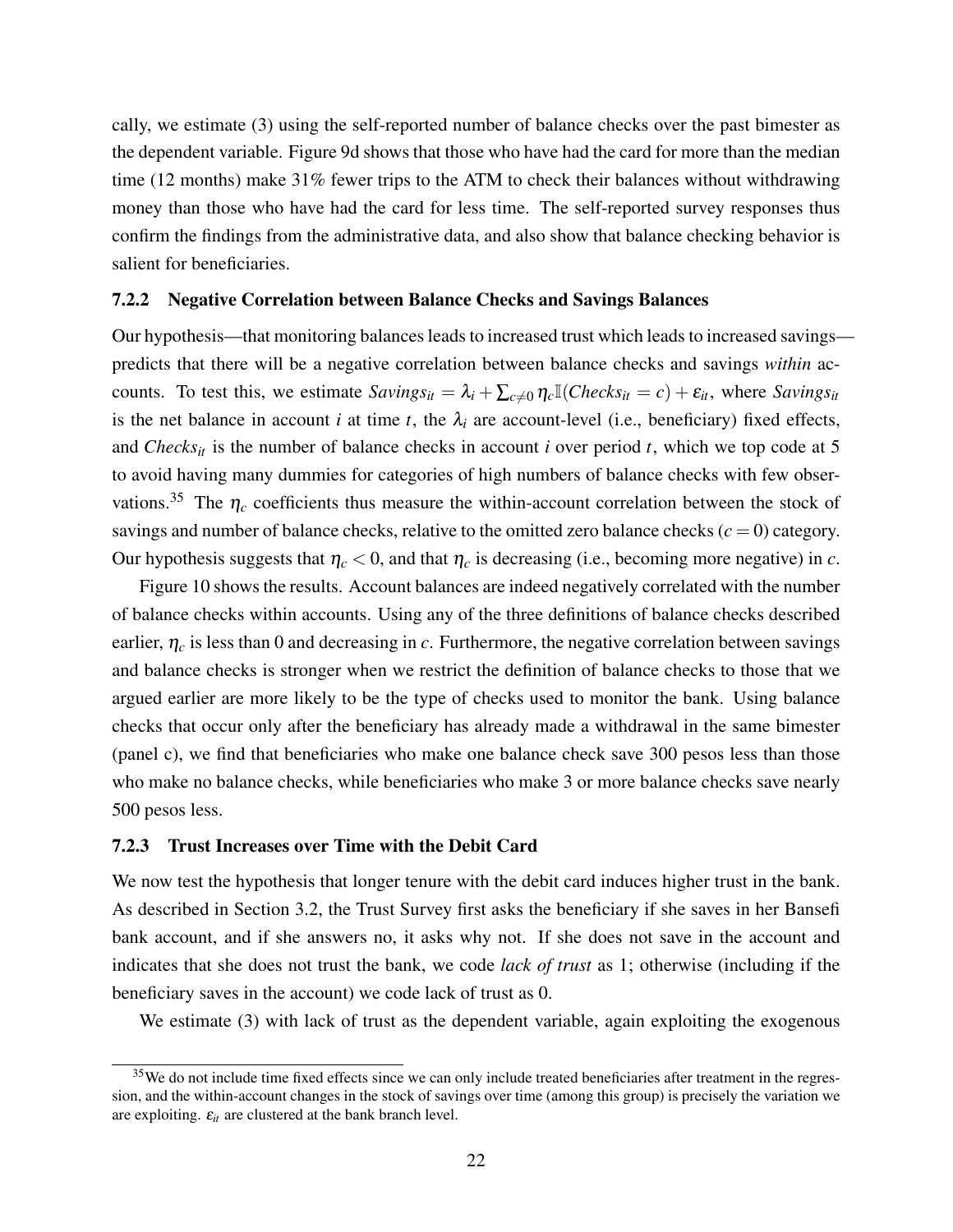variation in the length of time beneficiaries have had the card. As explained in Section [4,](#page-10-0) to interpret  $\gamma$  in [\(3\)](#page-12-1) as a causal effect we need to assume that time with the card is orthogonal to our potential outcomes of interest. The balance tests conducted for the Trust Survey sample support this assumption (Table [3a](#page-32-0)), as does the finding that conditional on being included in the debit card rollout, the timing of when cards were distributed to the locality is uncorrelated with observables (Table [2\)](#page-31-0). Figure [11](#page-41-0) shows that trust increases over time: beneficiaries with more than the median time with the card are 33% less likely to report not saving due to low trust.<sup>[36](#page-24-0)</sup> For comparison, Figure [11](#page-41-0) also shows results for two alternative forms of learning discussed in Sections [7.3.1](#page-24-1) and [7.3.2:](#page-25-0) learning to use the technology and learning that the program will not drop beneficiaries who accumulate savings. Few beneficiaries report these as reasons for not saving, and the proportion does not change over time with the card.

## 7.3 Learning

Monitoring the bank and building trust is one type of learning; in this section we explore evidence that other types of learning are occurring. We do not find evidence of these other types of learning.

## <span id="page-24-1"></span>7.3.1 Learning the Technology

The time delay for many beneficiaries between getting the card and saving suggests some type of learning. Building trust is one form of learning. Here we explore an alternative type of learning: learning how to use the technology. This type of learning would have to occur gradually over time to explain our results. However, in addition to the survey evidence against this form of learning that we present below, learning the technology is inconsistent with the result from the administrative data that the number of withdrawals and use of ATMs increase *immediately* after receiving the card and remain fairly stable over time afterwards.

Beneficiaries could be learning how to use their debit cards over time. The Payment Methods Survey asks each respondent whether (i) it is hard to use the ATM, (ii) she gets help using the ATM, and (iii) she knows her PIN by heart. We use these three questions as dependent variables in [\(3\)](#page-12-1). Figure [B.7b](#page-49-1) shows that there is no statistically significant difference between the group who have had the card for less vs. more than the median time. Beneficiaries could instead be learning how to save in the account (rather than how to use the card). This is unlikely as these beneficiaries have already had the account for years prior to receiving a debit card. Consistent with this, less than 2% respondents to the Trust Survey cite not saving due to lack of knowledge.<sup>[37](#page-24-2)</sup> Moreover,

<span id="page-24-0"></span><sup>&</sup>lt;sup>36</sup>Note that because of the timing of the Trust Survey, those with the card for less than the median time have still had the card for at least 9 months, meaning that some of them would have likely developed trust in the bank prior to being surveyed. Those with more than the median time with the card have had it for 5 months longer on average. If anything, this may bias our results downward relative to what we would find if it were possible to compare those who have a sufficient tenure with the card to those who have not yet received the card.

<span id="page-24-2"></span> $37$ Examples of responses coded as lack of knowledge are "I don't know how to use the card so I withdraw everything at once" and "I don't know how [to save in the account]."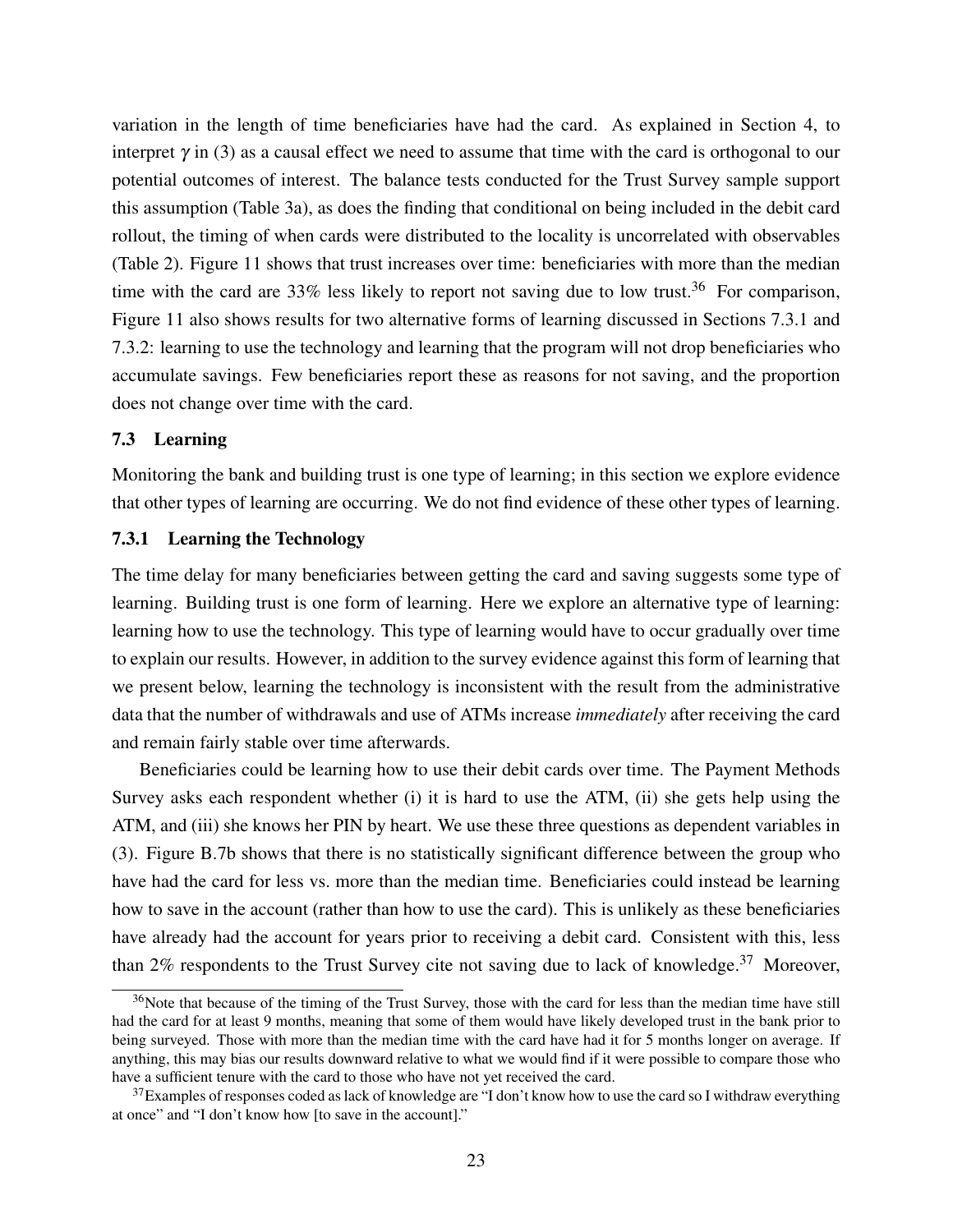there is no difference between those who have had the card for less vs. more than the median time (Figure [11\)](#page-41-0).

## <span id="page-25-0"></span>7.3.2 Learning the Program Rules

Beneficiaries may have initially thought that saving in the account would make them ineligible for the program, but learned over time that this was not the case. In the Trust Survey, there are some responses along these lines such as "because if I save in the account, they can drop me from Oportunidades." We thus estimate [\(3\)](#page-12-1) with the dependent variable equal to 1 if respondents do not save for this reason. Less than 4% of beneficiaries do not save due to fear of being dropped from the program, and the proportion does not change when comparing those who have had the card for less vs. more than the median time (Figure [11\)](#page-41-0).

#### 7.3.3 Time with the Bank Account

Experience with the savings account rather than time with the debit card itself cannot explain the delayed savings effect. First, savings accounts were rolled out between 2002 and 2005, and therefore beneficiaries had several years of experience with the account when debit cards were first introduced in 2009. Second, both treatment and control accounts are accumulating time with their savings accounts simultaneously, and have had accounts for the same amount of time on average. Third, our results from Section [5](#page-13-2) include account fixed effects, so any time-invariant effect of having the account for a longer period of time would be absorbed.

## 8 Conclusion

Debit cards tied to savings accounts could be a promising avenue to facilitate formal savings, as debit cards reduce transaction costs and provide a mechanism to check balances and build trust in financial institutions. We find large effects of debit cards on savings. The debit cards were rolled out over time to beneficiaries of Mexico's cash transfer program Oportunidades, who were already receiving their benefits in a bank account, but who—for the most part—were not saving in their accounts. After two years with a debit card, beneficiaries increase their stock of savings by 2% of annual income. Extrapolating our estimates from a precautionary savings model to future periods, we predict that beneficiaries are saving towards an equilibrium buffer stock of 2.7% of annual income. The effect we find is larger than that of various other savings interventions, including offering commitment devices, no-fee accounts, higher interest rates, lower transaction costs, and financial education. Furthermore, this effect arises in an at-scale policy change affecting hundreds of thousands of cash transfer beneficiaries across the country.

Both trust in banks and low transaction costs to access savings appear to be necessary but not (individually) sufficient conditions to save in formal financial institutions. While cross-country and qualitative evidence had shown that transaction costs and low trust in banks might be barriers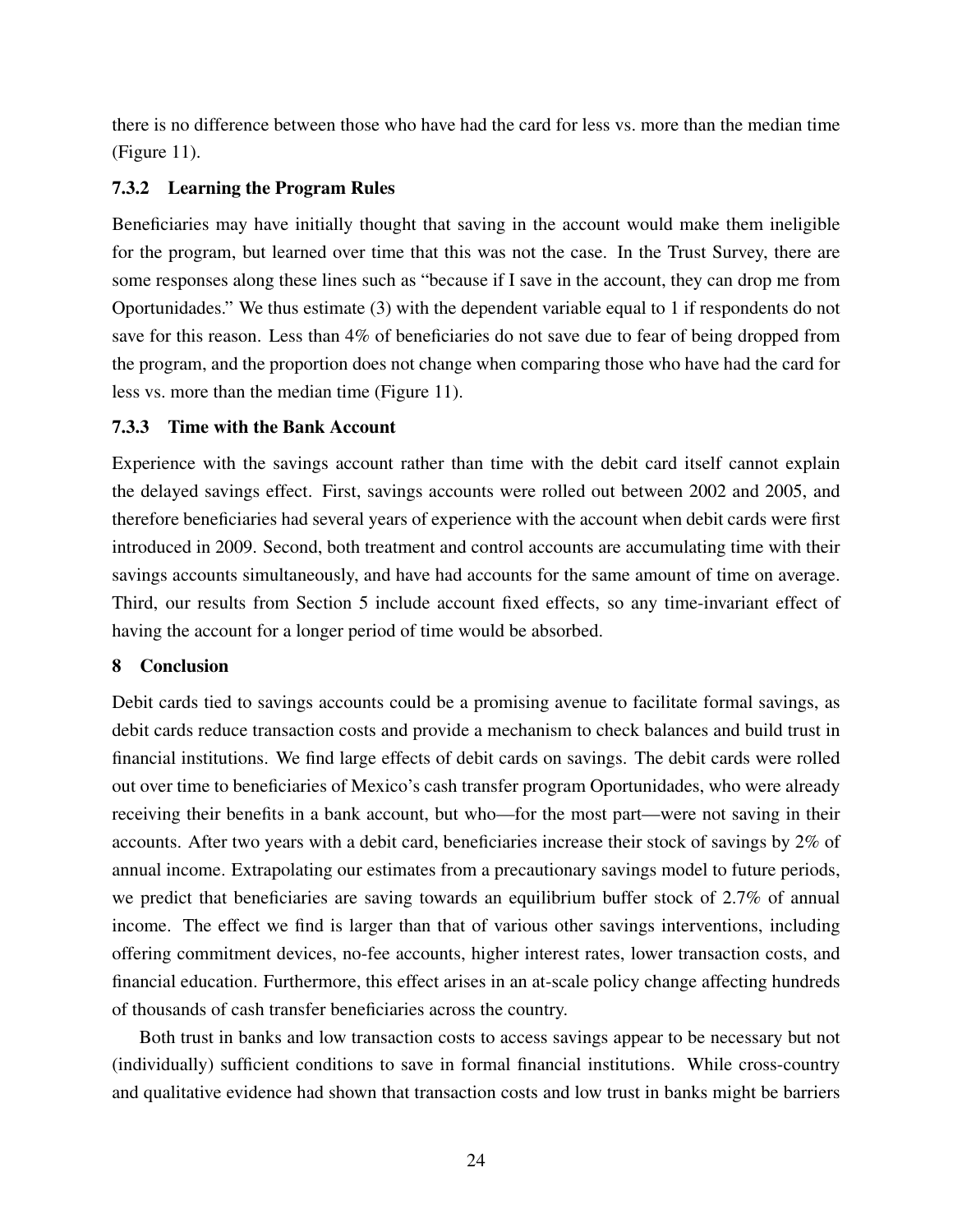to saving, we provide evidence that a causal relationship exists: we combine high-frequency administrative bank transactions and survey data with an empirical design that exploits a staggered, plausibly exogenous rollout of debit cards. High indirect transaction costs and low trust could potentially explain why a number of studies offering the poor savings accounts with no fees or minimum balance requirements have found low take-up and, even among adopters, low use of the accounts.

While we are not able to directly assess the welfare implications of this policy, a growing literature suggests that enabling the poor to save in formal accounts leads to increased welfare through greater investment and ability to cope with shocks, leading to higher long-term consumption. It is worth noting that beneficiaries with the debit card voluntarily use the technology and build savings in their accounts (whereas they could continue withdrawing all of their benefits from the bank branch, as they did prior to receiving the card); this indicates a revealed preference for saving in formal financial institutions once transaction costs are lowered and trust is built. Furthermore, beneficiary survey responses in the Trust Survey indicate that satisfaction with the payment method is higher after receiving the debit card, particularly for those who have had the card longer: 75% of beneficiaries who have had the card for at least 14 months (the median time) indicate that receiving payment by debit card is better than before.<sup>[38](#page-26-6)</sup>

Taken together, these results suggest that combining debit cards or mobile banking with government cash transfer programs could be a promising channel to increase financial inclusion and enable the poor to save.

#### References

- <span id="page-26-1"></span>Aker, Jenny C., Rachid Boumnijel, Amanda McClelland, and Niall Tierney. 2016. "Payment Mechanisms and Antipoverty Programs: Evidence From a Mobile Money Cash Transfer Experiment in Niger." *Economic Development and Cultural Change*, 65: 1–37.
- <span id="page-26-0"></span>Alderman, Harold. 1996. "Saving and Economic Shocks in Rural Pakistan." *Journal of Development Economics*, 51: 343–365.
- <span id="page-26-3"></span>Ashraf, Nava, Dean Karlan, and Wesley Yin. 2015. "Savings in Transnational Households: A Field Experiment Among Migrants From El Salvador." *Review of Economics and Statistics*, 97: 332–351.
- <span id="page-26-5"></span>Attanasio, Orazio P., Luigi Guiso, and Tullio Jappelli. 2002. "The Demand for Money, Financial Innovation, and the Welfare Cost of Inflation: An Analysis With Household Data." *Journal of Political Economy*, 110: 317–351.
- <span id="page-26-2"></span>Bachas, Pierre, Paul Gertler, Sean Higgins, and Enrique Seira. 2018. "Digital Financial Services Go a Long Way: Transaction Costs and Financial Inclusion." *American Economic Association Papers & Proceedings*, 108: 444–448.
- <span id="page-26-4"></span>Baumol, William J. 1952. "The Transactions Demand for Cash: An Inventory Theoretic Approach." *Quarterly Journal of Economics*, 66: 545–556.

<span id="page-26-6"></span> $38$ Another 13% report that being paid by debit card is the same as before, and 5% worse than before.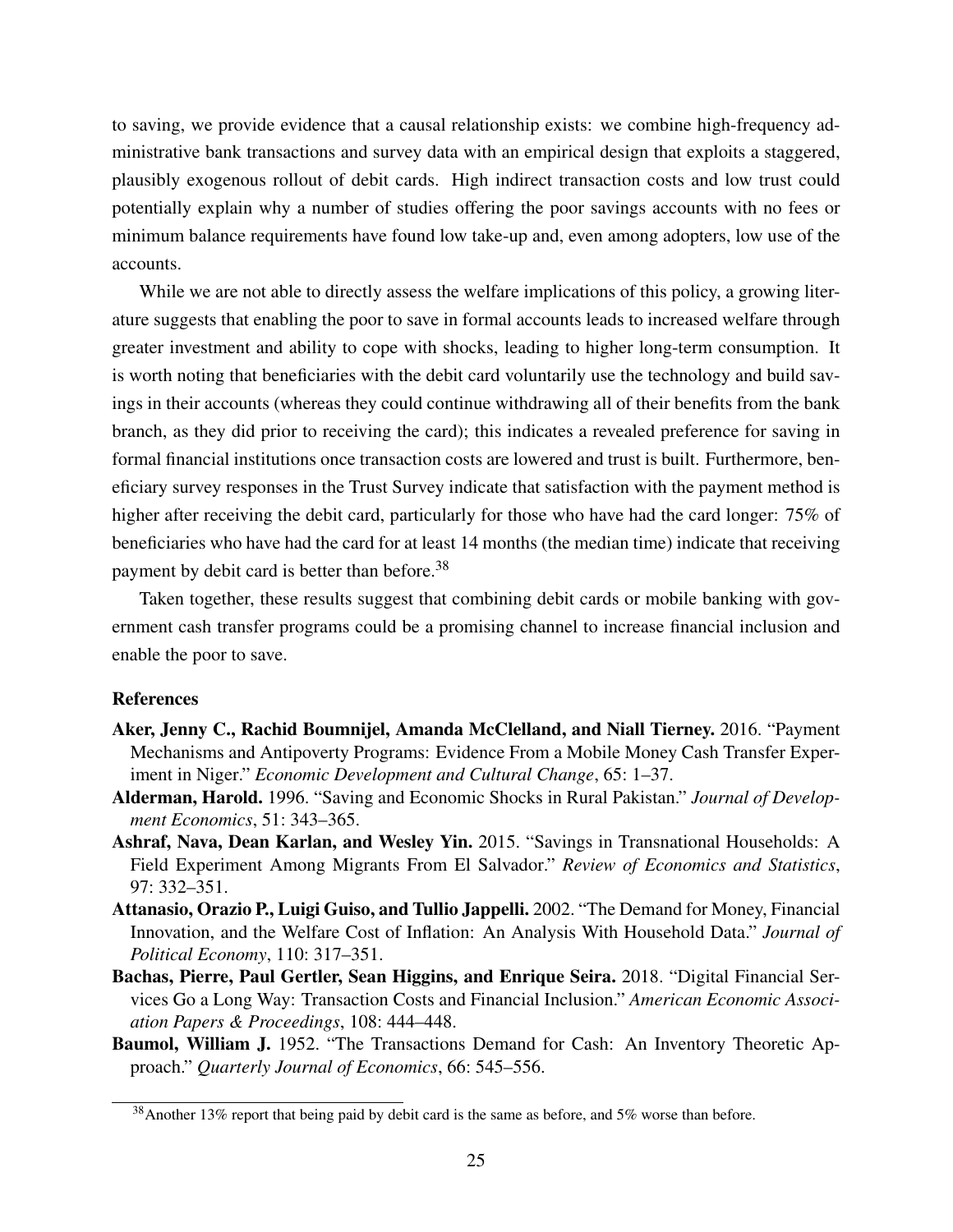<span id="page-27-15"></span>Borusyak, Kirill, and Xavier Jaravel. 2016. "Revisiting Event Study Designs."

- <span id="page-27-8"></span>Brune, Lasse, Xavier Giné, Jessica Goldberg, and Dean Yang. 2016. "Facilitating Savings for Agriculture: Field Experimental Evidence From Malawi." *Economic Development and Cultural Change*, 64: 187–220.
- <span id="page-27-9"></span>Callen, Michael, Suresh De Mel, Craig McIntosh, and Christopher Woodruff. 2014. "What Are the Headwaters of Formal Savings? Experimental Evidence From Sri Lanka." *NBER Working Paper 20736*.
- <span id="page-27-16"></span>Carroll, Christopher D. 1997. "Buffer-Stock Saving and the Life Cycle/Permanent Income Hypothesis." *Quarterly Journal of Economics*, 112: 1–55.
- <span id="page-27-6"></span>CGAP. 2012. "Social Cash Transfers and Financial Inclusion: Evidence From Four Countries." *Consultative Group to Assist the Poor (CGAP) Focus Note 77*.
- <span id="page-27-12"></span>Cole, Shawn, Xavier Giné, Jeremy Tobacman, Peta Topalova, Robert Townsend, and James Vickery. 2013. "Barriers to Household Risk Management: Evidence From India." *American Economic Journal: Applied Economics*, 5: 104–135.
- <span id="page-27-17"></span>Deaton, Angus. 1991. "Saving and Liquidity Constraints." *Econometrica*, 59: 1221–1248.
- <span id="page-27-18"></span>de Janvry, Alain, Kyle Emerick, Marco Gonzalez-Navarro, and Elisabeth Sadoulet. 2015. "Delinking Land Rights From Land Use: Certification and Migration in Mexico." *American Economic Review*, 105: 3125–3149.
- <span id="page-27-3"></span>Demirgüç-Kunt, Asli, Leora Klapper, Dorothe Singer, and Peter Van Oudheusden. 2015. "The Global Findex Database 2014: Measuring Financial Inclusion Around the World." *Policy Research Working Paper 7255*.
- <span id="page-27-0"></span>Dercon, Stefan. 2002. "Income Risk, Coping Strategies, and Safety Nets." *World Bank Research Observer*, 17: 141–166.
- <span id="page-27-7"></span>Dupas, Pascaline, and Jonathan Robinson. 2013. "Savings Constraints and Microenterprise Development: Evidence From a Field Experiment in Kenya." *American Economic Journal: Applied Economics*, 5: 163–192.
- <span id="page-27-2"></span>Dupas, Pascaline, Dean Karlan, Jonathan Robinson, and Diego Ubfal. forthcoming. "Banking the Unbanked? Evidence From Three Countries." *American Economic Journal: Applied Economics*.
- <span id="page-27-4"></span>Dupas, Pascaline, Sarah Green, Anthony Keats, and Jonathan Robinson. 2016. "Challenges in Banking the Rural Poor: Evidence From Kenya's Western Province." In *Modernization and Development*. , ed. Sebastian Edwards, Simon Johnson and David N. Weil. Chicago:University of Chicago Press.
- <span id="page-27-5"></span>FDIC. 2016. "Bank Efforts to Serve Unbanked and Underbanked Consumers."
- <span id="page-27-1"></span>Federal Reserve. 2017. "Report on the Economic Well-Being of U.S. Households in 2016."
- <span id="page-27-13"></span>Galiani, Sebastian, Paul Gertler, and Ernesto Schargrodsky. 2005. "Water for Life: The Impact of the Privatization of Water Services on Child Mortality." *Journal of Political Economy*, 113(1): 83–120.
- <span id="page-27-14"></span>Gertler, Paul, Orie Shelef, Catherine D. Wolfram, and Alan Fuchs. 2016. "The Demand for Energy-Using Assets Among the World's Rising Middle Classes." *American Economic Review*, 106: 1366–1401.
- <span id="page-27-10"></span>Guiso, Luigi, Paola Sapienza, and Luigi Zingales. 2004. "The Role of Social Capital in Financial Development." *American Economic Review*, 49: 526–556.
- <span id="page-27-11"></span>Guiso, Luigi, Paola Sapienza, and Luigi Zingales. 2008. "Trusting the Stock Market." *Journal of Finance*, 63: 2557–2600.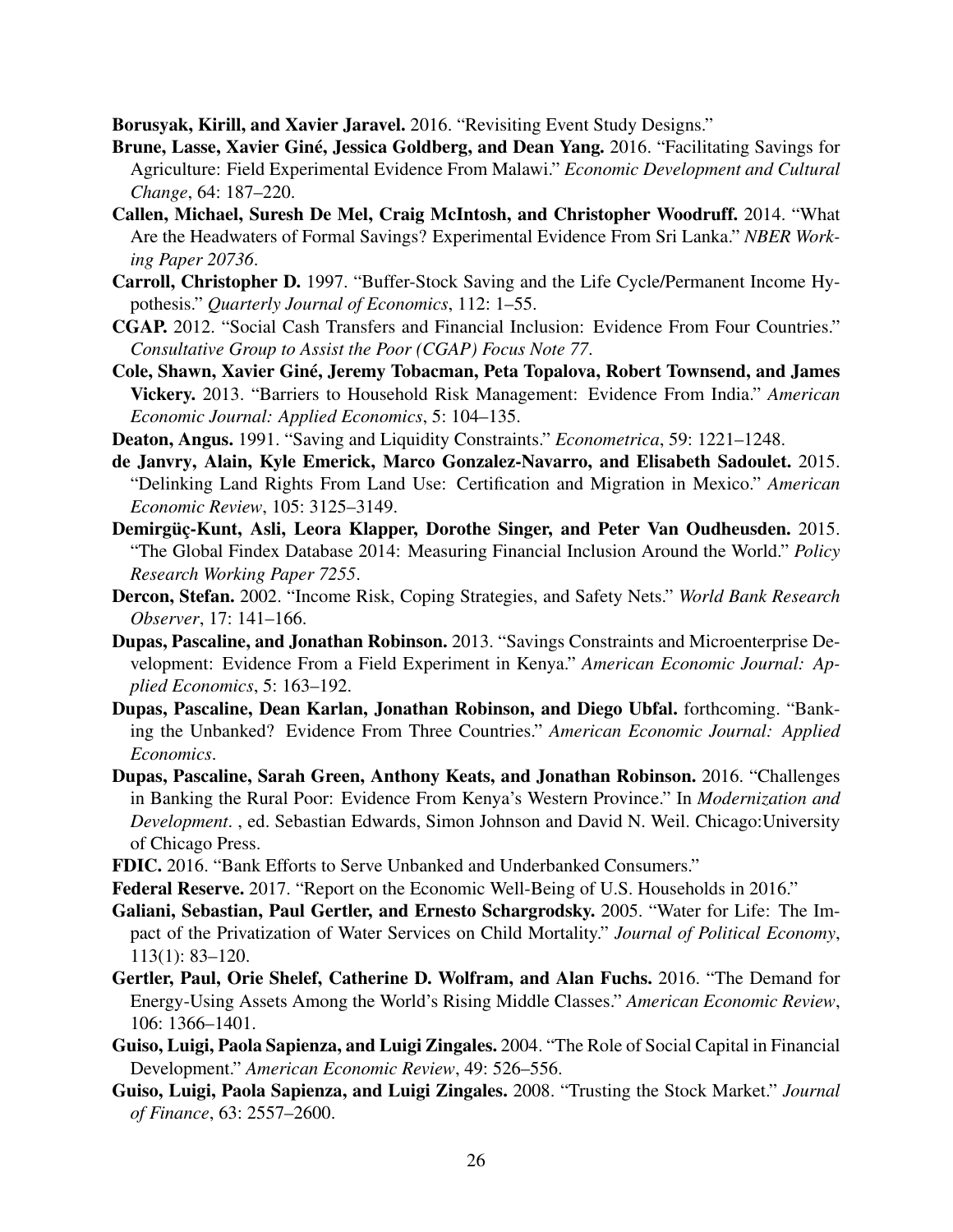- <span id="page-28-16"></span>Jack, William, and Tavneet Suri. 2014. "Risk Sharing and Transactions Costs: Evidence From Kenya's Mobile Money Revolution." *American Economic Review*, 104: 183–223.
- <span id="page-28-12"></span>Johnson, Eric J, Stephan Meier, and Olivier Toubia. forthcoming. "What's the Catch? Suspicion of Bank Motives and Sluggish Refinancing." *Review of Financial Studies*.
- <span id="page-28-0"></span>Karlan, Dean, Aishwarya Lakshmi Ratan, and Jonathan Zinman. 2014. "Savings by and for the Poor: A Research Review and Agenda." *Review of Income and Wealth*, 60: 36–78.
- <span id="page-28-2"></span>Karlan, Dean, Jake Kendall, Rebecca Mann, Rohini Pande, Tavneet Suri, and Jonathan Zinman. 2016. "Research and Impacts of Digital Financial Services."
- <span id="page-28-13"></span>Karlan, Dean, Markus Mobius, Tanya Rosenblat, and Adam Szeidl. 2009. "Trust and Social Collateral." *Quarterly Journal of Economics*, 124: 1307–1361.
- <span id="page-28-14"></span>Karlan, Dean, Markus Mobius, Tanya Rosenblat, and Adam Szeidl. 2015. "Measuring Trust in Peruvian Shantytowns."
- <span id="page-28-4"></span>Kast, Felipe, and Dina Pomeranz. 2014. "Saving More to Borrow Less: Experimental Evidence From Access to Formal Savings Accounts in Chile." *HBS Working Paper 14-001*.
- <span id="page-28-10"></span>Kast, Felipe, Stephan Meier, and Dina Pomeranz. 2018. "Saving More in Groups: Field Experimental Evidence From Chile." *Journal of Development Economics*, 133: 275–294.
- <span id="page-28-7"></span>Labonne, Julien, and Robert Chase. 2010. "A road to trust." *Journal of Economic Behavior & Organization*, 74: 253–261.
- <span id="page-28-19"></span>McCrary, Justin. 2007. "The Effect of Court-Ordered Hiring Quotas on the Composition and Quality of Police." *American Economic Review*, 97: 318–353.
- <span id="page-28-18"></span>Mehrotra, Rahul, Lore Vandewalle, and Vincent Somville. 2016. "Increasing Trust in the Bank to Enhance Savings: Experimental Evidence from India." *Working Paper*.
- <span id="page-28-8"></span>Morduch, Jonathan, and Rachel Schneider. 2017. *The Financial Diaries: How American Families Cope in a World of Uncertainty.* Princeton University Press.
- <span id="page-28-1"></span>Mullainathan, Sendhil, and Eldar Shafir. 2009. "Savings Policy and Decision-Making in Low-Income Households." In *Insufficient Funds: Savings, Assets, Credit and Banking Among Low-Income Households*. 121–145. New York City:Russell Sage Foundation Press.
- <span id="page-28-3"></span>Muralidharan, Karthik, Paul Niehaus, and Sandip Sukhtankar. 2016. "Building State Capacity: Evidence From Biometric Smartcards in India." *American Economic Review*, 106: 2895– 2929.
- <span id="page-28-21"></span>Nickell, Stephen. 1981. "Biases in Dynamic Models With Fixed Effects." *Econometrica*, 49: 1417–1426.
- <span id="page-28-17"></span>Osili, Una Okonkwo, and Anna Paulson. 2014. "Crises and confidence: Systemic Banking Crises and Depositor Behavior." *Journal of Financial Economics*, 111(3): 646–660.
- <span id="page-28-15"></span>Parker, Susan W., and Petra E. Todd. 2017. "Conditional Cash Transfers: The Case of Progresa/Oportunidades." *Journal of Economic Literature*, 55: 866–915.
- <span id="page-28-5"></span>Prina, Silvia. 2015. "Banking the Poor via Savings Accounts: Evidence From a Field Experiment." *Journal of Development Economics*, 115: 16–31.
- <span id="page-28-6"></span>Schaner, Simone. 2017. "The Cost of Convenience? Transaction Costs, Bargaining, and Savings Account Use in Kenya." *Journal of Human Resources*, 52: 919–943.
- <span id="page-28-11"></span>Somville, Vincent, and Lore Vandewalle. 2018. "Saving by Default: Evidence From a Field Experiment in Rural India." *American Economic Journal: Applied*, 10: 39–66.
- <span id="page-28-9"></span>Suri, Tavneet, and William Jack. 2016. "The Long-Run Poverty and Gender Impacts of Mobile Money." *Science*, 354(6317): 1288–1292.
- <span id="page-28-20"></span>Tobin, James. 1956. "The Interest-Elasticity of Transactions Demand for Cash." *Review of Eco-*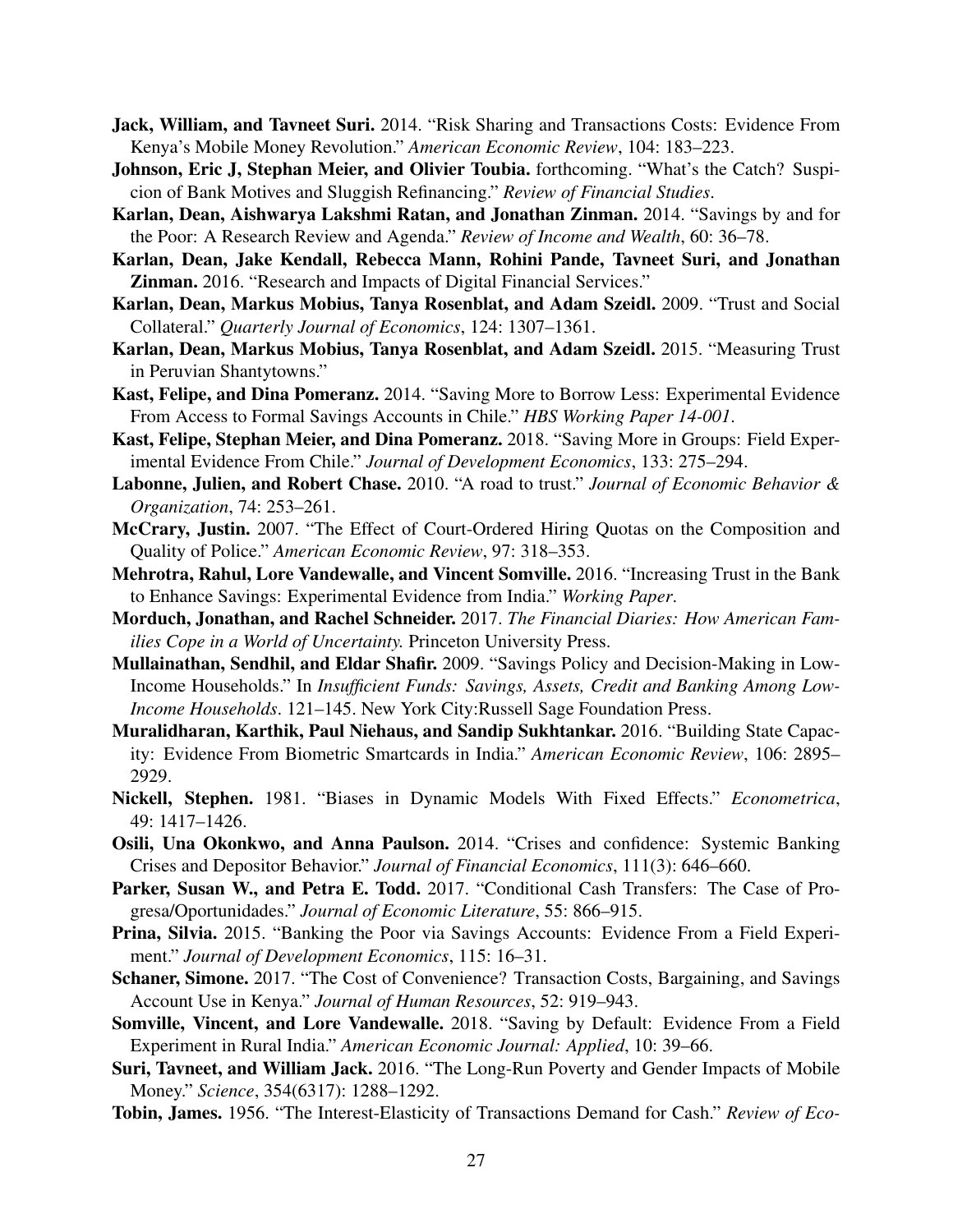<span id="page-29-0"></span>*nomics and Statistics*, 38: 241–247. Zinman, Jonathan. 2009. "Credit or Debit?" *Journal of Banking and Finance*, 33: 358–366.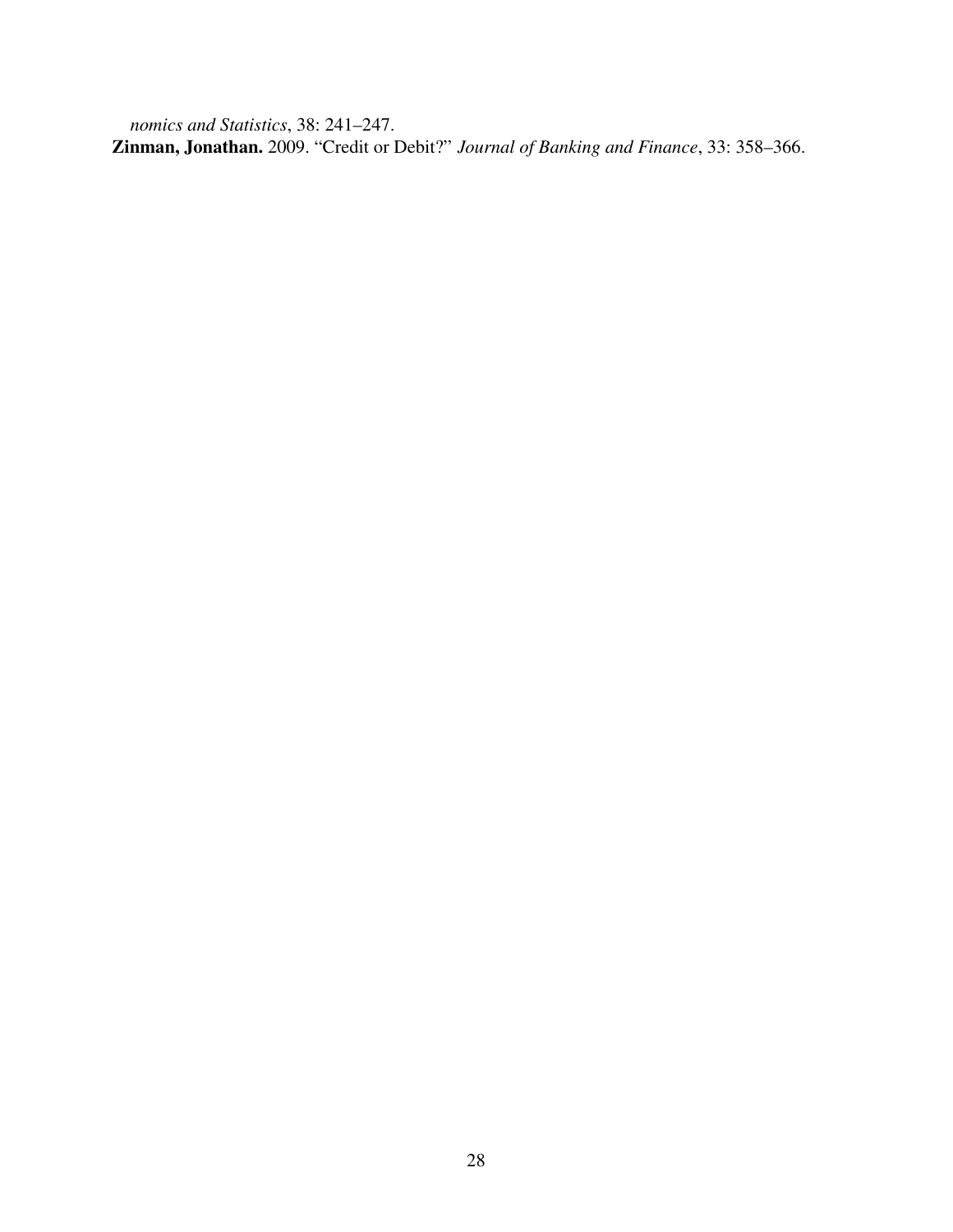<span id="page-30-0"></span>

| Data Source                                                       | # Benef. | Period                                                     | Main Variables                                                                    | Variation Used                                                                                             |
|-------------------------------------------------------------------|----------|------------------------------------------------------------|-----------------------------------------------------------------------------------|------------------------------------------------------------------------------------------------------------|
| (1) Administrative<br>bank account data<br>from Bansefi           | 348,802  | Continuous panel:<br>Jan 07-Oct 11                         | Balances, transactions,<br>balance checks                                         | Generalized difference-<br>in-differences (event study<br>with control) using phased<br>geographic rollout |
| (2) Household Panel<br>Survey from<br>Oportunidades<br>(ENCELURB) | 2,942    | Panel (four<br>waves): 02, 03,<br>04, and Nov<br>09-Feb 10 | Consumption, income, assets                                                       | Difference-in-differences:<br>received card in 2009<br>versus received card later                          |
| (3) Trust Survey<br>from Oportunidades<br>(ENCASDU)               | 1,694    | Cross-section:<br>Oct-Nov 10                               | Self-reported reasons for not<br>saving: e.g. lack of trust, lack<br>of knowledge | Tenure with card<br>below/above median time<br>in survey (median $= 14$ )<br>months)                       |
| (4) Payment<br>Methods Survey<br>from Oportunidades               | 1,617    | Cross-section:<br>Jun $12$                                 | Self-reported number of<br>balance checks, knowledge<br>of technology             | Tenure with card<br>below/above median time<br>in survey (median $= 12$ )<br>months)                       |

Table 1: Summary of Data Sources and Identification

Notes: This table presents details for the four main data sources included in our paper.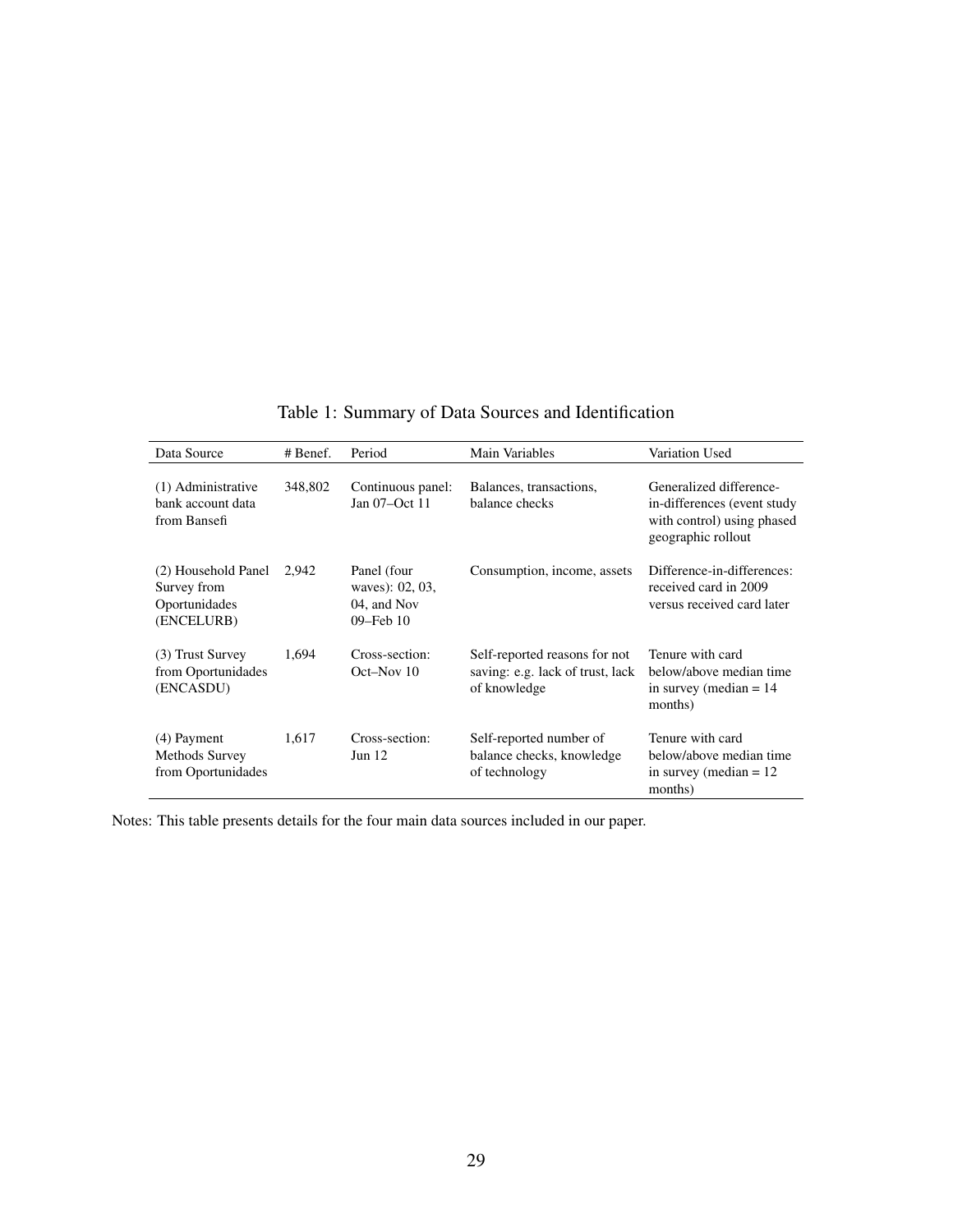|                                         | (1)   | (2)       | (3)                   | (4)                   |
|-----------------------------------------|-------|-----------|-----------------------|-----------------------|
|                                         |       |           | Discrete Time Hazard  |                       |
| Variable                                | Mean  | Standard  | Linear                | Proportional          |
|                                         |       | Deviation | Probability           | Hazard                |
| Log point-of-sale terminals             | 4.47  | 2.11      | $-0.0003$             | 0.0047                |
|                                         |       |           | (0.0093)              | (0.0837)              |
| $\Delta$ Log point-of-sale terminals    | 0.81  | 0.38      | $-0.0266$             | $-0.2534$             |
|                                         |       |           | (0.0179)              | (0.1549)              |
| Log checking accounts                   | 9.27  | 3.27      | 0.0062                | 0.0535                |
|                                         |       |           | (0.0054)              | (0.0451)              |
| $\Delta$ Log checking accounts          | 1.78  | 3.61      | 0.0055                | 0.0620                |
|                                         |       |           | (0.0067)              | (0.0562)              |
| Log commercial bank branches            | 2.58  | 1.42      | $-0.0215$             | $-0.2047$             |
|                                         |       |           | (0.0185)              | (0.1495)              |
| $\Delta$ Log commercial bank branches   | 0.61  | 0.95      | $-0.0224$             | $-0.2581$             |
|                                         |       |           | (0.0248)              | (0.2192)              |
| Log Bansefi bank branches               | 0.58  | 0.41      | 0.0072                | 0.0812                |
|                                         |       |           | (0.0246)              | (0.2039)              |
| Log commercial bank ATMs                | 3.15  | 1.74      | 0.0108                | 0.0980                |
|                                         |       |           | (0.0095)              | (0.0940)              |
| Log population                          | 11.26 | 1.24      | 0.0101                | 0.0919                |
|                                         |       |           | (0.0160)              | (0.1340)              |
| $%$ illiterate (age 15+)                | 6.14  | 3.69      | 0.0005                | 0.0053                |
|                                         |       |           | (0.0049)              | (0.0422)              |
| $%$ not attending school (age 6-14)     | 4.15  | 1.65      | 0.0006                | $-0.0013$             |
|                                         |       |           | (0.0092)              | (0.0808)              |
| $%$ without primary education (age 15+) | 40.98 | 9.59      | 0.0015                | 0.0139                |
|                                         |       |           | (0.0019)              | (0.0169)              |
| % without health insurance              | 45.68 | 16.15     | $-0.0011$             | $-0.0104$             |
|                                         |       |           | (0.0008)              | (0.0065)              |
| % with dirt floor                       | 5.28  | 4.83      | $0.0051**$            | $0.0497**$            |
| % without toilet                        | 5.89  | 3.60      | (0.0024)              | (0.0197)              |
|                                         |       |           | $-0.0061$<br>(0.0041) | $-0.0500$             |
|                                         | 6.45  |           |                       | (0.0344)              |
| % without water                         |       | 9.12      | $-0.0007$<br>(0.0010) | $-0.0060$<br>(0.0094) |
| % without plumbing                      | 3.94  | 6.39      | 0.0020                | 0.0164                |
|                                         |       |           | (0.0015)              | (0.0129)              |
| % without electricity                   | 4.29  | 2.24      | 0.0049                | 0.0426                |
|                                         |       |           | (0.0047)              | (0.0403)              |
| % without washing machine               | 33.64 | 14.33     | $-0.0003$             | $-0.0038$             |
|                                         |       |           | (0.0010)              | (0.0093)              |
| % without refrigerator                  | 16.80 | 9.73      | 0.0006                | 0.0034                |
|                                         |       |           | (0.0016)              | (0.0147)              |
|                                         |       |           |                       |                       |

<span id="page-31-0"></span>Table 2: Summary Statistics and Discrete Time Hazard of Locality Characteristics

Notes:  $N = 240$  localities in the debit card rollout, and 1851 locality by two-month-period observations in columns 3 and 4. Columns 1 and 2 show summary statistics of locality-level financial infrastructure, trends in financial infrastructure, and other locality characteristics. Columns 3 and 4 test whether these characteristics predict the timing of when localities receive debit cards as part of the debit card rollout, using a discrete time hazard model. Column 3 shows results from a linear probability discrete time hazard model, as in [Gertler et al.](#page-27-14) [\(2016\)](#page-27-14). Column 4 shows results from a discrete proportional hazard using a complementary log-log regression. Both models also include a 5th-order polynomial in time as in [Galiani, Gertler and Schargrodsky](#page-27-13) [\(2005\)](#page-27-13); time is measured in two-month periods. The dependent variable in the discrete time hazard model is a dummy variable indicating if locality *j* has been treated at time *t*. A locality treated in period *t* drops out of the sample in period  $t + 1$  since it is a hazard model. All variables are measured prior to the debit card rollout. The financial variables come from various sources, and are each measured in the last day or quarter of 2008 (just prior to the debit card rollout); pre-rollout trends (variables with a  $\Delta$ ) compare the last day or quarter of 2006 to the last day or quarter of 2008. The number of point-of-sale (POS) terminals is from Mexico's Central Bank and includes POS terminals from all merchant categories; checking accounts, commercial bank branches, and commercial bank ATMs are from CNBV; Bansefi bank branches are from a data set of Bansefi branch geocoordinates. We do not include trends in Bansefi bank branches or commercial bank ATMs because these variables are first available in 2008. The non-financial locality characteristics include all characteristics that are used to measure locality-level development by Mexico's national statistical institute (INEGI) and its National Council for the Evaluation of Social Development (CONEVAL), and come from publicly available locality-level totals from the 2005 Population Census published by INEGI.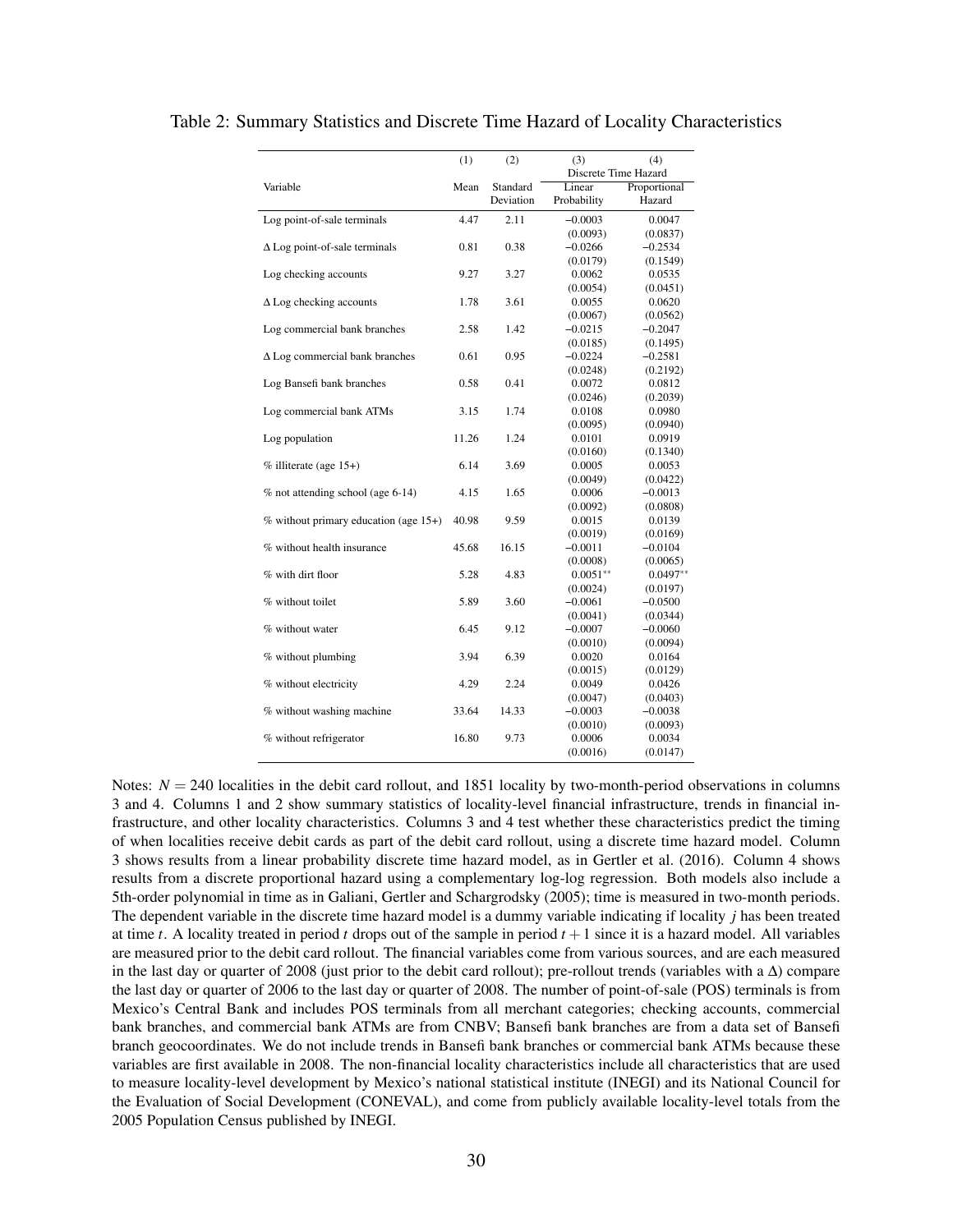<span id="page-32-0"></span>

| Panel (a):                  |                         | <b>Trust Survey</b>       |            |                         | <b>Payment Methods Survey</b> |            |
|-----------------------------|-------------------------|---------------------------|------------|-------------------------|-------------------------------|------------|
| <b>Cross-Sectional Data</b> | (1)                     | (2)                       | (3)        | (4)                     | (5)                           | (6)        |
|                             | $\alpha$ (Mean for card | $\gamma$ (Difference card | P-value of | $\alpha$ (Mean for card | $\gamma$ (Difference card     | P-value of |
|                             | $>$ median time)        | $<$ median time)          | difference | $>$ median time)        | $<$ median time)              | difference |
| #Household members          | 5.18                    | 0.26                      | 0.114      | 4.78                    | $-0.04$                       | 0.767      |
|                             | (0.08)                  | (0.15)                    |            | (0.07)                  | (0.13)                        |            |
| Age                         | 44.73                   | 0.96                      | 0.246      | 40.21                   | $-1.18$                       | 0.146      |
|                             | (0.08)                  | (0.80)                    |            | (0.49)                  | (0.80)                        |            |
| Male                        | 0.67                    | 0.02                      | 0.603      | 0.03                    | 0.00                          | 0.874      |
|                             | (0.03)                  | (0.03)                    |            | (0.01)                  | (0.01)                        |            |
| Married                     | 0.70                    | 0.02                      | 0.459      | 0.73                    | $-0.01$                       | 0.867      |
|                             | (0.04)                  | (0.03)                    |            | (0.02)                  | (0.03)                        |            |
| <b>Education</b> level      | 9.30                    | $-0.33$                   | 0.092      | 6.01                    | 0.03                          | 0.910      |
|                             | (0.16)                  | (0.18)                    |            | (0.20)                  | (0.29)                        |            |
| # Children                  | 2.19                    | 0.03                      | 0.743      |                         |                               |            |
|                             | (0.08)                  | (0.10)                    |            |                         |                               |            |
| Occupants per room          | 3.50                    | $-0.03$                   | 0.801      |                         |                               |            |
|                             | (0.07)                  | (0.11)                    |            |                         |                               |            |
| Health insurance            | 0.59                    | 0.05                      | 0.165      |                         |                               |            |
|                             | (0.02)                  | (0.03)                    |            |                         |                               |            |
| Asset index                 | 0.04                    | $-0.04$                   | 0.605      |                         |                               |            |
|                             | (0.04)                  | (0.08)                    |            |                         |                               |            |
| Income                      | 3193.93                 | 222.55                    | 0.151      |                         |                               |            |
|                             | (47.53)                 | (147.11)                  |            |                         |                               |            |
| Panel $(b)$ :               |                         | Household Panel Survey    |            |                         |                               |            |
| <b>Panel Data</b>           | (1)                     | (2)                       | (3)        | (4)                     |                               |            |
|                             | Control                 | $\omega_k$ (Placebo DD)   |            | Parallel                |                               |            |
|                             | Mean                    | 2003                      | 2004       | p-value                 |                               |            |
| Consumption                 | 2725.87                 | 2.61                      | 9.74       | 0.949                   |                               |            |
|                             | (78.54)                 | (80.88)                   | (85.11)    |                         |                               |            |
| Income                      | 3150.82                 | 263.20                    | 273.82     | 0.476                   |                               |            |
|                             | (88.37)                 | (218.88)                  | (224.00)   |                         |                               |            |
| <b>Asset Index</b>          | 0.50                    | $-0.03$                   | $-0.02$    | 0.672                   |                               |            |
|                             | (0.09)                  | (0.05)                    | (0.05)     |                         |                               |            |

Table 3: Balance and Parallel Trends in Survey Data

Notes: This table tests for balance between those who have had a debit card for more vs. less than the median time in the two cross-sectional surveys, and for parallel trends in the panel survey. Panel (a) shows results from  $y_i = \alpha + \gamma \mathbb{I}(\text{Card} \leq \mathbb{I})$ median time)<sub>*i*</sub> + *u<sub>i</sub>*: column 1 shows the mean for those with a card for more than the median time ( $\alpha$ ), column 2 the difference in means for those with the card less than the median time (relative to those with the card more than the median time;  $\gamma$ ), and column 3 reports the p-values for a test of  $\gamma = 0$ . In the Trust Survey, individual sociodemographic characteristics refer to those of the household head (but the program beneficiary responded to the trust questions). The Payment Methods Survey was a more focused survey that included fewer sociodemographic questions, which is why some rows are blank in the columns corresponding to that survey; individual sociodemographic characteristics are those of the program beneficiary.  $N = 1,694$  beneficiary households for the Trust Survey and 1,617 for the Payment Methods Survey. Panel (b) shows the control mean and a parallel trend test for each of the outcome variables used in the household panel survey. The parallel trends test is from  $y_i = \lambda_i + \delta_t + \sum_k \omega_k T_{i(i)} \times \mathbb{I}(k = t) + \eta_i$ , where *k* indexes survey waves; we additionally include household baseline characteristic by time fixed effects as in our preferred specification in Table [4.](#page-33-0) The "Placebo DD" columns (where DD = difference-in-differences) show  $\omega_{2003}$  and  $\omega_{2004}$  $(k = 2002$  is the omitted reference period), while the "Parallel p-value" column is from an F-test of  $\omega_{2003} = \omega_{2004} = 0$ .  $N = 7,754$  household-period observations from 2,200 households in the Household Panel Survey as in column 4 of Table [4.](#page-33-0)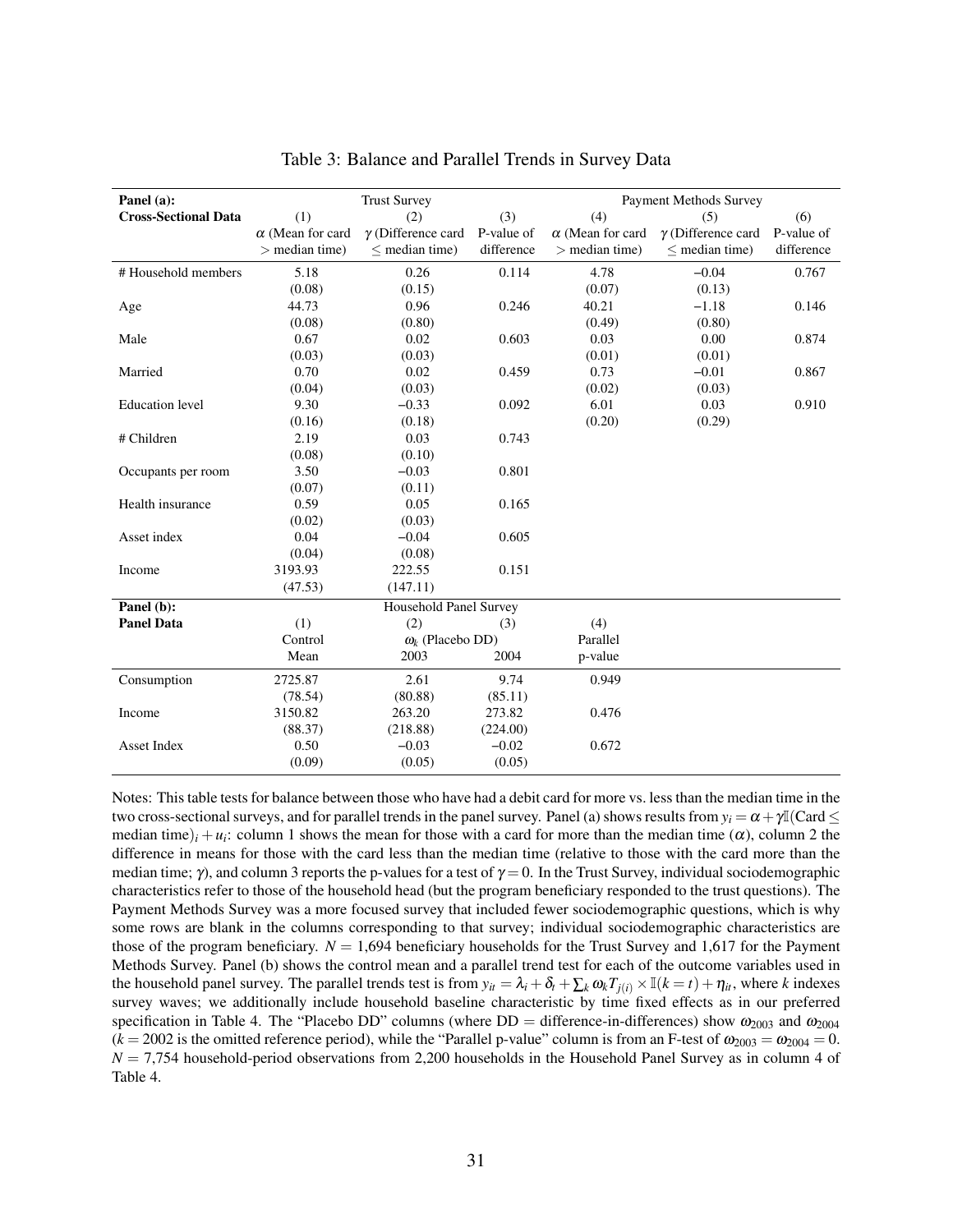<span id="page-33-0"></span>

|                                         | (1)                 | (2)                 | (3)                 | (4)                 |
|-----------------------------------------|---------------------|---------------------|---------------------|---------------------|
| Consumption                             | $-175.36**$         | $-150.51**$         | $-136.52**$         | $-154.80**$         |
|                                         | (81.31)             | (70.43)             | (61.75)             | (62.04)             |
|                                         | $[-353.11, -1.52]$  | $[-306.24, -2.30]$  | $[-276.37, -4.75]$  | $[-288.09, -33.00]$ |
| Income                                  | 98.16               | 106.01              | 75.50               | 38.59               |
|                                         | (170.03)            | (150.31)            | (127.77)            | (106.02)            |
|                                         | $[-290.77, 486.11]$ | $[-230.64, 468.97]$ | $[-219.75, 376.72]$ | $[-172.05, 251.23]$ |
| Asset index                             | 0.06                | 0.06                | 0.07                | 0.03                |
|                                         | (0.08)              | (0.08)              | (0.07)              | (0.08)              |
|                                         | $[-0.12, 0.24]$     | $[-0.12, 0.24]$     | $[-0.08, 0.23]$     | $[-0.20, 0.24]$     |
| P-value Consumption vs. Income          | [0.047]             | [0.041]             | [0.056]             | [0.062]             |
| Number of households                    | 2,868               | 2,868               | 2,868               | 2,200               |
| Number of observations                  | 9,246               | 9,246               | 9,246               | 7,754               |
| Time fixed effects                      | Yes                 | Yes                 | Yes                 | <b>Yes</b>          |
| Household fixed effects                 | <b>Yes</b>          | <b>Yes</b>          | <b>Yes</b>          | <b>Yes</b>          |
| Household characteristics $\times$ time | No                  | N <sub>0</sub>      | N <sub>0</sub>      | <b>Yes</b>          |
| Winsorized                              | No                  | $1\%$               | 5%                  | 5%                  |

|  | Table 4: Effect of Debit Cards from Household Panel Survey |
|--|------------------------------------------------------------|
|--|------------------------------------------------------------|

Notes: This table shows the effect of the debit cards on consumption, income, and assets using the Household Panel Survey combined with administrative data from Oportunidades on the debit card rollout. Each row label is the dependent variable from a separate regression; each column is a different specification. Means for each dependent variable can be found in Table [3b](#page-32-0). Asymptotic cluster-robust standard errors (clustered at the locality level, using pre-treatment locality) are included in parentheses; wild cluster bootstrap percentile-*t* 95% confidence intervals are included in square brackets. Dependent variables are measured in pesos per month, with the exception of the asset index. Asset index is the first principal component of assets that are included in both the early (2002, 2003, 2004) and post-treatment (2009–2010) versions of the survey: car, truck, motorcycle, television, video or DVD player, radio or stereo, washer, gas stove, and refrigerator. For column 4, household characteristics are measured at baseline (2004, or for households that were not included in the 2004 wave, 2003). They include characteristics of the household head (working status, a quadratic polynomial in years of schooling, and a quadratic polynomial in age), whether anyone in the household has a bank account, a number of characteristics used by the Mexican government to target social programs (the proportion of household members with access to health insurance, the proportion age 15 and older that are illiterate, the proportion ages 6-14 that do not attend school, the proportion 15 and older with incomplete primary education, the proportion ages 15-29 with less than 9 years of schooling), dwelling characteristics (dirt floors, no bathroom, no piped water, no sewage, and number of occupants per room), and pre-trends in the four dependent variables (consumption, income, purchase of durables, and asset index). The number of households in column (4) is lower because households have missing values for one of the household characteristics included, or are not included in enough pre-treatment waves to construct household-level pre-trends of the outcome variables, which are interacted with time fixed effects in that specification.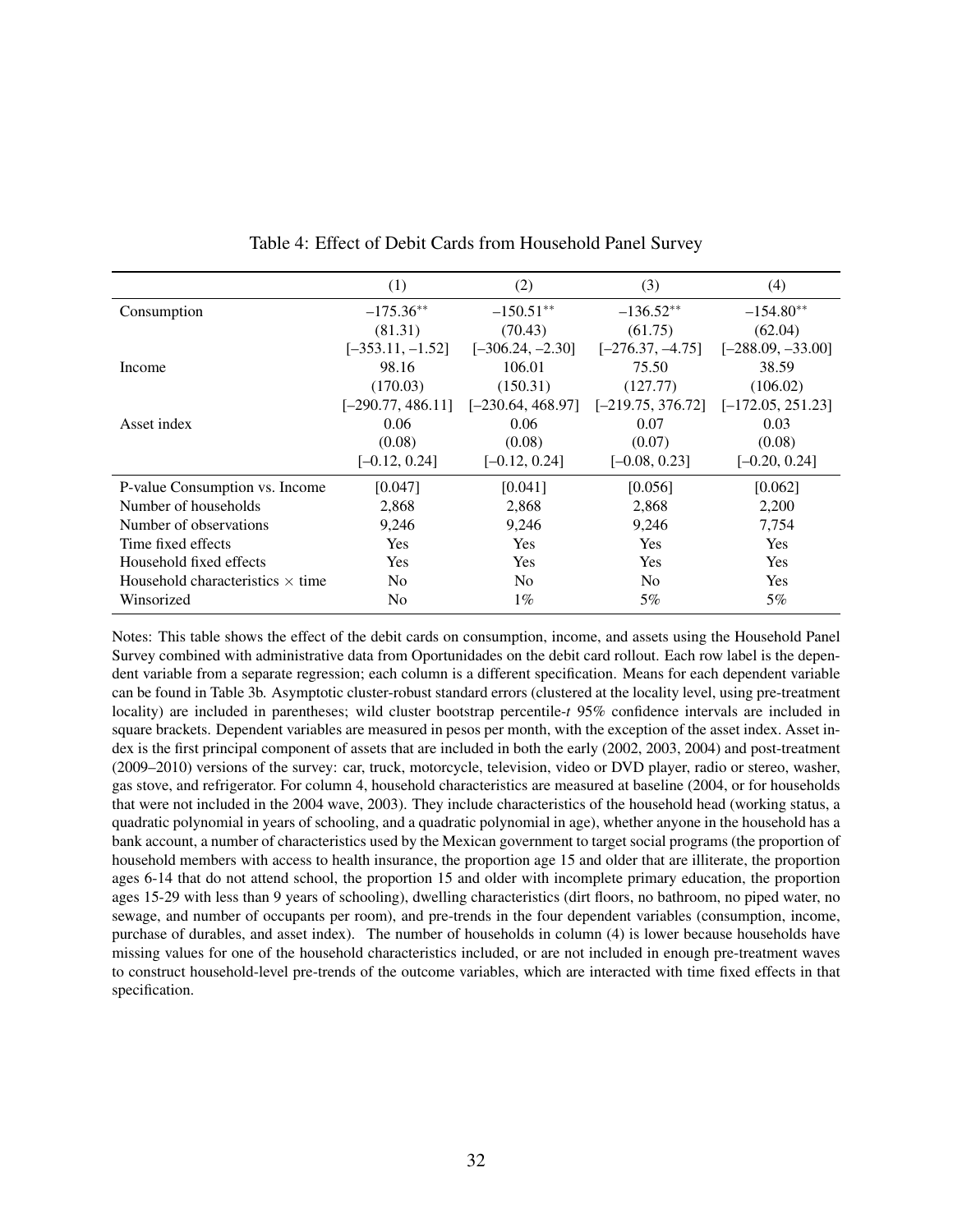<span id="page-34-0"></span>

| Study                                       | Intervention        | Country                         | <b>Months</b> | <b>Effect Size</b>                              |
|---------------------------------------------|---------------------|---------------------------------|---------------|-------------------------------------------------|
| Panel A: Studies with about 1 year duration |                     |                                 |               |                                                 |
| Drexler, Fischer, and Schoar, 2014          | Financial education | Dominican Republic              | 12            |                                                 |
| Karlan and Zinman, 2016                     | Interest rate       | Philippines                     | 12            |                                                 |
| Kast, Meier, and Pomeranz, 2016             | Savings group       | Chile                           | 12            |                                                 |
| Karlan et al., 2016                         | Reminders           | Philippines                     | $9 - 12$      |                                                 |
| Kast and Pomeranz, 2014                     | Account             | Chile                           | 12            | $\overline{\phantom{0}}$                        |
| Somville and Vandewalle, 2017               | Payment default     | India                           | 8             | $-\bullet$ $-$                                  |
| Dupas and Robinson, 2013                    | Account or lockbox  | Kenya                           | 12            | $\mapsto$                                       |
| Prina, 2015                                 | Account             | Nepal                           | 13            | ⊢⊕⊣                                             |
| This paper (1 year)                         | Debit card          | Mexico                          | $12 - 15$     | <b>HH</b>                                       |
| Seshan and Yang, 2014                       | Financial education | India (migrants to Qatar) 13-17 |               |                                                 |
| Panel B: Studies with longer duration       |                     |                                 |               |                                                 |
| Ashraf, Karlan, and Yin, 2006               | Deposit collection  | Philippines                     | 32            |                                                 |
| Dupas et al., 2017                          | Account             | Malawi                          | 24            |                                                 |
| Karlan et al., 2017                         | Savings group       | Ghana, Malawi, Uganda 22-30     |               |                                                 |
| Dupas et al., 2017                          | Account             | Uganda                          | 24            |                                                 |
| Schaner, 2016                               | Interest rate       | Kenya                           | 36            |                                                 |
| This paper (2 years)                        | Debit card          | Mexico                          | $20 - 23$     | $H + H$                                         |
|                                             |                     |                                 |               | 0.02<br>0.04<br>$-0.02$<br>0.00<br>0.06<br>0.08 |
|                                             |                     |                                 |               | Stock of Savings as Proportion of Annual Income |

# Figure 1: Comparison with Other Studies

Notes: This figure compares the results from our study after 1 and 2 years with a debit card (orange squares) to other studies of savings interventions, and shows that we find larger effects than most studies with a comparable duration. Panel (a) shows studies with about a 1 year duration and panel (b) studies with a longer duration. The effect sizes are intent-to-treat effects of the intervention on the stock of savings, measured as a proportion of annual income. Appendix [A](#page-42-0) details the selection criteria to determine which studies could be included and how we obtained their effects on the stock of savings as a proportion of annual income. Whiskers denote 95% confidence intervals. Black circles indicate results that are significant at the 5% level, gray circles at the 10% level, and hollow circles statistically insignificant from 0.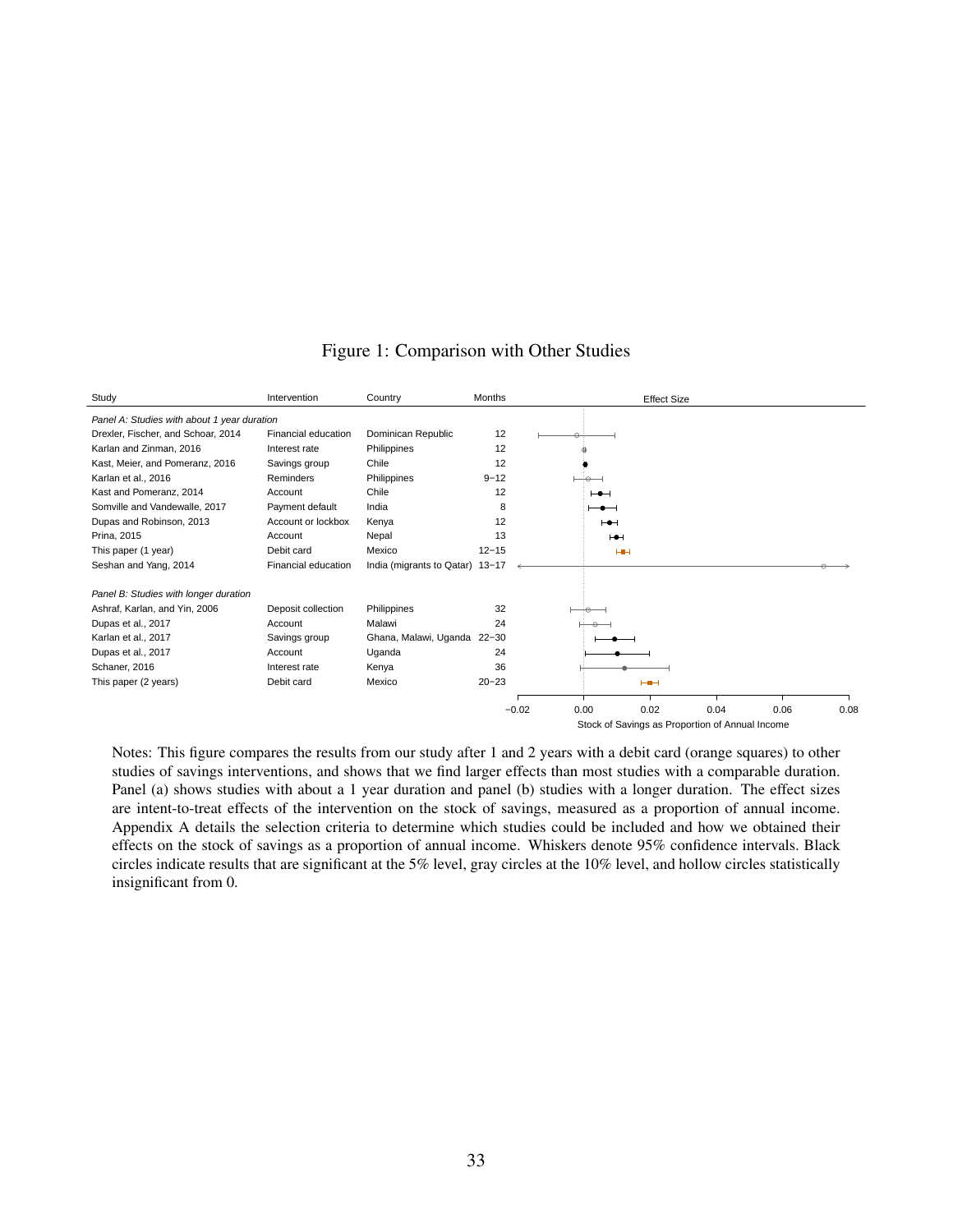<span id="page-35-0"></span>

Figure 2: Debit Card Rollout over Time and Space

Notes: This figure shows the number of Oportunidades bank accounts with debit cards over time (using administrative data from Bansefi) and across space (using administrative data from Oportunidades). This was determined by the staggered rollout of debit cards, which generated variation across space and time in having a debit card tied to the bank account in which beneficiaries receive their benefits. Panel (a) compares the timing of the rollout to the timing of the administrative bank account data and panel (b) shows the rollout across space.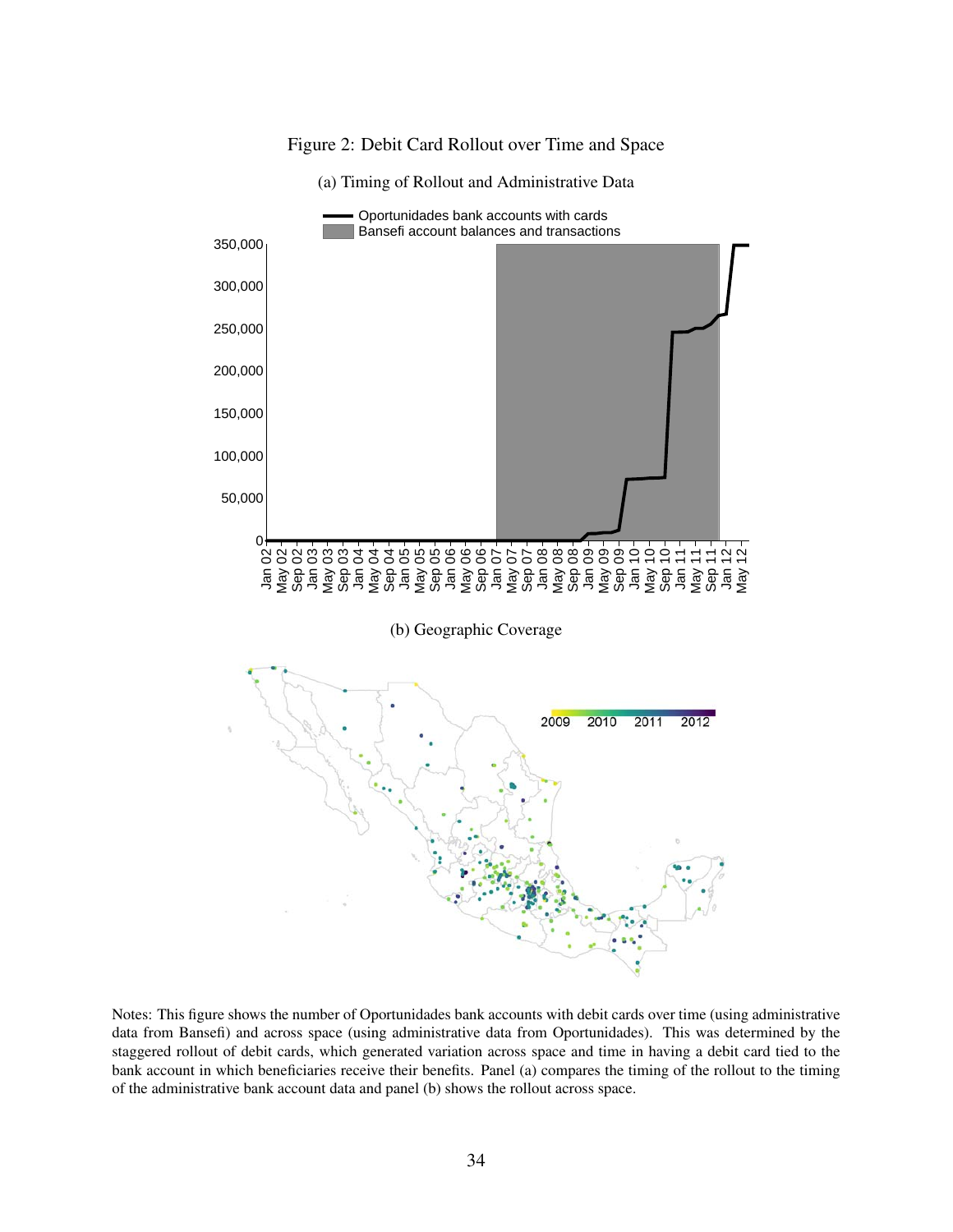<span id="page-36-0"></span>



Notes: This figure shows the share of clients using their debit card for at least one withdrawal during a four month period. It shows that beneficiaries immediately adopt the new technology and use their cards to withdraw their transfers, instead of going to the Bansefi bank branch. Note that in periods before the card the share of clients using debit cards to withdraw at ATMs or convenience stores is necessarily zero. *N* =3,362,690 account-period observations from 250,792 *treated* beneficiaries. Standard errors are clustered at the bank branch level. Whiskers denote 95% confidence intervals. Dashed vertical line indicates timing of debit card receipt.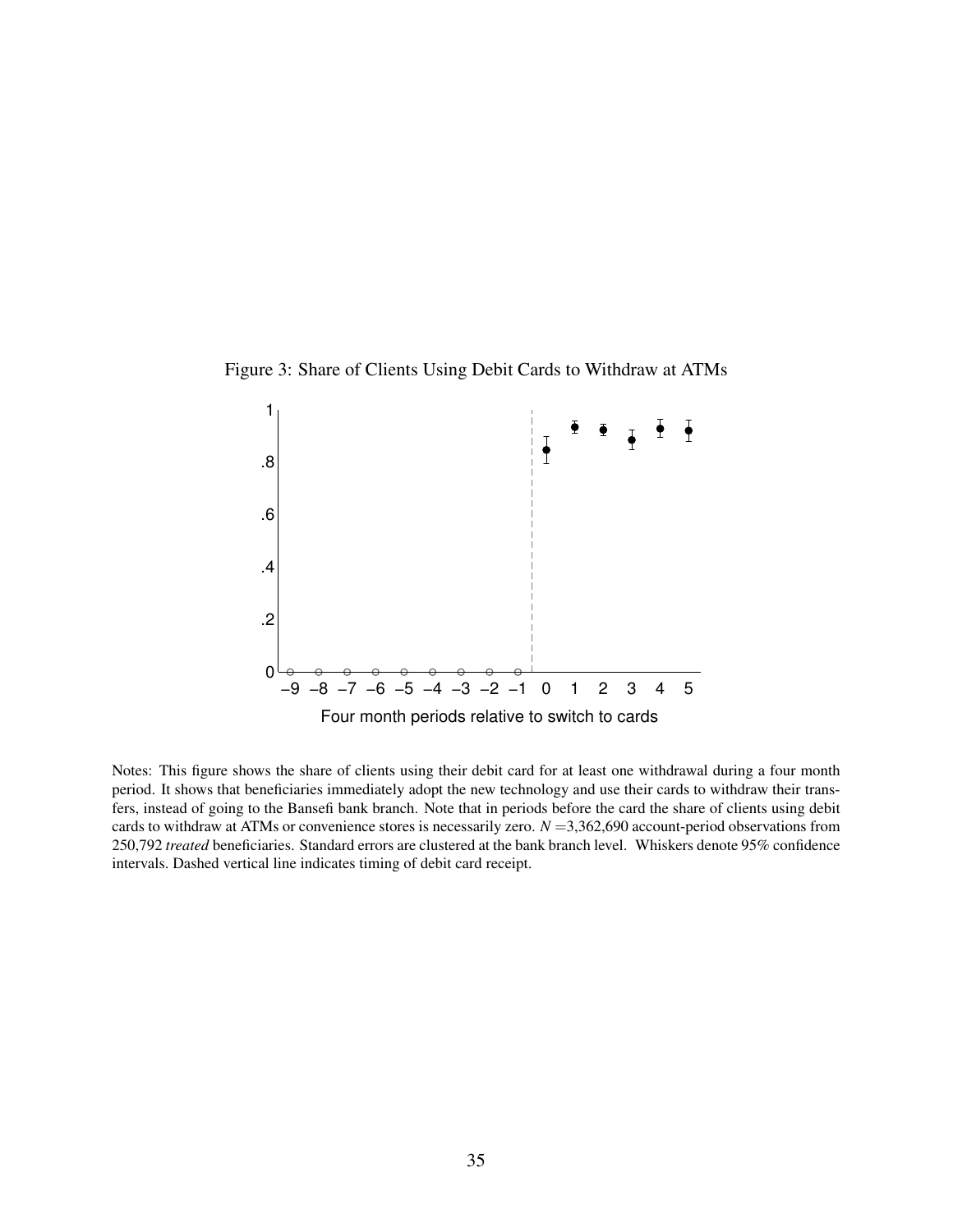<span id="page-37-0"></span>

Figure 4: Distribution of Withdrawals and Client Deposits per Bimester

Notes: This figure shows the distribution of withdrawals per bimester in panel (a) and of client deposits per bimester (i.e., excluding Oportunidades deposits) in panel (b). The three categories represent accounts in the control group, the treatment group before receiving the cards and the treatment group after receiving the card. Within each group, all account-bimester observations are included. It shows that after receiving a card, a substantial portion of beneficiaries began making 2, 3, or 4 or more withdrawals per bimester rather than one. Based on all transactions from 348,802 beneficiaries over 5 years.

Figure 5: Effect of Debit Cards on Number of Withdrawals per Bimester



Four−month periods relative to switch to cards

Notes: This figure shows the effect of the debit card on the number of withdrawals per bimester. It plots the  $\phi_k$ coefficients from equation [\(1\)](#page-11-2), where the dependent variable is number of withdrawals.  $N = 4,740,331$  account-period observations from 348,802 beneficiaries. Standard errors are clustered at the bank branch level. Whiskers denote 95% confidence intervals. Black circles indicate results that are significant at the 5% level, and hollow circles statistically insignificant from 0.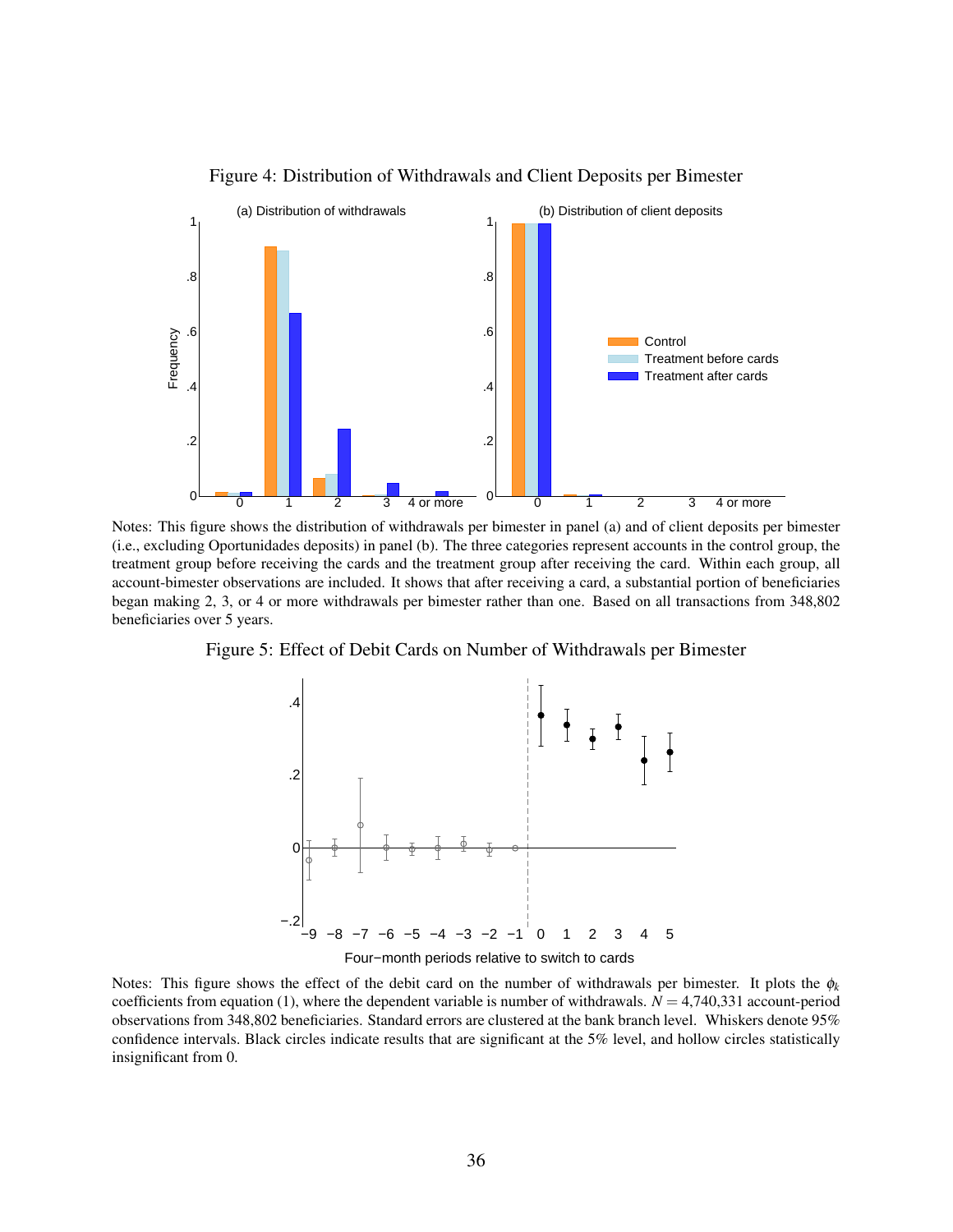<span id="page-38-0"></span>Figure 6: Effect of Debit Cards on the Stock of Savings (Pesos)



Notes: This figure shows the effect of debit cards on the stock of savings and the proportion who save. Dashed vertical lines indicate timing of debit card receipt. It plots the  $\phi_k$  coefficients from equation [\(1\)](#page-11-2), where the dependent variable is net savings balance.  $N = 4,664,772$  account-period observations from 348,802 beneficiaries. Whiskers denote 95% confidence intervals. Black circles indicate results that are significant at the 5% level, and hollow circles statistically insignificant from 0.



Notes: This figure decomposes the effect of the debit card on the stock of savings into the extensive margin effect on the proportion who save over time, and the intensive margin effect on the stock of savings conditional on saving. Panel (a) shows the proportion of treated beneficiaries who save in each period relative to when they receive a debit card.  $N = 3,183,050$  account-period observations for 255,784 *treated* beneficiaries. Panel (b) plots  $\phi_k$  from [\(1\)](#page-11-2) with the event time dummies redefined relative to when an individual starts saving in the account, and we impose a zero pre-treatment trend by setting  $a = 0$  (for reasons explained in Section [5.3\)](#page-15-0).  $N = 4,416,750$  account-period observations from 348,802 beneficiaries. Standard errors are clustered at the bank branch level. Whiskers denote 95% confidence intervals. Black circles indicate results that are significant at the 5% level.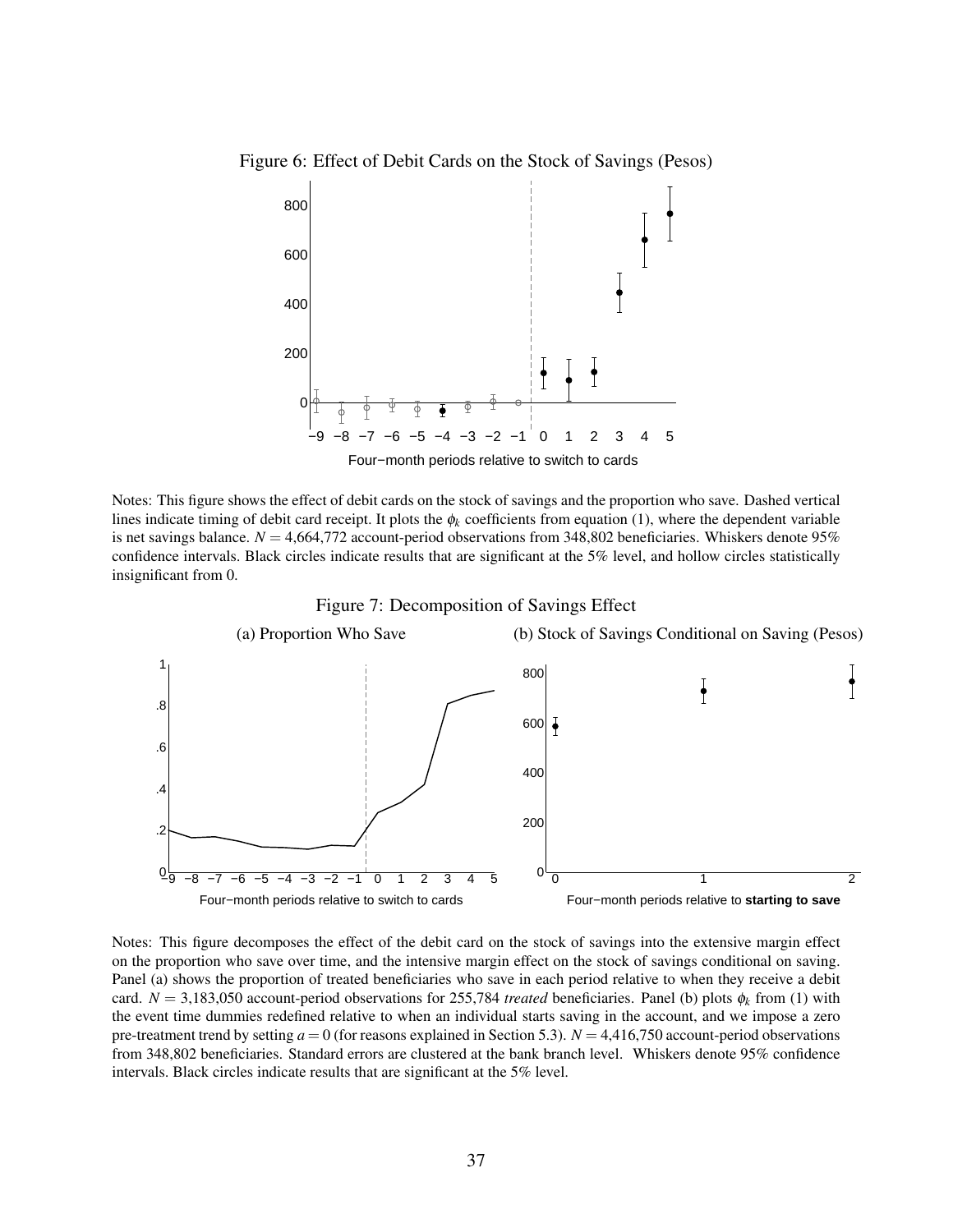<span id="page-39-0"></span>



Notes:  $N = 4,048,978$  account-period observations for 348,774 beneficiaries. The lower number of account-period observations compared to Figure [6](#page-38-0) is due to omitting a period to include lagged net balance. This figure shows the savings rate conditional on saving, which we use as an input to estimate the equilibrium buffer stock. It plots Φ*<sup>k</sup>* ∗ from [\(5\)](#page-16-1), using coefficients from [\(4\)](#page-16-2). Standard errors are clustered at the bank branch level. Whiskers denote 95% confidence intervals. Black circles indicate results that are significant at the 5% level.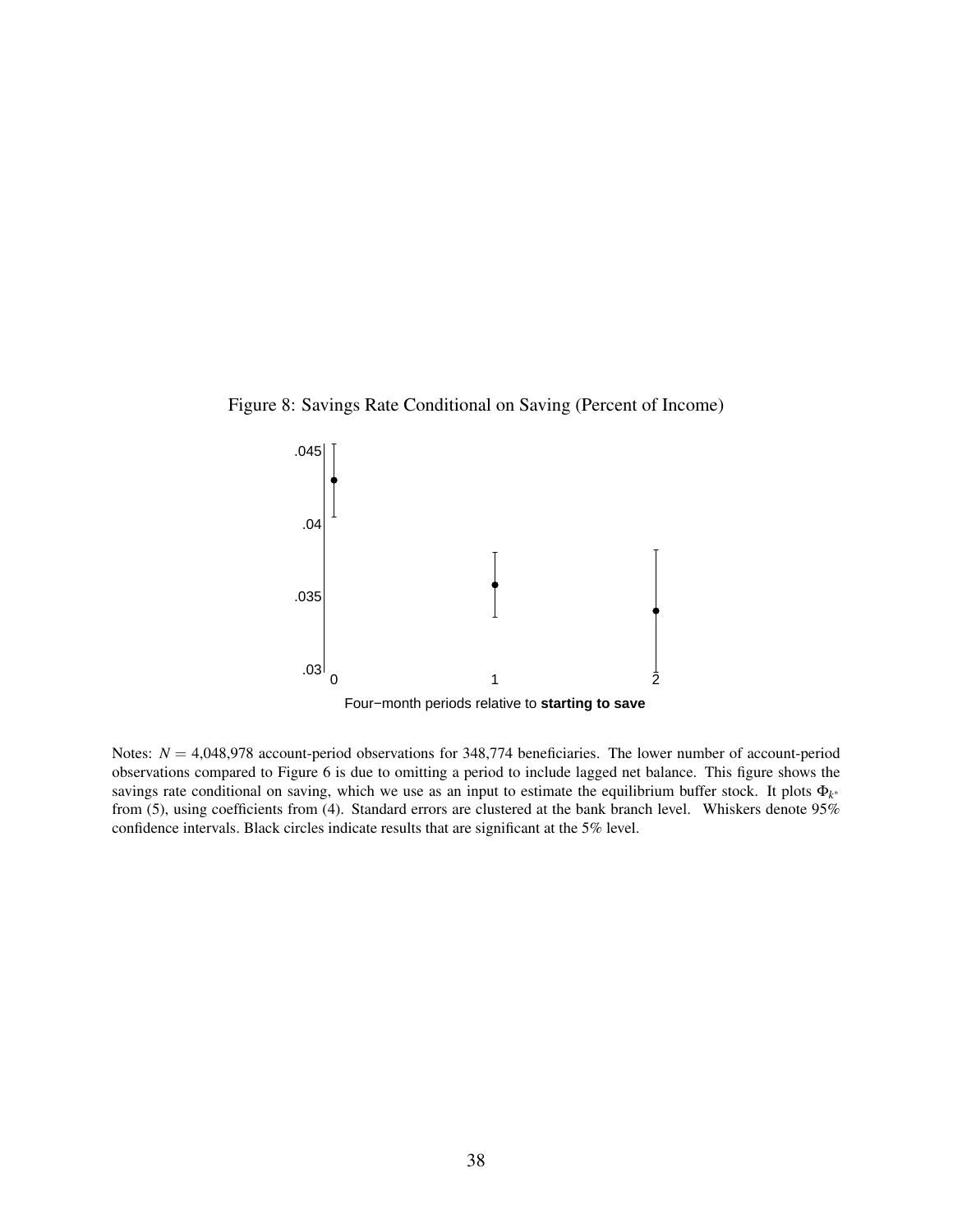<span id="page-40-0"></span>

Notes: This figure shows the number of balance checks over time after receiving the card. Panels (a), (b), and (c) use the administrative transactions data and express the number of balance checks relative to the last period in the data for each observation. They plot the  $\pi_k$  coefficients from *Balance Checks*<sub>*it*</sub> =  $\lambda_i + \sum_{k=0}^4 \pi_k D_{it}^k + \varepsilon_{it}$ , where  $k = 5$  is omitted. Dashed vertical lines indicate timing of debit card receipt. Periods before receiving the card are not included since it was only possible to check balances at Bansefi branches, and these balance checks are not recorded in our data. Each panel corresponds to a narrower definition of balance checks, where the narrower definitions attempt to rule out balance checks for purposes other than monitoring the bank. Panel (a) includes all balance checks, panel (b) balance checks after the transfer was received and on a different day than a withdrawal, and panel (c) after the first withdrawal occurred in the bimester and on a different day than a withdrawal. These definitions are explained in more detail in Section [7.2.1.](#page-21-1) *N* = 848,664 account-period observations from 223,788 unique *treated* beneficiaries with cards. Accounts in which cards are received in the last period of our data must be excluded in order to omit a  $D_{it}^k$  dummy; we also exclude those who receive the card in the second-to-last period in our data since they only have one additional post-card period. Panel (d) shows how self-reported balance checks (from the Payment Methods Survey) differ based on time with the debit card. It plots the number of balance checks per *bimester* among those who have had a card for less vs. more than the median time, and shows the statistical significance of the difference in means, estimated with equation [\(3\)](#page-12-1), where  $*$  indicates  $p < 0.1$ ,  $*$ <sup>\*</sup>  $p < 0.05$ , and  $*$ <sup>\*\*</sup>  $p < 0.01$ .  $N = 1,617$  households in the survey. Whiskers

#### Figure 9: Balance Checks Over Time

denote 95% confidence intervals.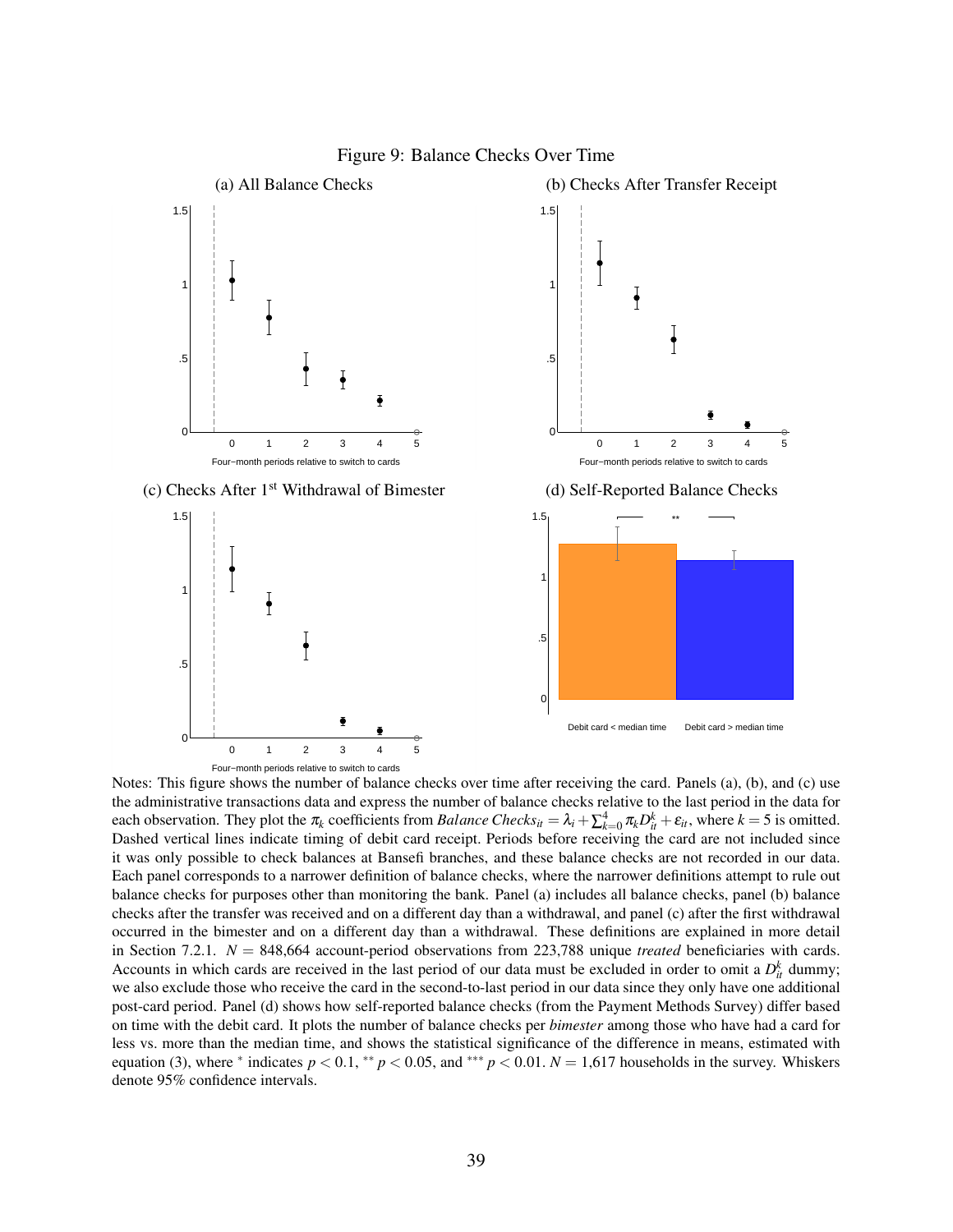<span id="page-41-0"></span>

Figure 10: Within-Account Relation Between Balance Checks and Savings

Notes: This figure shows the negative within-account correlation between the number of balance checks and savings in the account, using the administrative savings and transactions data. It plots the  $n_c$  coefficients from  $Savings_{it}$  =  $\lambda_i + \sum_{c \neq 0} \eta_c \mathbb{I}(Checks_{it} = c) + \varepsilon_i$ , where savings are expressed in pesos, balance checks are top-coded at 5, and  $c = 0$ is the omitted number of balance checks. Each panel corresponds to a narrower definition of balance checks, where the narrower definitions attempt to rule out balance checks for purposes other than monitoring the bank. Panel (a) includes all balance checks, panel (b) balance checks after the transfer was received and on a different day than a withdrawal, and panel (c) after the first withdrawal occurred in the bimester and on a different day than a withdrawal. Whiskers denote 95% confidence intervals. Black circles indicate results that are significant at the 5% level, gray circles at the 10% level, and hollow circles statistically insignificant from 0.  $N = 577,295$  account-bimester observations from 139,205 *treated* beneficiaries who began saving at some point after receiving a debit card.





Notes: This figure compares reasons for not saving in the Bansefi bank account among Oportunidades beneficiaries who have had a debit card for less than vs. more than the median time. It compares the proportion of respondents in each group who have provide the corresponding reason for not saving in response to the questions "Do you leave part of the monetary support from Oportunidades in your bank account?" and if not, "Why don't you keep part of the monetary support from Oportunidades in your Bansefi savings account?" Beneficiaries who report saving are coded as 0 for each reason for not saving and still included in the mean proportion measures and regressions. The statistical significance of the difference in means is estimated with [\(3\)](#page-12-1) and displayed at the top of the figure, where <sup>∗</sup> indicates  $p < 0.1$ ,  $* p < 0.05$ , and  $* * p < 0.01$ . Whiskers denote 95% confidence intervals.  $N = 1,694$  beneficiaries.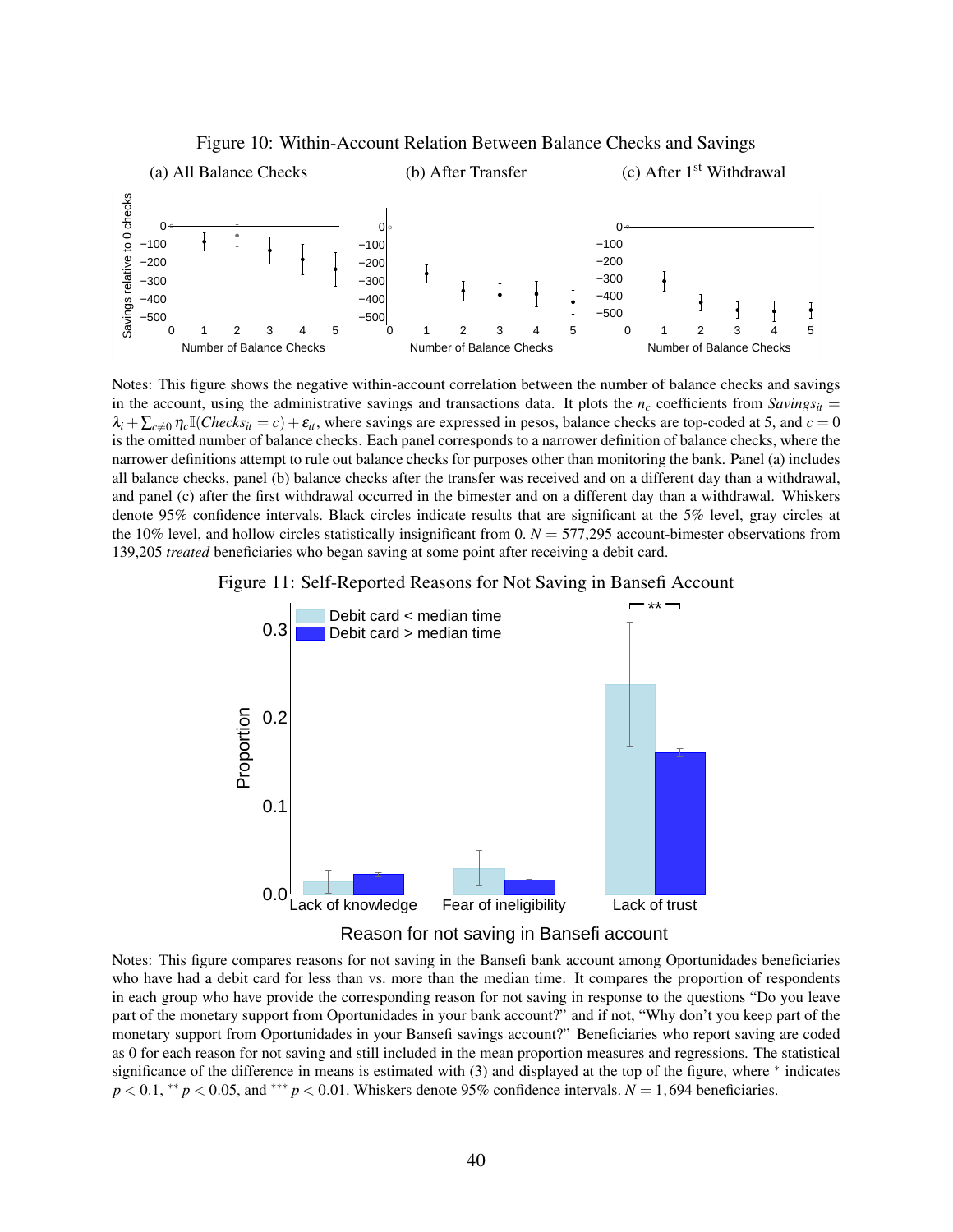## <span id="page-42-0"></span>Appendix A Comparison with Other Studies (For Online Publication)

The savings rates in Figure [1](#page-34-0) are drawn form papers which meet the following five criteria.

- 1. We try to include all studies measuring the impact of savings interventions on the stock of savings. This includes offering accounts or other savings devices, deposit collection, financial education, and savings group interventions, as well as sending reminders, changing the interest rate, and defaulting payments. We exclude studies which measure the impact of income shocks and cash transfers on savings, since these are not savings interventions.
- 2. We only include studies with a duration of at least 6 months.
- 3. We focus on interventions aimed at adults.
- 4. Finally, to estimate the savings rate we need to divide the change in savings by total household income. We therefore only include studies that include average household income in their tables, or a household income variable in the replication data. We exclude studies that only provide labor income of the respondent rather than total household income.
- 5. We include papers published or accepted for publication in peer-reviewed journals, NBER working papers, and other working papers listed as "revise and resubmit" on authors' websites as of July 2017. This filter intends to avoid using preliminary results.

Most papers report the impact of savings interventions on the stock of savings (i.e., savings balances), which we divide by annual household income. We use intent-to-treat estimates. In the cases that replication data are available, we use the replication data to replicate the studies' findings and compute the intent-to-treat impact of the intervention on the savings rate. When possible, we use total savings; when this is not available, we use savings in the savings intervention being studied (e.g., in the bank). This appendix provides more detail on how the savings effects in Figure [1](#page-34-0) were computed for each study. We also provide details about some studies that were excluded because they did not meet all of the above criteria.

[Ashraf, Karlan, and Yin](#page-60-0) [\(2006\)](#page-60-0). This study looks at the effect of a deposit collection service in the Philippines. The authors find an effect of the deposit collection service on bank savings after 12 months that is statistically significant at the 10% level, but that dissipates and is no longer significant after 32 months; the effect on total savings after 12 months is of similar magnitude to that of bank savings, but is noisier and not statistically significant. We use the effect on bank savings after 32 months (since the effect on total savings after 32 months is not available). The effect on bank savings after 32 months is 163.52 pesos (Table 6), which we divide by annual household income (129,800 pesos; Table 1, column 2 of the December 2005 version but not included in the final version).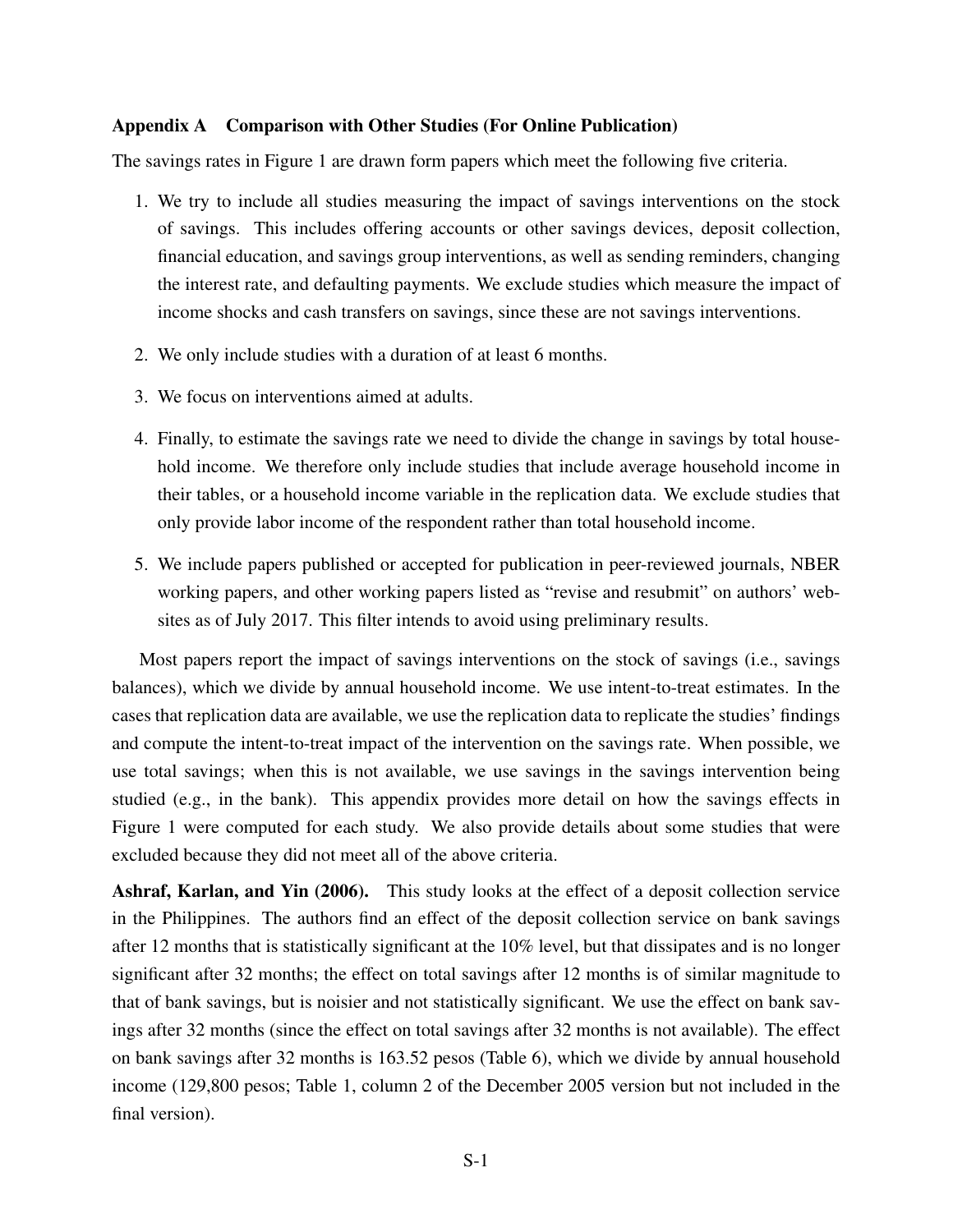[Beaman, Karlan, and Thuysbaert](#page-60-1) [\(2014\)](#page-60-1). This study looks at the effect of introducing rotating savings and credit association (ROSCA) groups in Mali to new techniques in order to improve their flexibility, namely allowing members to take out loans from the group savings rather than waiting for their turn to take home the whole pot. We exclude this study from the comparison because it does not include a measure of total household income.

[Blumenstock, Callen, and Ghani](#page-60-2) [\(2017\)](#page-60-2). This study looks at the effect of default savings contributions out of salary payments in Afghanistan. We exclude this study from the comparison because it includes a measure of salary, but not a measure of total household income.

[Brune et al.](#page-27-8) [\(2016\)](#page-27-8). This study looks at the effect of allowing farmers in Malawi to channel profits from their harvests into formal bank accounts; some farmers are also offered a commitment account. We exclude this study from the comparison because it does not include a measure of total household income.

[Callen et al.](#page-27-9) [\(2014\)](#page-27-9). This study looks at the effect of offering deposit collection to rural households in Sri Lanka. We exclude this study from the comparison because it measures the effect of the intervention on the *flow* of savings, but not on the stock. (Note that the flow of savings is self-reported and has a minimum of 0 in the replication data, which means that using the estimate on the flow of savings to estimate the stock could be inaccurate if the flow of savings is negative in some accounts during some months.)

[Drexler, Fischer, and Schoar](#page-60-3) [\(2014\)](#page-60-3). This study looks at the effect of financial literacy training in the Dominican Republic. In the study, neither the standard accounting nor rules of thumb treatment arms have a statistically significant impact on savings. We use the replication microdata to replicate their results from Table 2 of the impact of training on savings; we then estimate the pooled treatment effect. Because the paper and data set do not include total household income, we use microenterprise sales in the denominator (the sample consisted entirely of microentrepreneurs). We calculate average annual sales among the treatment group at endline in the microdata.

[Dupas and Robinson](#page-60-4) [\(2013\)](#page-60-4). This study looks at the effect of providing different savings tools to ROSCA members in Kenya: a savings box, locked savings box, health savings pot, and health savings account. We used replication data to replicate the result s in the paper and estimate a pooled treatment effect for the three interventions in which savings could be directly measured: the savings box, lockbox, and health savings account. We divide the savings effect by average income among the treatment group (which we calculate using the replication data).

[Dupas et al.](#page-27-2) [\(forthcoming\)](#page-27-2). This study looks at the impact of providing access to formal savings accounts to households in three countries: Chile, Malawi, and Uganda. In Chile, an endline survey was not conducted due to low take-up, so we cannot include results for this country. For Malawi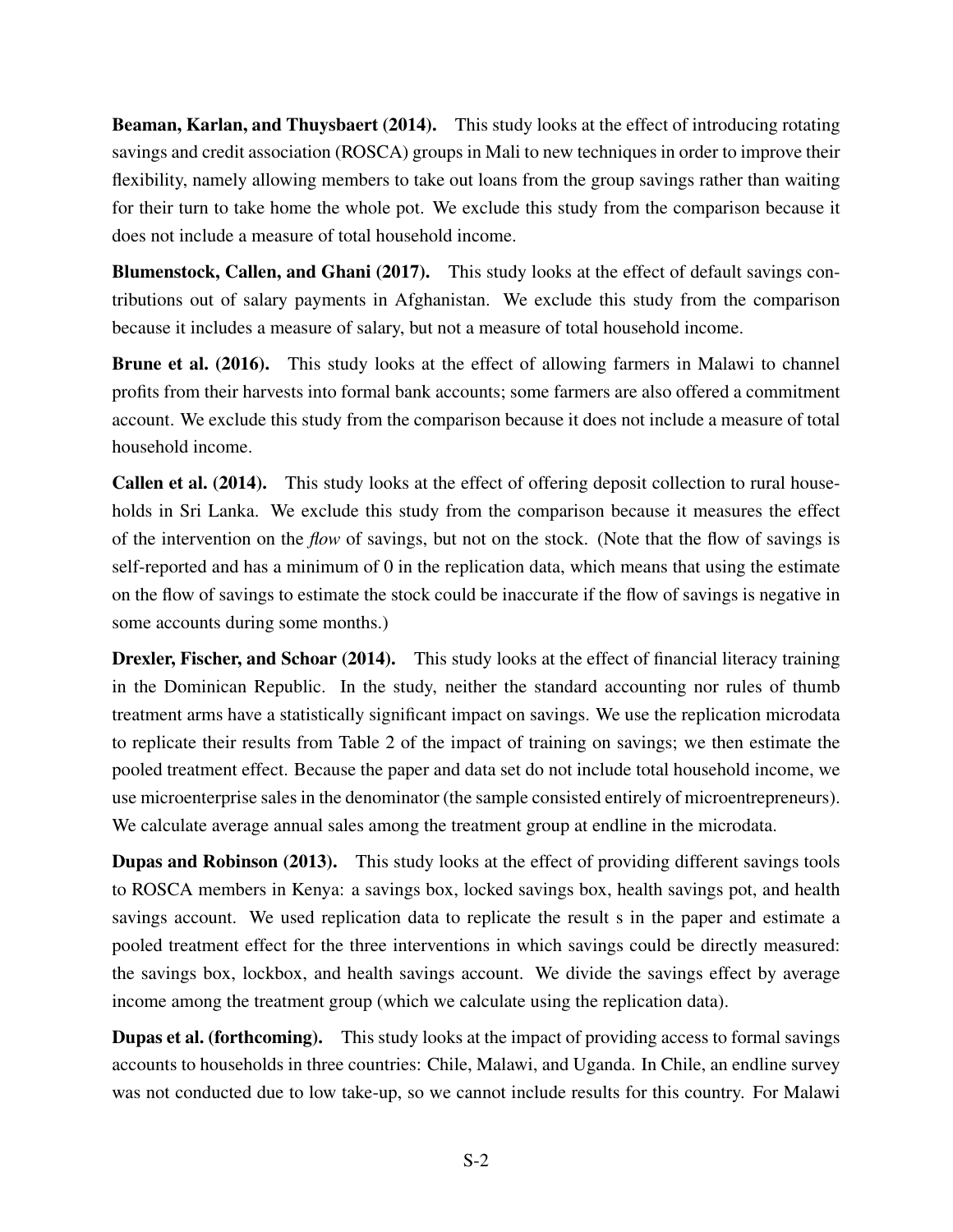and Uganda, we use the intent-to-treat impact of treatment on total monetary savings of \$1.39 in Uganda and \$4.98 in Malawi (Table 4, column 7). We divide by the sum of income of the respondent and income of the spouse (to approximate total household income), which is given in footnote 27.

[Karlan et al.](#page-60-5) [\(2016\)](#page-60-5). This study looks at the effect of text message reminders to save in Bolivia, Peru, and the Philippines. Because the Philippines is the only country for which income data was collected, it is the only country from the study for which we estimate the effect of treatment on the savings rate. We use replication data to estimate the effect of treatment on the level of savings. (The paper uses a log specification, but for consistency with the other studies we use levels; in both cases, the effect is statistically insignificant for the Philippines.) We divide by average annual income of the treatment group (estimated using the replication data).

[Karlan et al.](#page-60-6) [\(2017\)](#page-60-6). This study looks at the effect of savings groups on financial inclusion, microenterprise outcomes, women's empowerment, and welfare. Using the replication data, we replicate the results in Table S3 on the effect of savings groups on total savings balance, and divide this by endline average annual income for the treatment group (estimated using the replication data).

[Karlan and Zinman](#page-60-7) [\(2016\)](#page-60-7). This study looks at the effect of increased interest rates offered by a bank in the Philippines. Using the replication data, we replicate the results in Table 3 for the effect in the various treatment arms; the results for both the unconditional high interest rate and commitment "reward" interest rate treatment arms are statistically insignificant from 0. We then estimate the pooled treatment effect, using the variable for savings winsorized at 5% (since this is consistent with the winsorizing we perform in this paper). We divide by average annual income of the treated (estimated using the replication data).

[Kast, Meier and Pomeranz](#page-28-10) [\(2018\)](#page-28-10). This study looks at the effects of participating in a self-help peer group savings program in Chile. We use the intent-to-treat estimate of self-help peer groups on average monthly balance, 1871 pesos (Table 3, column 7). Although we would prefer to use the effect on ending balance, Figure 3b shows that average monthly balance is similar to ending balance. We use the estimate winsorized at 5% (since this is consistent with the winsorizing we perform in this paper). We divide the savings effect by average number of household members times average per capita household monthly income (Table 1) times 12 months.

[Kast and Pomeranz](#page-28-4) [\(2014\)](#page-28-4). This study looks at the effects of removing barriers to opening savings accounts for low-income members of a Chilean microfinance institution, with a focus on the impacts on debt. Because of the focus on debt, we estimate the effect of treatment on *net* savings, or savings minus debt. To obtain estimates of the intent-to-treat effect, we multiply the average savings balance of active account users, 18,456 pesos, by the proportion of the treatment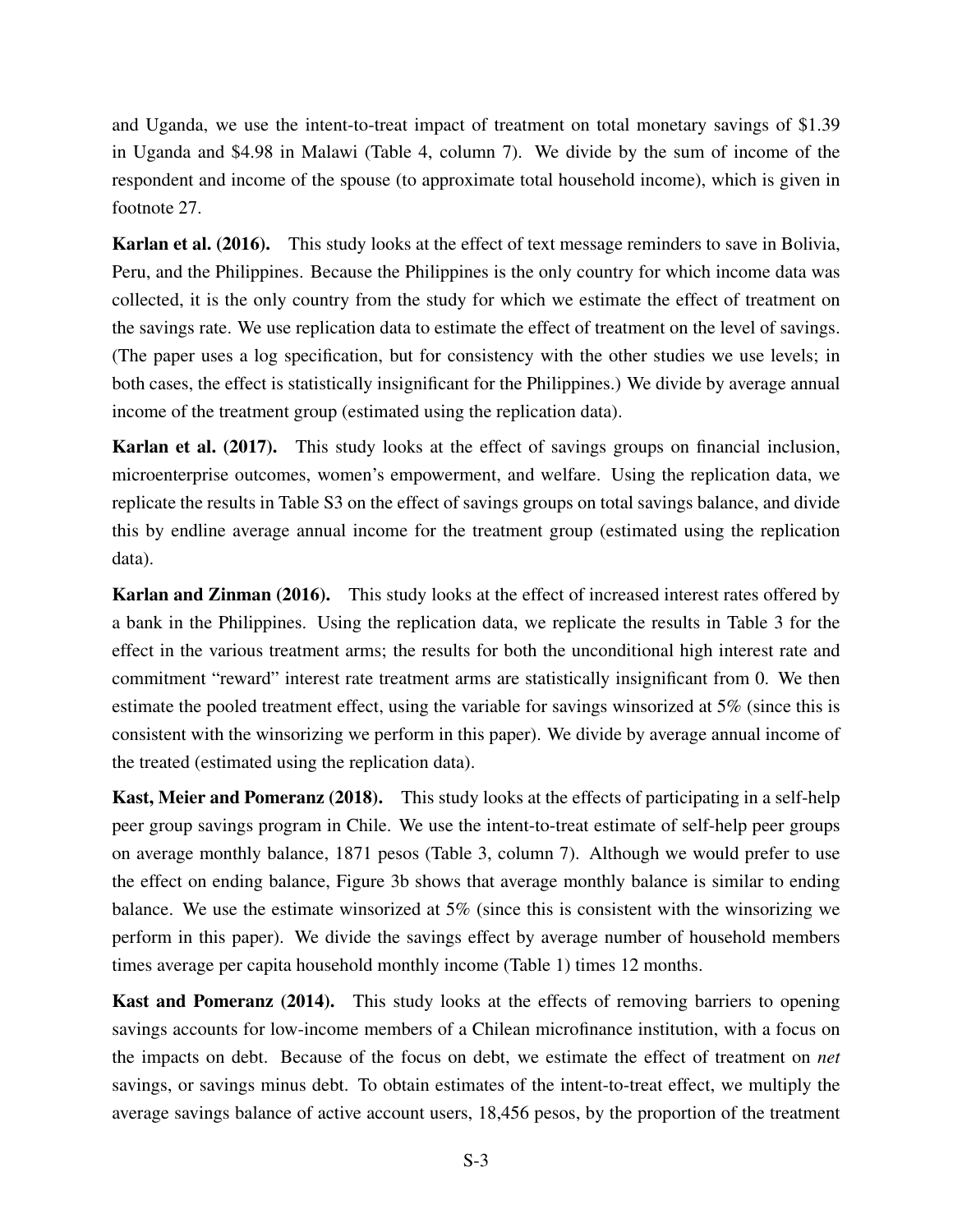group who are active users (39%) and add the minimum balance of 1000 pesos times the proportion who take up but leave only the minimum balance (14%), all from Table 2. We then subtract the intent-to-treat effect on debt,  $-12,931$  pesos. This gives an effect of  $18,456 \cdot 0.39 + 1000 \cdot 0.14 (-12,931) = 20,251.76$  pesos. We divide this by the average number of household members times average per capita household monthly income (Table 1) times 12 months.

**[Prina](#page-28-5) [\(2015\)](#page-28-5).** This study looks at the effects of giving female household heads in Nepal access to savings accounts. We use the replication data to estimate the intent-to-treat effect on savings account balances after 55 weeks, the duration of the study. While the paper shows average bank savings among those who take up accounts, to estimate the intent-to-treat effect we take the bank savings variable and recode missing values (assigned to those who do not take up the account or are in the control group) as zero, then regress this variable on a treatment dummy. We divide by average annual income among the treatment group from the endline survey (available in the replication data).

[Schaner](#page-61-0) [\(2016\)](#page-61-0). This study looks at the effects of offering very high, temporary interest rates in Kenya. We use the effect on bank savings (Table 3, column 2) and divide it by average monthly income of the treatment group (Table 4, column 6) times 12 months.

[Seshan and Yang](#page-61-1) [\(2014\)](#page-61-1). This study looks at the effects of inviting migrants from India working in Qatar to a motivational workshop that sought to promote better financial habits and joint decision-making with their spouses in India. The intent-to-treat effect on the level of savings comes from Table 3, column 1. We divide this by total monthly household income (constructed by adding the migrant's income and wife's household's income from Table 1, column 3) times 12 months.

[Somville and Vandewalle](#page-28-11) [\(2018\)](#page-28-11). This study looks at the effects of defaulting payments into an account for rural workers in India. We use the effect of treatment on savings balances 23 weeks after the last payment, or 33 weeks after the beginning of the study (Table 5, column 3). We divide this by average weekly income (given in the text of the 2016 working paper version, p. 20) times 52 weeks.

[Suri and Jack](#page-28-9) [\(2016\)](#page-28-9). This study looks at the effects of mobile money access in Kenya. The authors find that an increase in the penetration of mobile money agents within 1 kilometer of a household increases their log savings by 0.021 per agent for male-headed households and 0.032 per agent for female-headed households (Table 1). We exclude this study from the comparison because it does not include a measure of total household income.

## Appendix B Additional Figures and Tables (For Online Publication)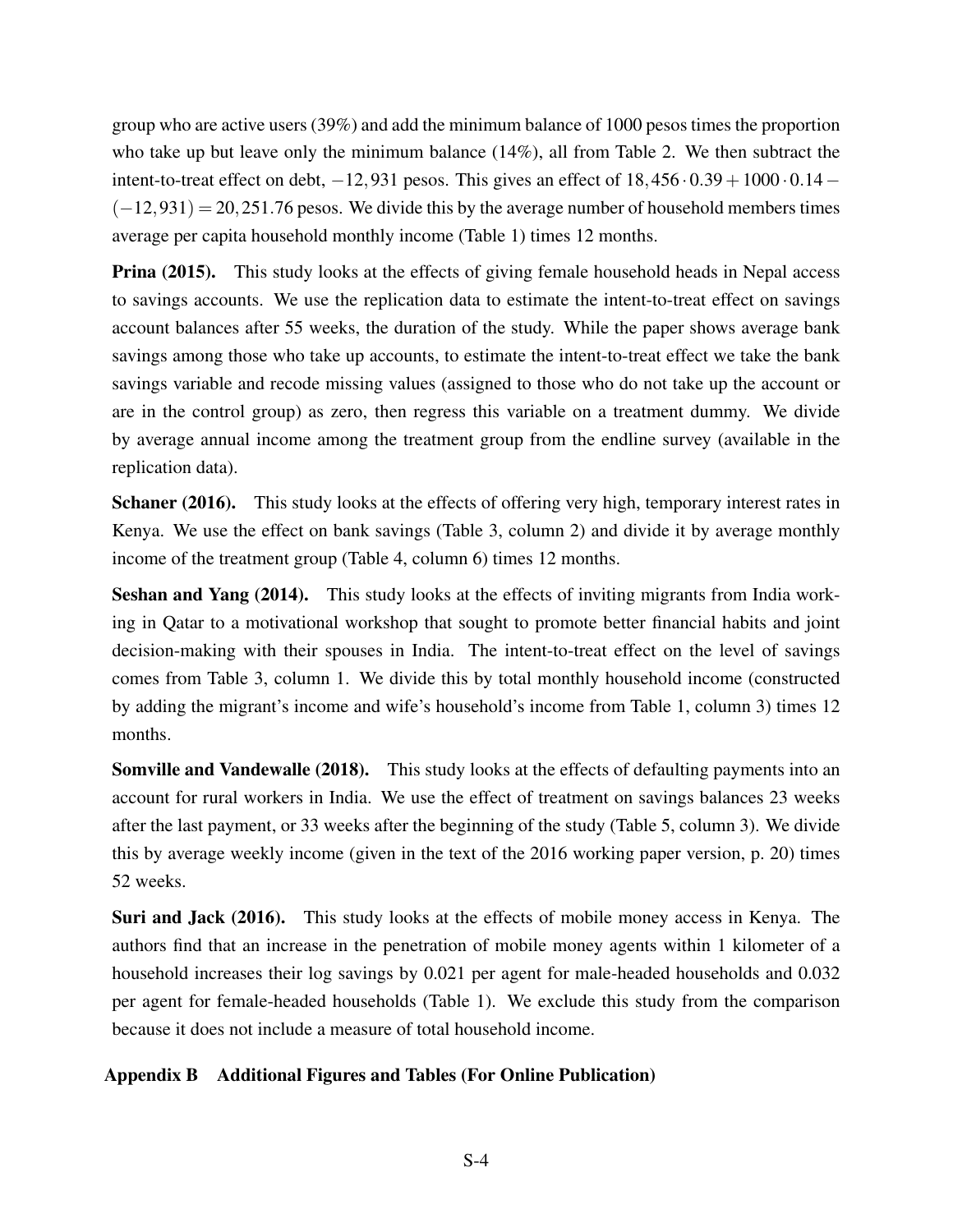<span id="page-46-0"></span>



Notes: This figure shows when households in the Household Panel Survey received debit cards relative to the time of the survey, using survey data merged with administrative data on time of switch to debit cards. For the results using the Household Panel Survey, those who received cards prior to the survey are the "treatment" group and those who received cards after the survey are the "control." Dashed vertical line indicates timing of survey.  $N = 2,942$ households.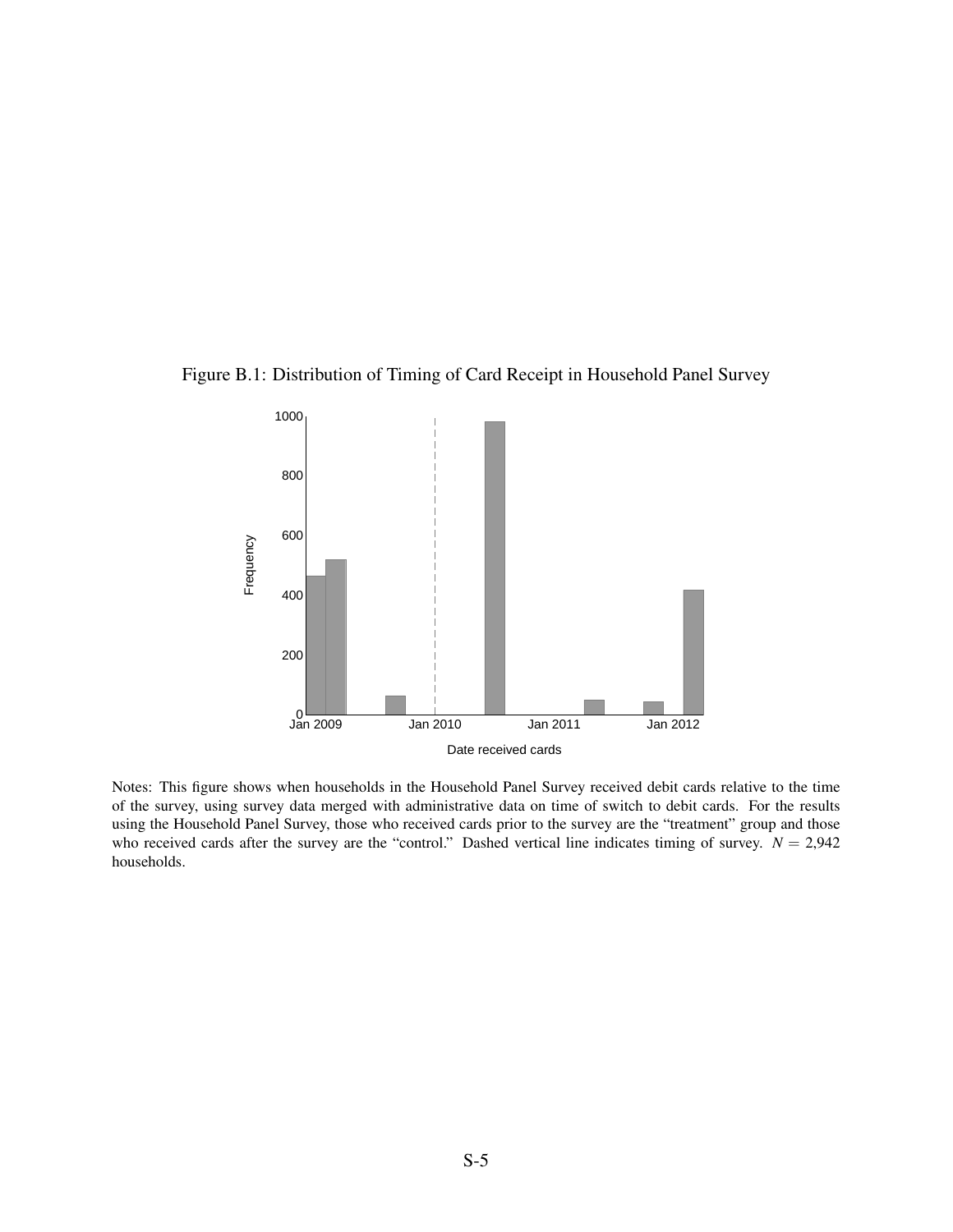Figure B.2: Distribution of Months with the Card at Time of Payment Methods Survey



<span id="page-47-0"></span>Notes: This figure shows how long ago households had received Bansefi debit cards before being surveyed in the Payment Methods Survey. We use self-reported months with the card from the survey.  $N = 1,617$  beneficiaries.

Figure B.3: Distribution of Timing of Card Receipt in Trust Survey



Notes: This figure shows when households in the Trust Survey received debit cards relative to the time of the survey, using survey data merged with administrative data on time of switch to debit cards. Dashed vertical line indicates timing of survey.  $N = 1,694$  beneficiaries.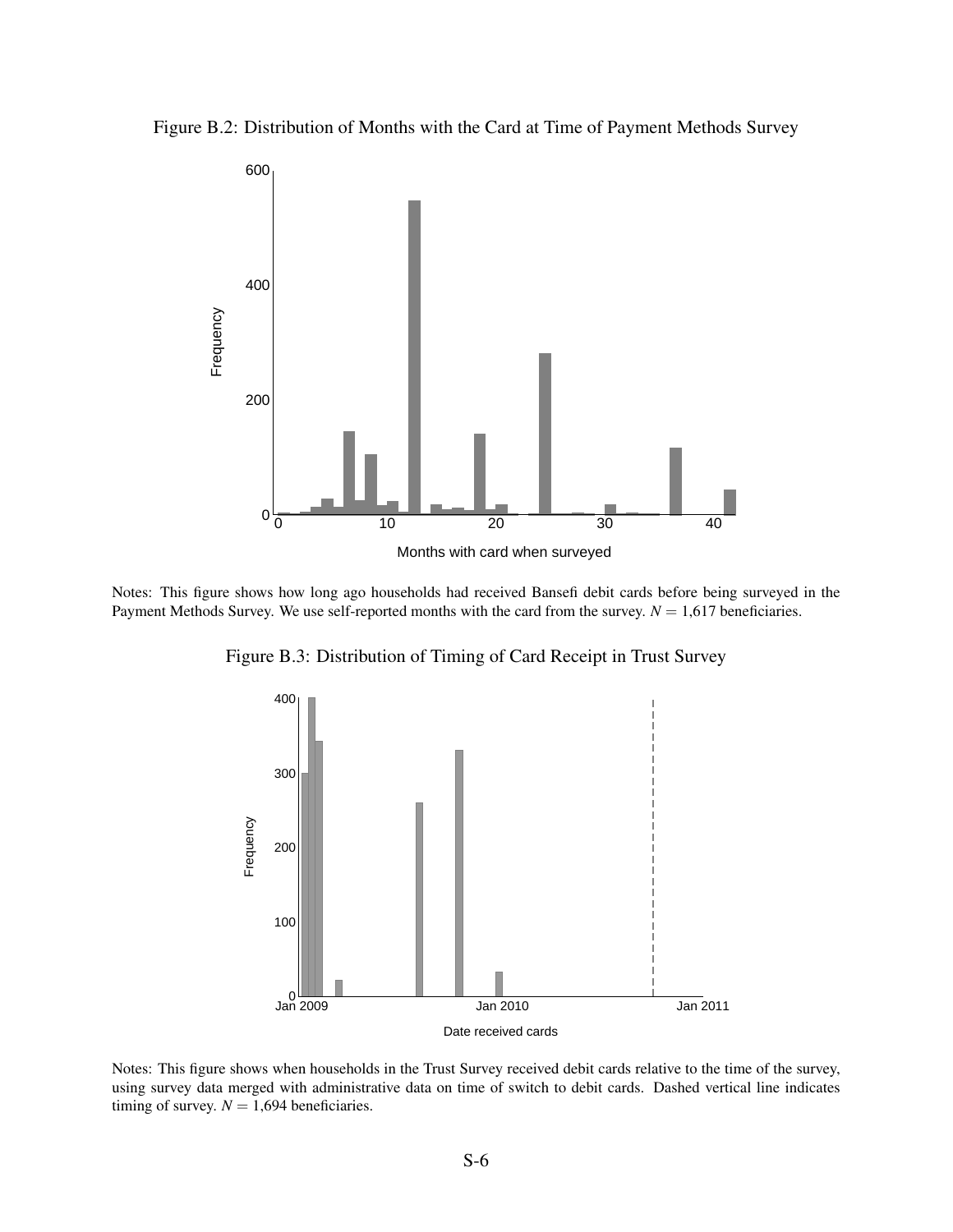<span id="page-48-0"></span>Figure B.4: Number of Withdrawals Over Calendar Time in the Control Group



Notes: This figure shows the number of withdrawals in the control group per bimester over time using the administrative transactions data. Since the control did not receive cards during our study period, the x-axis is in calendar time rather than in time relative to the switch to cards. The shaded area denotes the 95% confidence interval. Standard errors are clustered at the bank branch level. *N* = 2,584,375 account-bimester observations from 93,018 unique *control* beneficiaries.

<span id="page-48-1"></span>Figure B.5: Effect of Debit Cards on Savings Rate without Transfer Interactions



Four−month periods relative to **starting to save**

Notes: This figure shows the effect of debit cards on the savings rate when  $Transfers_{it}$  are not included on the right hand side of [\(4\)](#page-16-2). Specifically, it plots  $(\hat{\alpha_{k^*}} + \hat{\xi_{k^*}} \omega_{k^*-1})/\overline{Y}$  from  $\Delta \hat{S} \hat{\alpha}$   $\hat{\delta_{l^*}} = \lambda_i + \delta_t + \sum_{k^* = a}^b \alpha_k D_{it}^k + \theta \hat{S} \hat{\alpha} \hat{\alpha} \hat{\delta_{l^*}}$  $\sum_{k^*=a}^{b} \xi_k D_{it}^{k^*} \times Savings_{i,t-1} + \varepsilon_{it}$ , where  $\omega_{k^*-1}$  is average lagged balance  $k^*$  periods before starting to save, and  $\overline{Y}$  is average income. Whiskers denote 95% confidence intervals, estimated using the delta method. Black circles indicate results that are significant at the 5% level, and hollow circles statistically insignificant from  $0. N = 4,315,970$  accountperiod observations from 348,802 beneficiaries.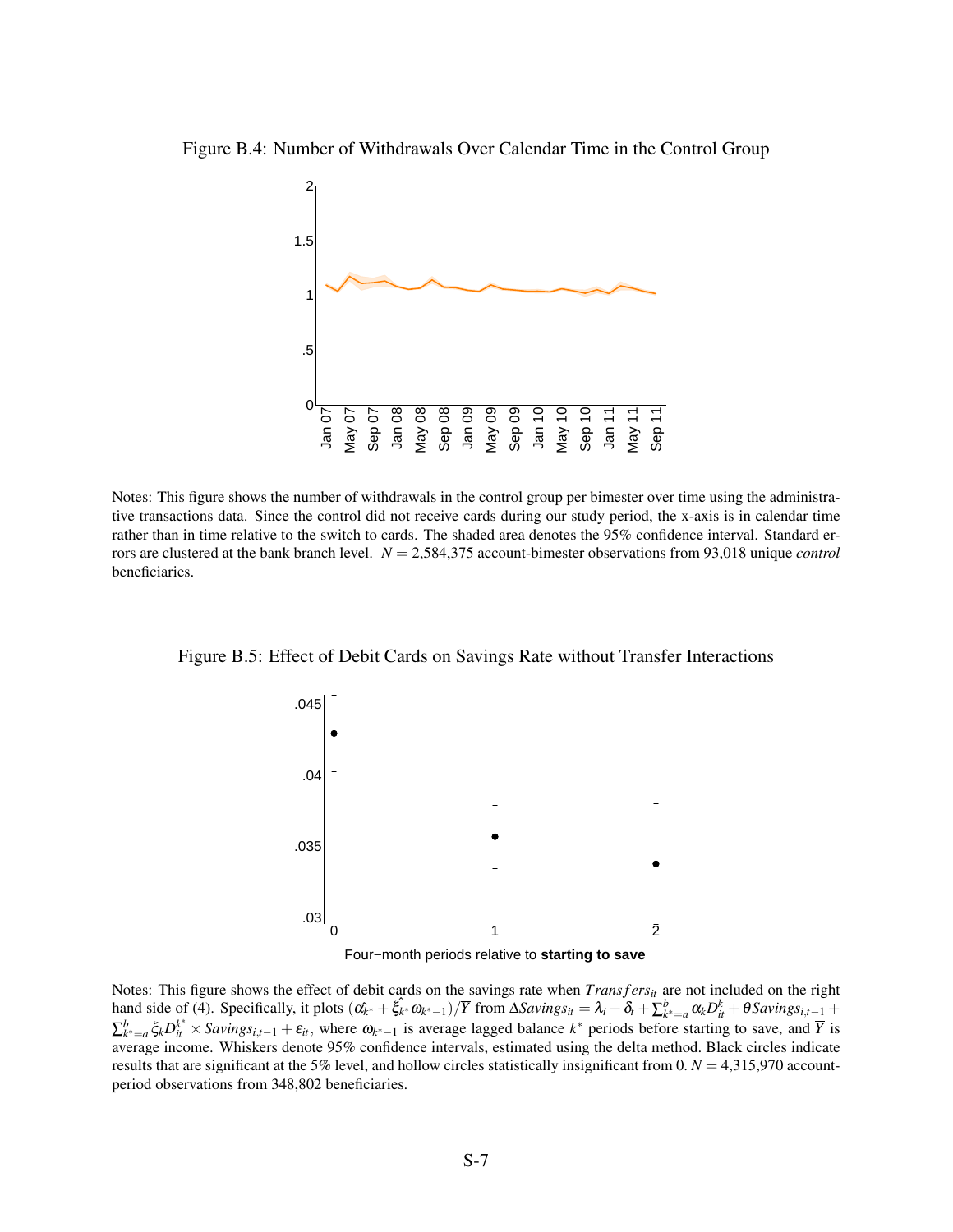<span id="page-49-0"></span>Figure B.6: Savings among Non-Oportunidades Debit Card Account Holders (Pesos)



Notes: This figure shows mean savings per four-month period among non-Oportunidades beneficiaries with a debit card who opened accounts in 2007 (in pesos). Savings among non-Oportunidades debit card holders were not increasing over time during the period of our study, which suggests that our results are not driven by a decrease in transaction costs over time. *N* = 2721 non-Oportunidades accounts opened at a sample of 117 Bansefi branches in the year 2007.

<span id="page-49-1"></span>

Figure B.7: Self-Reported Knowledge of Technology and Fees

Notes:  $N = 1,617$  from the Payment Methods Survey. In some regressions if there were respondents who reported "don't know" or refused to respond N can be smaller. It plots the outcome variable among those who have had a card for less vs. more than the median time, and shows the statistical significance of the difference in means, estimated with equation [\(3\)](#page-12-1). In Panel (a) outcomes are self-reported transaction fees and in Panel (b) outcomes are self-reported knowledge of how to use the debit card. Standard errors are clustered at the locality level, using pre-treatment (2004) locality. Whiskers denote 95% confidence intervals. None of the differences in means is statistically significant from 0.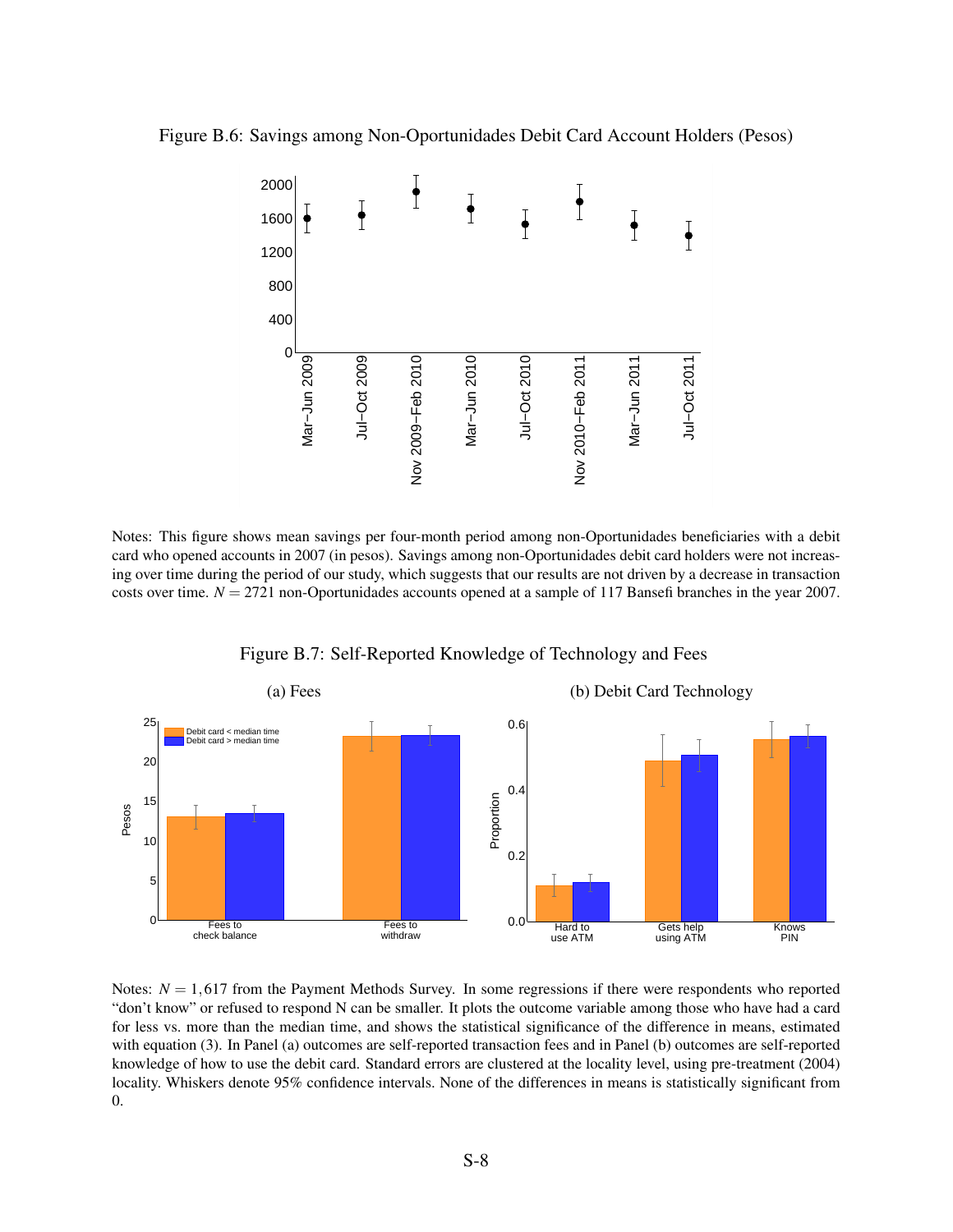<span id="page-50-0"></span>

Figure B.8: Low Trust in Banks Around the World

Notes: This figure shows that trust in banks is low across the world. Low trust in banks is defined as "not very much confidence" or "none at all" in response to the following question from the World Values Survey, Wave 6 (2010– 2014): "Could you tell me how much confidence you have in banks: a great deal, quite a lot, not very much or none at all?" Darker shades indicate countries with a higher share of the population reporting low trust in banks.  $N = 82,587$ individuals in 60 countries.



<span id="page-50-1"></span>Figure B.9: Cross-Country Trust in Banks and Saving in Financial Institutions

Proportion that trust banks (residuals)

Notes: This figure shows that internationally, the proportion of adults who save in financial institutions is associated with the proportion that trust banks. The y-axis plots residuals from a regression of the proportion saving financial institutions (from Global Findex) on controls (average age, education, and perceived income decile from the World Values Survey Wave 6, GDP per capita levels and growth from World Development Indicators). The x-axis plots residuals from a regression against the same controls of the proportion that respond "a great deal of confidence" or "quite a lot of confidence" in response to the WVS question "could you tell me how much confidence you have in banks?" The solid line shows a kernel-weighted local polynomial regression, while the gray area is its 95% confidence interval.  $N = 56$  countries.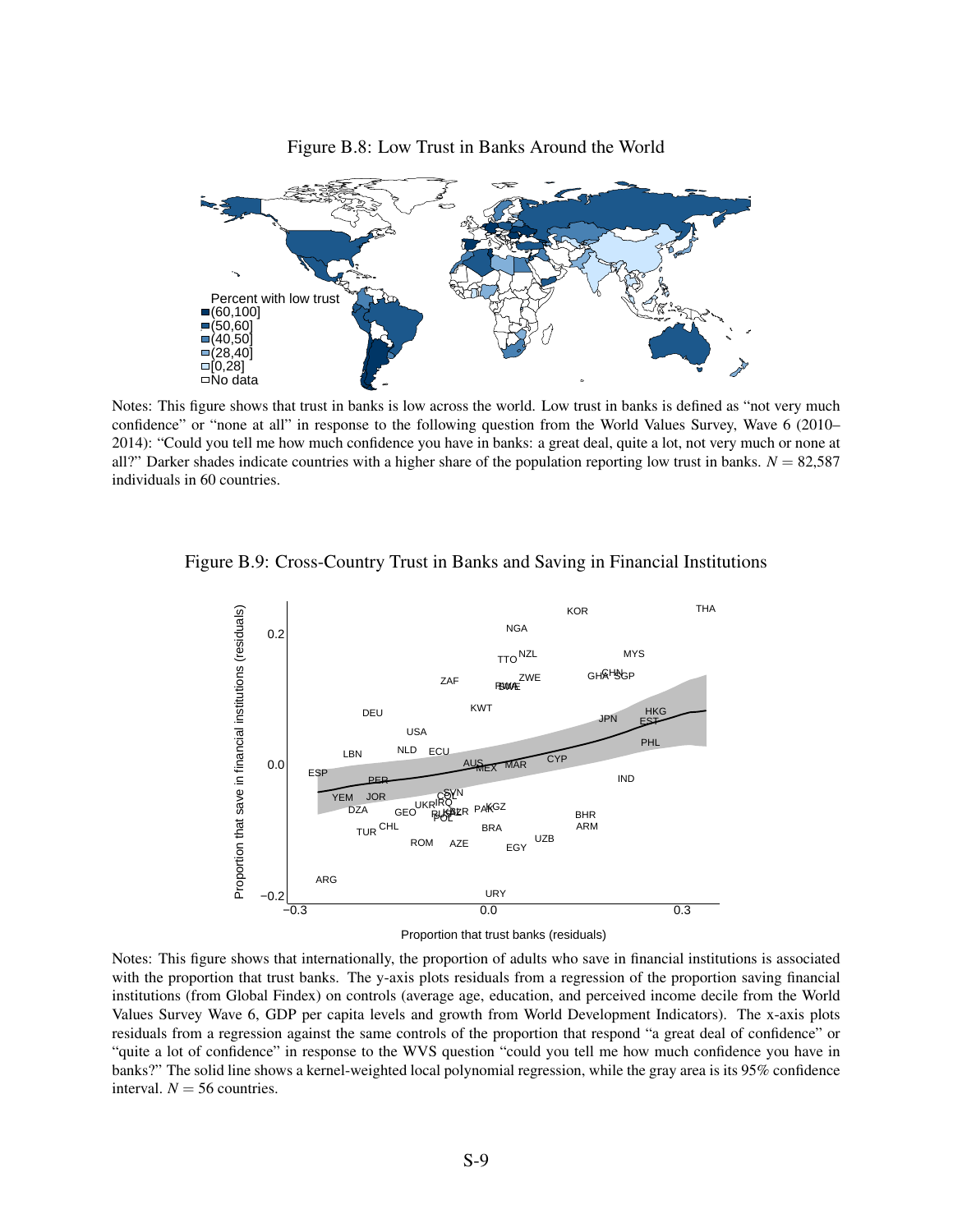<span id="page-51-0"></span>



Notes: This figure illustrates the three definitions of balance checks that we use. For illustration we use the scenario where one withdrawal is made during the bimester. The first definition includes all balance checks in the bimester. The second definition includes balance checks that occur after the transfer, not including checks on the same day as a withdrawal (hence the hollow circle in the bracket for definition 2). The third definition includes only balance checks that occur after the first withdrawal of the bimester, when it is not conceivable that the beneficiary could be checking if the transfer has arrived.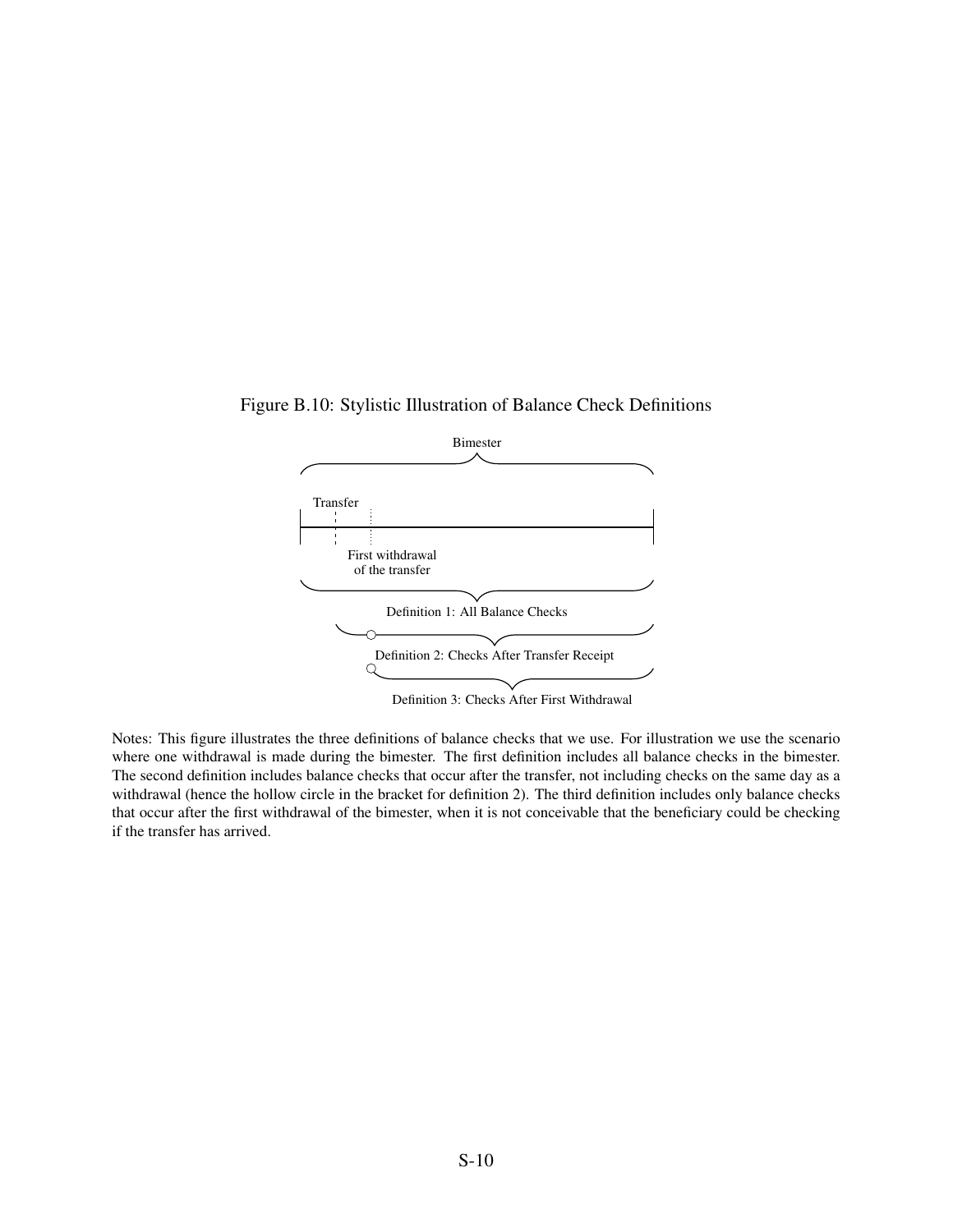<span id="page-52-0"></span>

|                                        | (1)<br>Mean | (2)<br>Standard<br>Deviation | (3)<br>25 <sub>th</sub><br>Percentile | (4)<br>Median | (5)<br>75 <sub>th</sub><br>Percentile |
|----------------------------------------|-------------|------------------------------|---------------------------------------|---------------|---------------------------------------|
| Number of client deposits              | 0.01        | 0.11                         | $\theta$                              | 0             | $\theta$                              |
| Number of withdrawals                  | 1.10        | 0.29                         |                                       |               |                                       |
| Made exactly 1 withdrawal              | 0.90        | 0.30                         |                                       |               |                                       |
| Made exactly 2 withdrawals             | 0.09        | 0.28                         | $\Omega$                              | $\Omega$      | $\Omega$                              |
| Made 3 or more withdrawals             | 0.01        | 0.10                         | $\Omega$                              |               | $\Omega$                              |
| % of transfer withdrawn                | 99.51       | 3.24                         | 100                                   | 100           | 100                                   |
| Size of Oportunidades transfer (pesos) | 1539.96     | 1029.94                      | 470.00                                | 1315.00       | 2180.00                               |
| Net balance (pesos)                    | 123.85      | 181.49                       | 1.86                                  | 41.68         | 161.62                                |
| Years with account                     | 3.49        | 1.50                         | 2.63                                  | 3.43          | 5.19                                  |

Table B.1: Baseline Summary Statistics from Administrative Account Data

Notes: This table shows means and standard deviations for account use summary variables constructed from the transactions-level data, measured at baseline (i.e., before the debit card rollout started). Specifically, data from the first bimester of 2008 is used, so each measure can be interpreted as the average across accounts in a single bimester before the rollout began. Based on data from  $N = 268,222$  beneficiary accounts, which is the subset of accounts that existed at the beginning of 2008.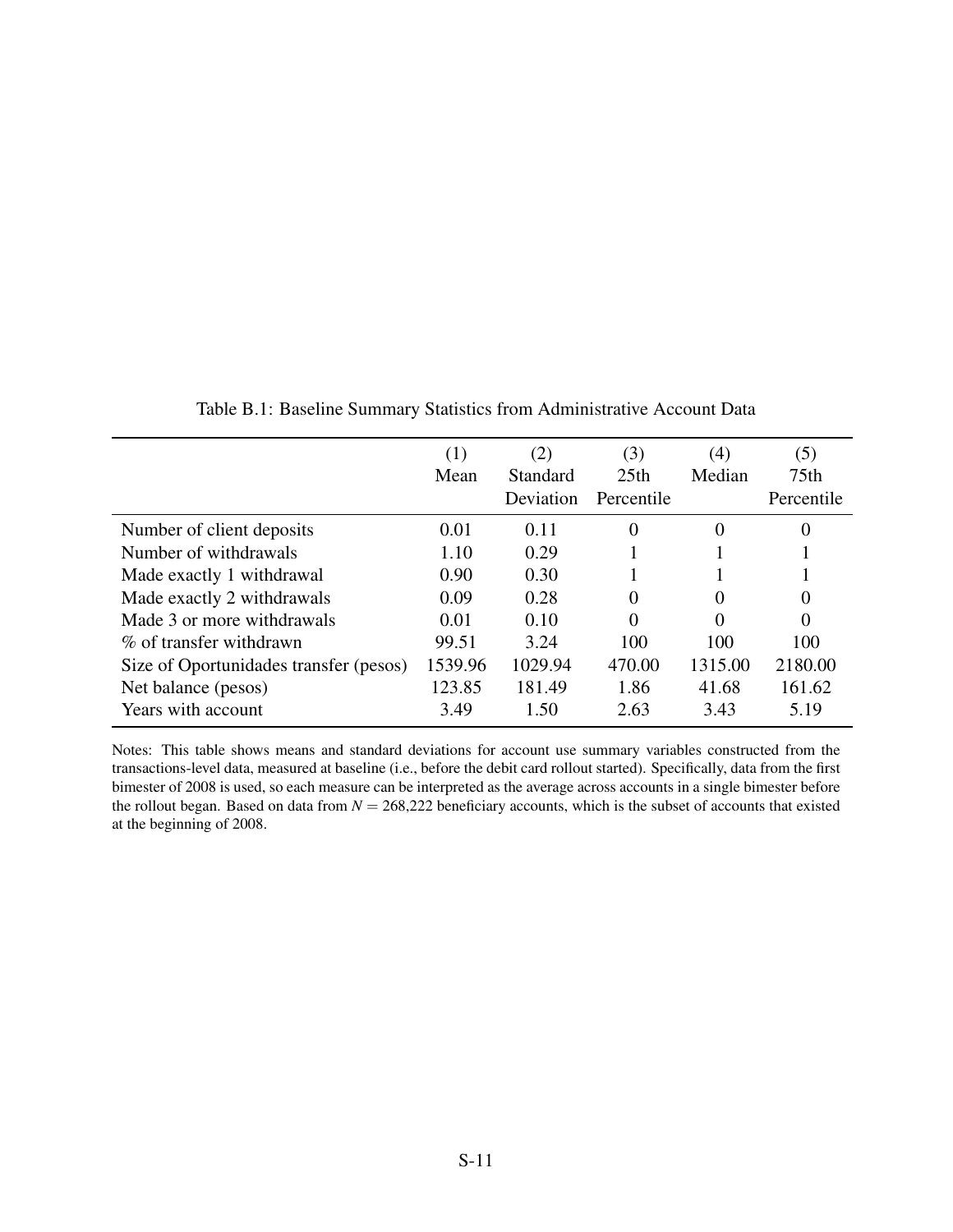<span id="page-53-0"></span>

|                            | Total       |                 |             | Bansefi         |
|----------------------------|-------------|-----------------|-------------|-----------------|
|                            | <b>ATMs</b> | <b>Branches</b> | <b>ATMs</b> | <b>Branches</b> |
| Current quarter            | $-0.37$     | $-0.01$         | 0.00        | $-0.01$         |
|                            | (1.51)      | (0.34)          | (0.00)      | (0.02)          |
| 1 quarter lag              | $-1.79$     | 0.10            | $-0.01$     | 0.02            |
|                            | (2.49)      | (0.37)          | (0.01)      | (0.02)          |
| 2 quarter lag              | 2.04        | 0.12            | 0.01        | 0.01            |
|                            | (3.72)      | (0.39)          | (0.01)      | (0.02)          |
| 3 quarter lag              | $-0.57$     | $-0.01$         | $-0.01$     | 0.02            |
|                            | (1.11)      | (0.29)          | (0.01)      | (0.02)          |
| 4 quarter lag              | 2.29        | $-0.28$         | 0.00        | $-0.04$         |
|                            | (2.54)      | (0.64)          | (0.00)      | (0.03)          |
| 5 quarter lag              | $-1.13$     | 0.08            | 0.00        | 0.00            |
|                            | (2.56)      | (0.81)          | (0.00)      | (0.02)          |
| 6 quarter lag              | $-0.31$     | 0.94            | 0.00        | 0.02            |
|                            | (3.60)      | (0.67)          | (0.00)      | (0.02)          |
| 1 quarter lead             | 0.66        | $-0.25$         | 0.00        | $-0.01$         |
|                            | (1.74)      | (0.40)          | (0.00)      | (0.02)          |
| 2 quarter lead             | 3.96        | 0.11            | 0.01        | 0.00            |
|                            | (3.65)      | (0.40)          | (0.01)      | (0.02)          |
| 3 quarter lead             | $-0.06$     | 0.26            | $-0.01$     | $-0.01$         |
|                            | (4.18)      | (0.65)          | (0.02)      | (0.03)          |
| 4 quarter lead             | $-2.50$     | 0.83            | 0.00        | $-0.04$         |
|                            | (4.04)      | (0.78)          | (0.01)      | (0.05)          |
| 5 quarter lead             | 3.97        | 0.27            | 0.00        | 0.01            |
|                            | (3.19)      | (0.40)          | (0.00)      | (0.02)          |
| 6 quarter lead             | 5.18        | $-0.98$         | 0.01        | $-0.04$         |
|                            | (3.03)      | (0.97)          | (0.01)      | (0.03)          |
| Mean control group         | 46.08       | 37.13           | 0.09        | 1.42            |
| F-test of lags             | 0.59        | 0.60            | 0.73        | 1.15            |
| $[p-value]$                | [0.74]      | [0.73]          | [0.63]      | $[0.33]$        |
| F-test of leads            | 0.87        | 1.00            | 1.24        | 0.79            |
| [p-value]                  | [0.52]      | [0.42]          | [0.29]      | [0.58]          |
| Municipality fixed effects | Yes         | Yes             | Yes         | Yes             |
| Quarter fixed effects      | Yes         | Yes             | Yes         | Yes             |

Table B.2: Supply-Side Response

Notes: This table shows that there was no supply-side response of banking infrastructure to the debit card expansion, using data on ATMs and bank branches by municipality by quarter from CNBV. It also shows that the debit card rollout did not follow a recent expansion of banking infrastructure. Each column is a separate regression with a different dependent variable; the table shows  $\beta_k$  from  $y_{mt} = \lambda_m + \delta_t + \sum_{k=-6}^6 \beta_k D_{m,t+k} + \varepsilon_{mt}$ . The F-test of lags tests  $\beta_{-6} = \cdots = \beta_{-1} = 0$ ; the F-test of leads tests  $\beta_1 = \cdots = \beta_6 = 0$ .  $N = 2,491$  municipality-quarter observations from 199 municipalities.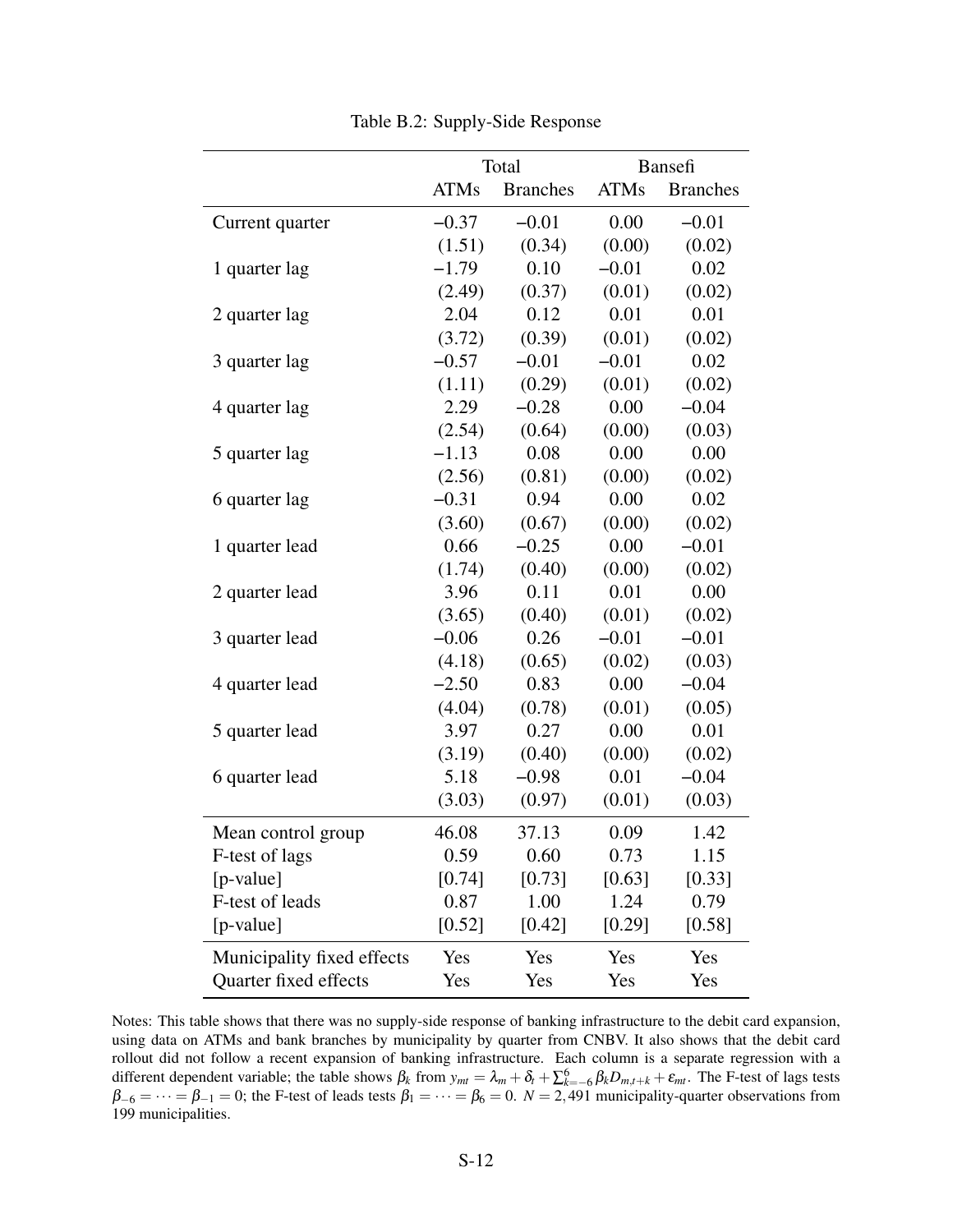## <span id="page-54-0"></span>Appendix C Sample of Materials Received by Beneficiaries (For Online Publication)



Figure C.1: Flyer Provided with the Debit Card (Front)

Notes: This flyer is provided by Oportunidades together with the debit card. The front of the flyer provides activation instructions and security tips regarding the PIN number and debit card.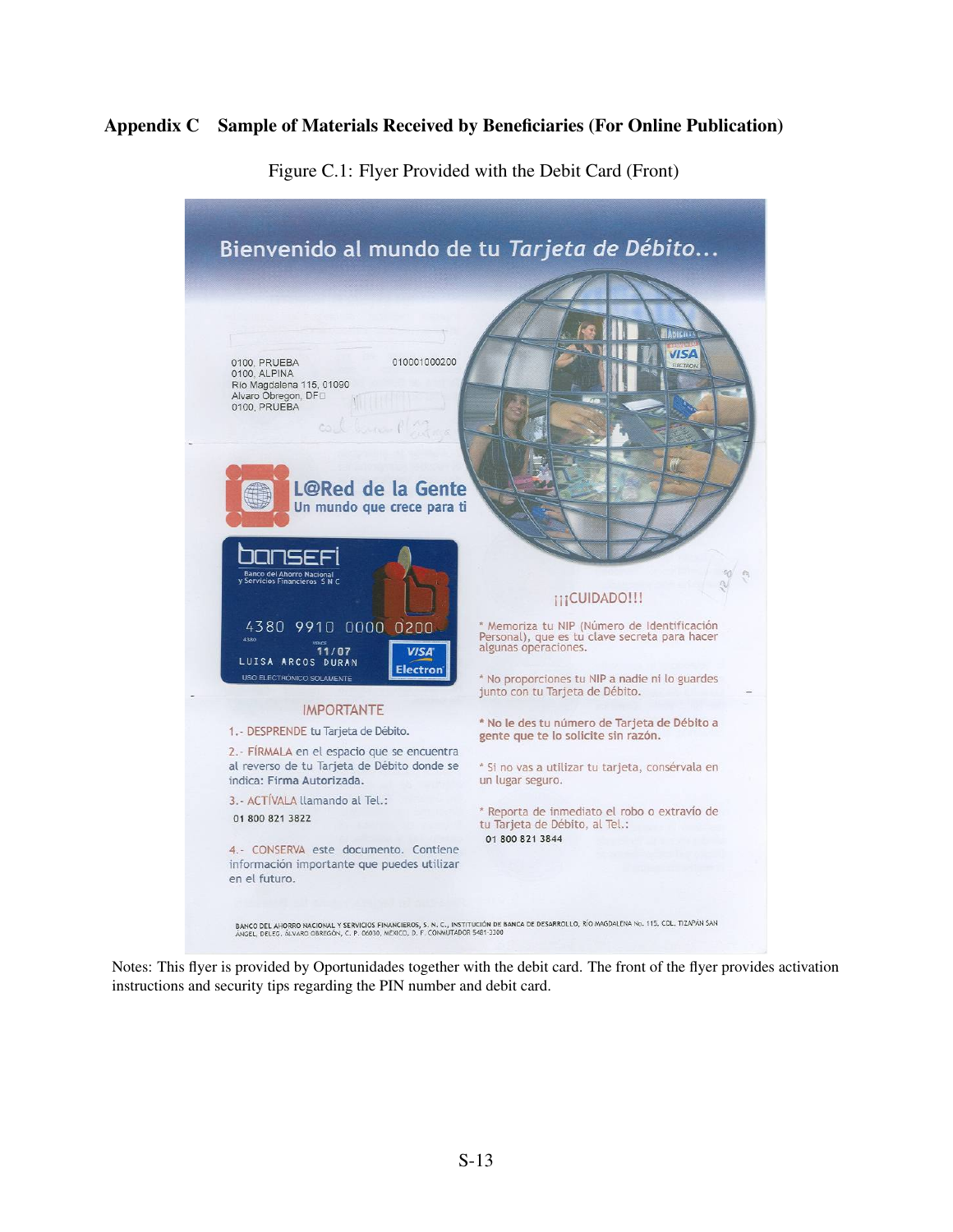

# Figure C.2: Flyer Provided with the Debit Card (Back)

Notes: The back of the flyer provides instructions on using the card to withdraw money at ATMs and to make purchases. It clarifies that the card can be used to withdraw money at any ATM within the networks RED and PLUS (which cover almost all ATMs in Mexico) and at major grocery stores.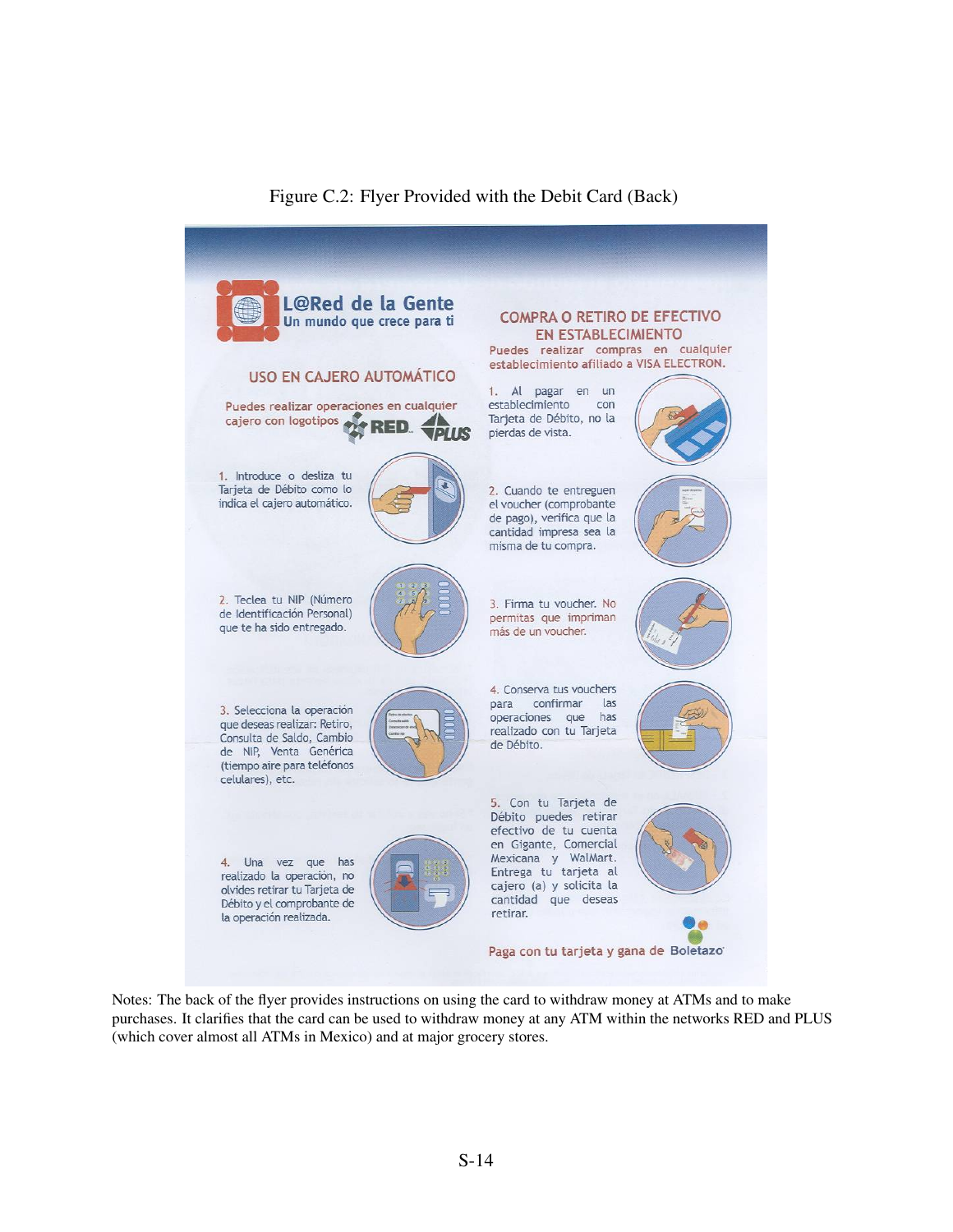<span id="page-56-0"></span>Figure C.3: Sample Calendar of Transfer Dates Given to Beneficiaries

|                                               | Calendario Fijo de Retiro<br>de Apoyos Monetarios | Gosierno<br><b>FEDERAL</b><br><b>SEDESOL</b> |  |  |
|-----------------------------------------------|---------------------------------------------------|----------------------------------------------|--|--|
| Entidad: 15 MEXICO                            |                                                   | Folio Titular: I                             |  |  |
| Zona de Atención: 150303                      |                                                   | Nombre Titular:                              |  |  |
| Municipio: 33 ECATEPEC DE MORELOS             |                                                   | Identificador de Familia:                    |  |  |
| Localidad: 1 ECATEPEC DE MORELOS              |                                                   | Fase de Incorporación: 35                    |  |  |
| AGEB:<br>Código Postal: 55450                 |                                                   | Esquema de Apoyos: Urbano 1                  |  |  |
|                                               |                                                   |                                              |  |  |
| Domicilio:<br>Estimada Titular:               |                                                   | Colonia:                                     |  |  |
| Los apoyos del bimestre de corresponsabilidad |                                                   | los puede retirar a partir del               |  |  |
| Noviembre - Diciembre del 2008                |                                                   | Lunes 20 de Abril del 2009                   |  |  |
| Enero - Febrero del 2009                      |                                                   | Lunes 1 de Junio del 2009                    |  |  |
| Marzo - Abril del 2009                        |                                                   | Lunes 13 de Julio del 2009                   |  |  |
| Mayo - Junio del 2009                         |                                                   | Lunes 14 de Septiembre del 2009              |  |  |
| Julio - Agosto del 2009                       |                                                   | Lunes 16 de Noviembre del 2009               |  |  |

Titular beneficiaria: Usted podrá retirar sus apoyos con su Tarjeta de Débito a partir de la fecha indicada en cajeros automáticos ó establecimientos autorizados (que aceptan tarjetas VISA).

Recuerde que en cajeros automáticos podrá realizar dos operaciones (retiros ó consultas) gratuitas al bimestre, también puede utilizar su Tarjeta para comprar en establecimientos que aceptan Tarjetas de Débito VISA.

Para mayor Información, consultas, dudas ó quejas, comunicarse al 01800 500 50 50 de lunes a viernes de 9 de la mañana a 6 de la tarde

"Este programa es público, ajeno a cualquier partido político. Queda prohibido el uso para fines distintos al desarrollo social

"Este programa es de carácter público, no es patrocinado ni promovido por partido político alguno y sus recursos provienen de los impuestos que pagan todos los contribuyentes. Está prohibido el uso de este programa con fines<br>políticos, electorales, de lucro y de otros distintos a los establecidos. Quien haga uso indebido de los recur este programa deberá ser denunciado y sancionado de acuerdo a la ley aplicable y ante la autoridad competente

Consecutivo: 1005

Notes: This is a sample of the calendars that provide the transfer dates to recipients. For each bimester in the following year, it states the corresponding payment date. It reminds recipients that they should use their debit cards after the indicated date at ATMs or establishments accepting VISA. It also reminds them that they are allowed two free transactions per bimester at ATMs.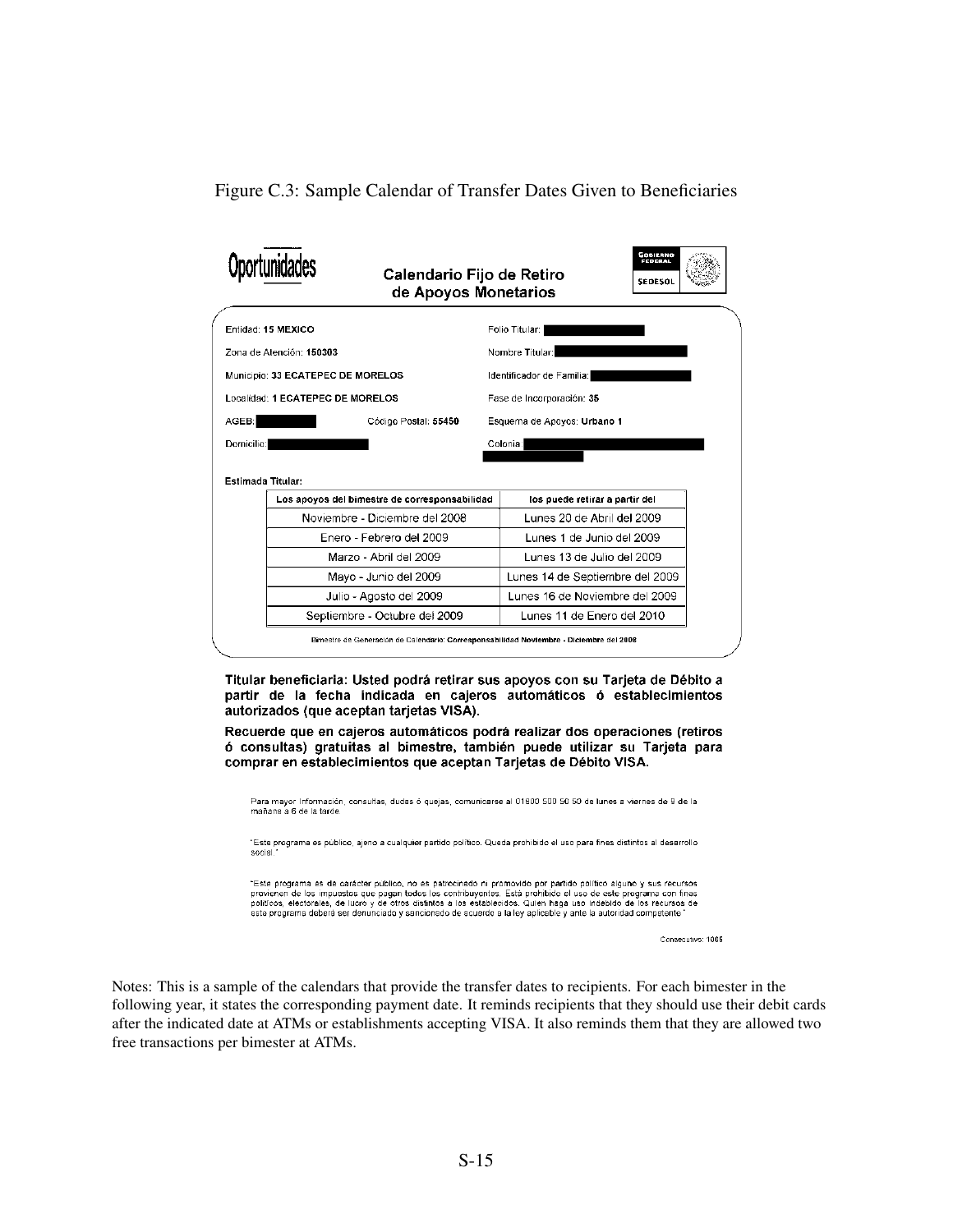#### <span id="page-57-0"></span>Appendix D Mechanical Effect (For Online Publication)

This appendix defines the "mechanical effect," which we use to compute net balances. We explain the logic behind the mechanical effect, present an example, and provide a step by step guide for its computation, summarized in Table [D.1.](#page-59-1)

## D.1 Logic of the Mechanical Effect

The mechanical effect is the contribution to average balances from the transit of transfers in recipients' accounts. Since the mechanical effect does not represent net (long-term) savings, or even saving from one period to the next, our goal is to net it out from average balances and construct a measure of net balances, *Net Balance*<sub>it</sub>. Changes in the mechanical effect can arise due to changes in the *frequency* of withdrawals. For example, if client A begins the period with 0 balance, receives 2,000 pesos in her account, and withdraws 1,000 pesos on the first day of the period, and the other 1,000 pesos midway through the period, her average balance will equal  $1,000*0+1,000*\frac{1}{2} = 500$ pesos. Compared to client B who withdrew the entire 2,000 pesos on the first day of the period, client A's average balance is 500 pesos higher, but both end the period with a balance of zero. Their net balances, constructed as average balance minus mechanical effect, are both equal to zero.

Changes in the mechanical effect can also arise from changes in the *timing* of withdrawals, compared to the deposit dates. The deposit date is usually known by the recipients: Oportunidades generally disburses transfers within the first week of the bimester, and the program distributes calendars stating the dates when accounts will be credited. Nevertheless, beneficiaries may not withdraw their benefits on the day they are deposited, which also leads to a mechanical effect that contributes to the average balance. In our data, the mechanical effect can thus change for debit card recipients relative to the control group as a result of increased withdrawal frequency of smaller amounts and changes in time between the deposit and first withdrawal.

Finally, we need to compare not only the timing of deposits and withdrawals, but also their relative sizes. Although the calculation is simple, there are several cases to consider depending on the number of withdrawals, when they occur, and whether they exceed the amount deposited that period. We use an example to exemplify the steps involved.

#### D.2 Example:

- 1. Select a pattern where clients received a single deposit (the most common, although as explained previously, beneficiaries receive more than one Oportunidades deposit in some bimesters)
- 2. Select a pattern with one deposit followed by two withdrawals (DWW)
- 3. The pattern with one deposit and two withdrawals (DWW), must fit in one of the following three scenarios: (a) the deposit is less than the first withdrawal ( $W_1 \ge D$ ), (b) the deposit is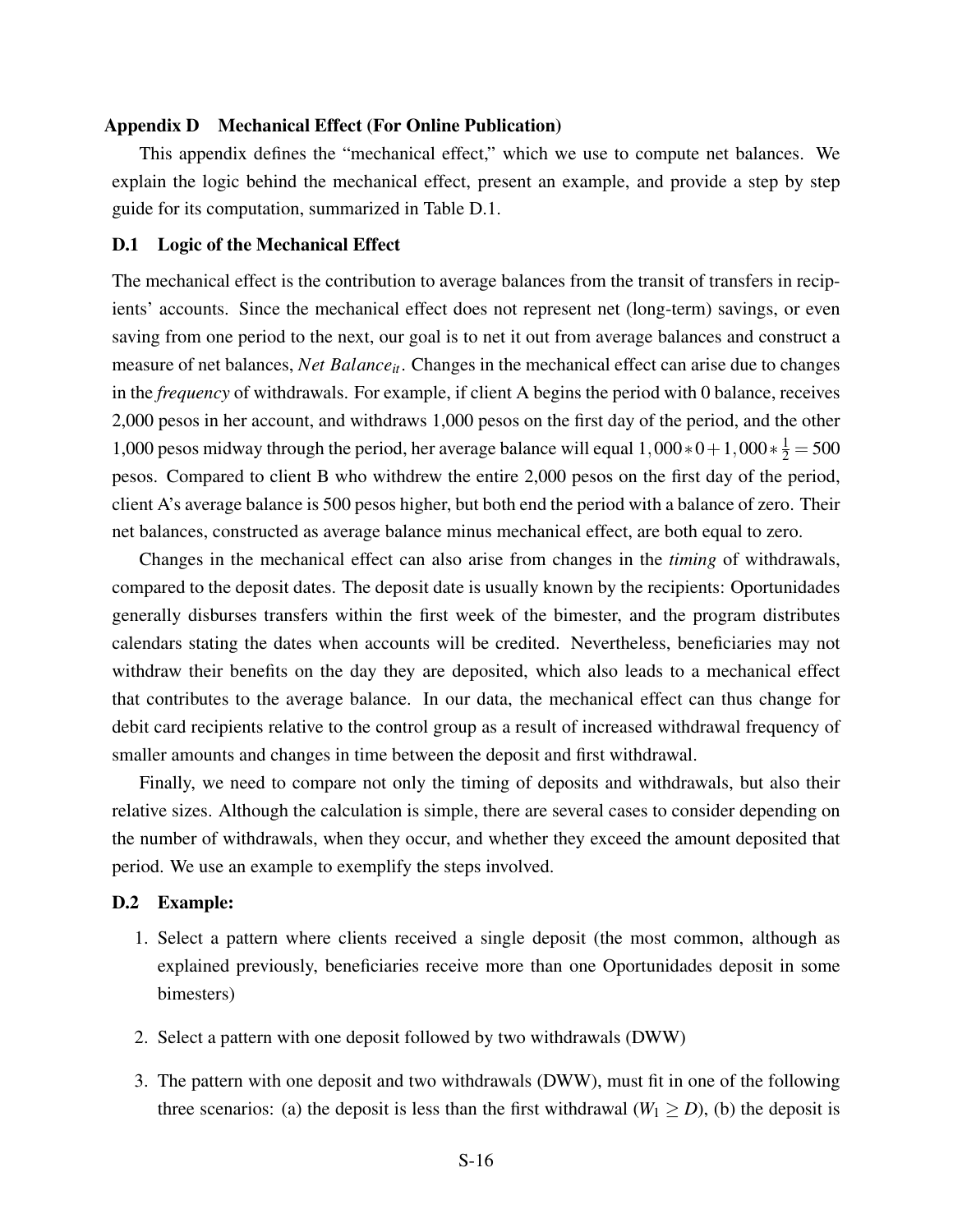larger than the first withdrawal but smaller than the sum of the two withdrawals ( $W_1 < D \&$  $W_1 + W_2 \ge D$ , (c) the deposit is larger than the sum of withdrawals  $(W_1 + W_2 < D)$ .

- 4. Compute the mechanical effect, at the individual level, for each of the three scenarios discussed above:
	- (a) The deposit is less than the first withdrawal  $\Rightarrow$  the mechanical effect is just the time lapse between the deposit and the first withdrawal times the deposit amount (*lapse<sub>DW*1</sub> \* *D*).
	- (b) The deposit is larger than the first withdrawal but smaller than the sum of the two withdrawals  $\Rightarrow$  the mechanical effect is the time lapse between the deposit and the first withdrawal times the amount of the first withdrawal, plus the time lapse between the deposit and the second withdrawal times the remaining deposit amount after subtracting the first withdrawal  $(lapse_{DW_1} * W_1 + lapse_{DW_2} * (D - W_1)).$
	- (c) The deposit is larger than the sum of the withdrawals  $\Rightarrow$  the mechanical effect is the time lapse between the deposit and the first withdrawal times the amount of the first withdrawal, plus the time lapse between the deposit and the second withdrawal times the amount of the second withdrawal  $(lapse_{DW_1} * W_1 + lapse_{DW_2} * (W_2)).$

Table [D.1](#page-59-1) shows the most common of the cases we considered as well as their prevalence in the data.

## D.3 Steps

More generally we follow the steps below:

- 1. We separate the sample based on the number of transfers received by Opportunidades' beneficiaries: 85% of beneficiary-bimester pairs receive a single transfer in the bimester and 15% received two transfers in the same bimester. See footnote [26](#page-17-1) for a description of the reasons some benefeciary-bimester pairs include more than one transfer.
- 2. We determine the pattern of transactions: for example, a beneficiary who first received a deposit and then performed two withdrawals has a sequence (*D*,*W*1,*W*2), or DWW for short.
- 3. We compare the size of the deposit to the withdrawals, and generate different scenarios. These scenarios depend on the relative size of the deposit and withdrawals: each withdrawal could be larger than the deposit, their sum might be larger, or the deposit is larger than the sum of withdrawals.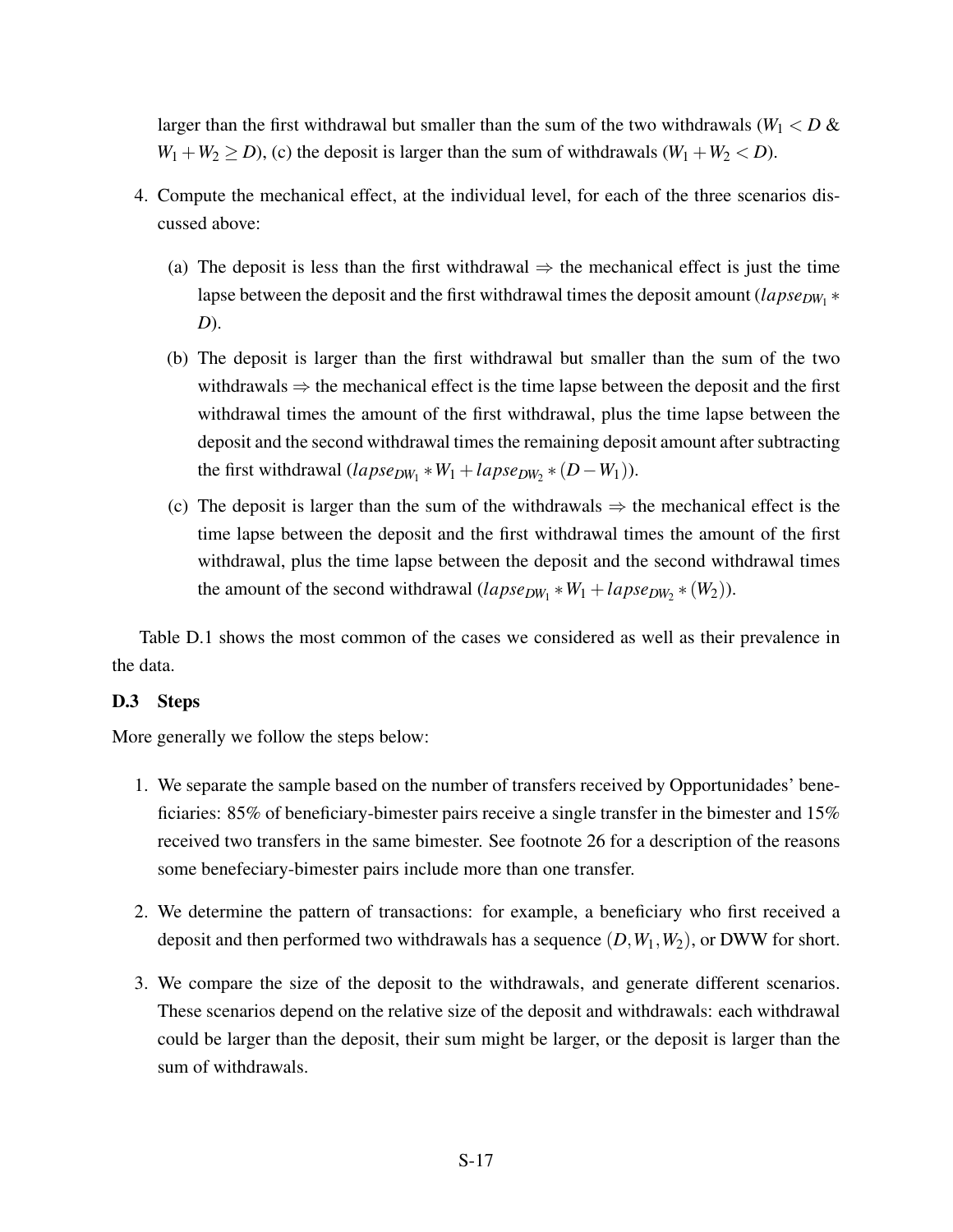<span id="page-59-1"></span>

|     | Pattern     | % Total | Conditions                                                                                                                | <b>Mechanical Effect</b>                                                                                                                                                     |
|-----|-------------|---------|---------------------------------------------------------------------------------------------------------------------------|------------------------------------------------------------------------------------------------------------------------------------------------------------------------------|
| (1) | <b>DW</b>   | 73.4    | Panel A. Regular patterns: single deposit into account in the bimester<br>$W \leq D$<br>W > D                             | $lapse_{DW}*W$<br>$lapse_{DW} * D$                                                                                                                                           |
| (2) | <b>DWW</b>  | 9.1     | $W_1 > D$<br>$W_1 < D & W_1 + W_2 > D$<br>$W_1 + W_2 < D$                                                                 | $lapse_{DW_1} * D$<br>$lapse_{DW_1}*W_1+lapse_{DW_2}*(D-W_1)$<br>$lapse_{DW_1}*W_1+lapse_{DW_2}*(W_2)$                                                                       |
| (3) | <b>DWWW</b> | 1.7     | $W_1 \geq D$<br>$W_1 < D \& W_1 + W_2 > D$<br>$W_1 + W_2 < D \& W_1 + W_2 + W_3 > D$                                      | $lapse_{DW_1} * D$<br>$lapse_{DW_1}*W_1 + lapse_{DW_2}*(D-W_1)$<br>$lapse_{DW_1}*W_1 + lapse_{DW_2}*W_2$<br>$+$ lapse <sub>DW3</sub> $*(D-W_1-W_2)$                          |
|     |             |         | Panel B. Irregular patterns: multiple deposits into account in the bimester                                               |                                                                                                                                                                              |
| (4) | <b>DDWW</b> | 3.1     | $W_1 \le D_1 \& W_2 \le D_2$<br>$W_1 > D_1 \& W_2 \leq D_2$<br>$W_1 \leq D_1 \& W_2 \leq D_2$<br>$W_1 > D_1 \& W_2 > D_2$ | $lapse_{D_1W_1}*W_1+lapse_{D_2W_2}*W_2$<br>$lapse_{D_1W_1}*D_1+lapse_{D_2W_2}*W_2$<br>$lapse_{D_1W_1}*W_1 + lapse_{D_2W_2}*D_2$<br>$lapse_{D_1W_1}*D_1 + lapse_{D_2W_2}*D_2$ |
| (5) | <b>DWD</b>  | 3.0     | $W < D_1$<br>$W > D_1$                                                                                                    | $lapse_{D_1W}*W$<br>$lapse_{D_1W}*D_1$                                                                                                                                       |
| (6) | <b>DDW</b>  | 2.7     | $W > D_1 + D_2$<br>$W < D_1 + D_2 \& W < D_2$<br>$W < D_2$                                                                | $lapse_{D_1W}*D_1+lapse_{D_2W}*D_2$<br>$lapse_{D_1W} * (W - D_2) + lapse_{D_2W} * D_2$<br>$lapse_{D2W}*W$                                                                    |
| (7) | <b>DWDW</b> | 1.6     | $W_1 < D_1 \& W_2 < D_2$<br>$W_1 > D_1 \& W_2 \leq D_2$<br>$W_1 \leq D_1 \& W_2 < D_2$<br>$W_1 > D_1 \& W_2 > D_2$        | $lapse_{D_1W_1}*W_1 + lapse_{D_2W_2}*W_2$<br>$lapse_{D_1W_1}*D_1+lapse_{D_2W_2}*W_2$<br>$lapse_{D_1W_1}*W_1 + lapse_{D_2W_2}*D_2$<br>$lapse_{D_1W_1}*D_1+lapse_{D_2W_2}*D_2$ |

Table D.1: Computation of Mechanical Effect

Notes:  $D_i$  indicates the *i*th deposit and  $W_i$  indicates the *i*th withdrawal within a bimester. *lapse* $D_iW_j$  measures the number of days between the *i*th deposit and the *j*th withdrawal, divided by the number of days in the bimester. The patterns listed here represent 95% of all bimonthly patterns, but all patterns representing at least 0.01% of all account-bimester pair patterns have been coded to obtain an estimate of the mechanical effect.

4. We compute the mechanical effect. To do this, we measure the lapse of time, in days, which passes between the deposit and each withdrawal, and multiply the time lapses by the amount of the transfer which only transited through the account, and was not kept in the account through the end of and into the next bimester.

## <span id="page-59-0"></span>Appendix E Reasons for Variance in Transfers (For Online Publication)

When there is an election, federal law requires Oportunidades to give the transfer in advance so that there is no payment close to the election month. In practice, this means that beneficiaries receive no payment in the bimester of the election and an additional payment in the preceding bimester. If a family does not comply with program conditions such as school attendance and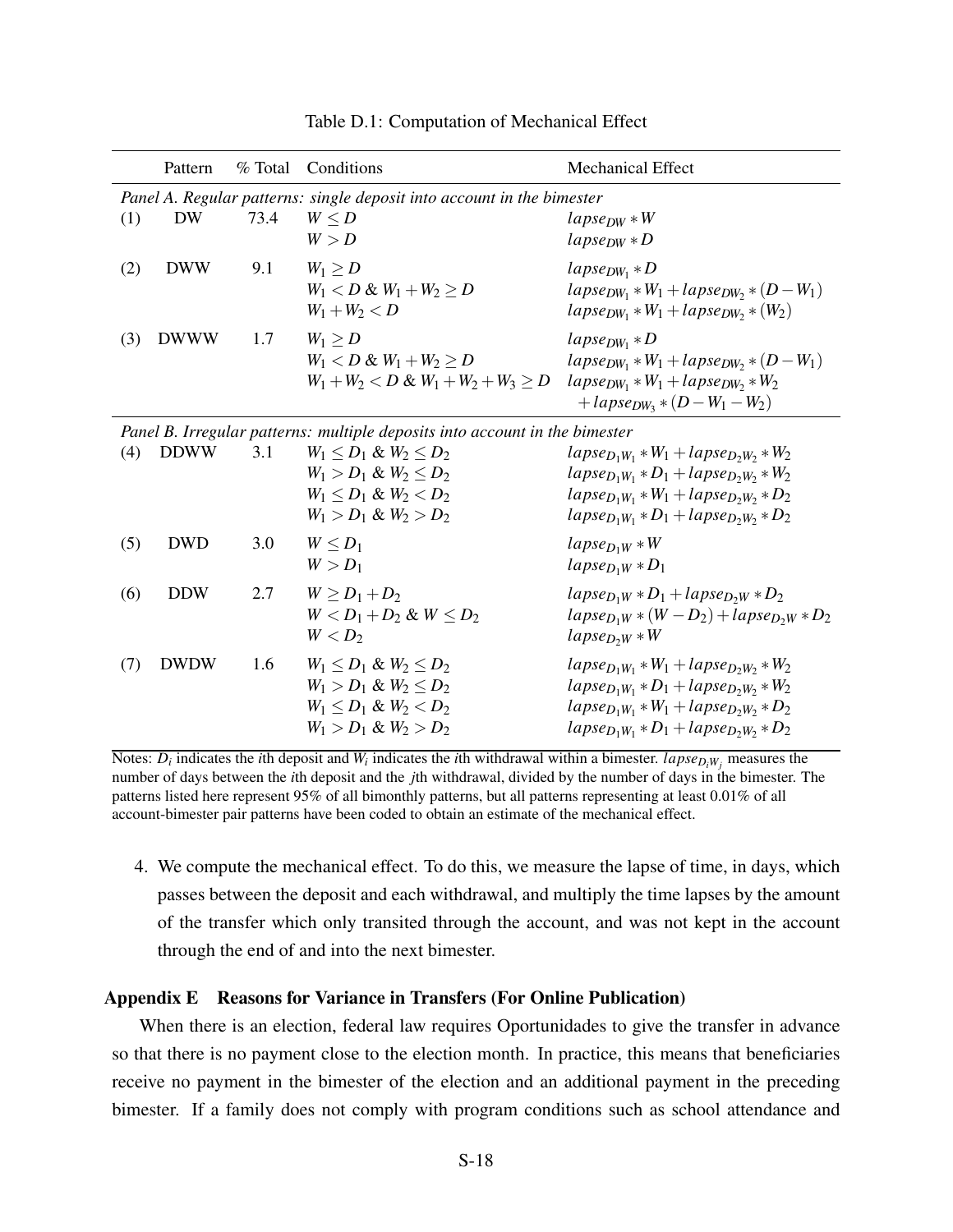health check-ups, the payment is suspended, but if the family returns to complying with the conditions, the missed payment is added into a future payment. Payments also vary systematically by time of year, as the program includes a school component that is not paid during the summer, and a school supplies component that is only paid during one bimester out of the year. Finally, changes in family structure affect the transfer amount because one child might age into or out of the program, for example.

## <span id="page-60-0"></span>Appendix References (For Online Publication)

- Ashraf, Nava, Dean Karlan, and Wesley Yin, "Deposit collectors," Advances in Economic Analysis & Policy, 6 (2006), 635–672.
- <span id="page-60-1"></span>Beaman, Lori, Dean Karlan, and Bram Thuysbaert, "Saving for a (not so) rainy day: A randomized evaluation of savings groups in Mali," NBER Working Paper 21169, 2014.
- <span id="page-60-2"></span>Blumenstock, Joshua, Michael Callen, and Tarek Ghani, "Why do defaults affect behavior? Experimental evidence from Afghanistan," NBER Working Paper 23590, 2017.
- Brune, Lasse, Xavier Giné, Jessica Goldberg, and Dean Yang, "Facilitating savings for agriculture: Field experimental evidence from Malawi," Economic Development and Cultural Change, 64 (2016), 187–220.
- Callen, Michael, Suresh de Mel, Craig McIntosh, and Christopher Woodruff, "What are the headwaters of formal savings? experimental evidence from Sri Lanka," NBER Working Paper 20736, 2014.
- <span id="page-60-3"></span>Drexler, Alejandro, Greg Fischer, and Antoinette Schoar, "Keeping it simple: Financial literacy and rules of thumb," American Economic Journal: Applied Economics, 6 (2014), 1–31.
- Dupas, Pascaline, Dean Karlan, Jonathan Robinson, and Diego Ubfal, "Banking the unbanked? Evidence from three countries," American Economic Journal: Applied Economics, (forthcoming).
- <span id="page-60-4"></span>Dupas, Pascaline and Jonathan Robinson, "Why don't the poor save more? Evidence from health savings experiments," American Economic Review, 103 (2013), 1138–1171.
- <span id="page-60-5"></span>Karlan, Dean, Margaret McConnell, Sendhil Mullainathan, and Jonathan Zinman, "Getting to the top of mind: How reminders increase saving," Management Science, 62 (2016), 3393–3411.
- <span id="page-60-6"></span>Karlan, Dean, Beniamino Savonitto, bram Thuysbaert, and Christopher Udry, "Impact of savings groups on the lives of the poor," Proceedings of the National Academy of Sciences, 114 (2017), 3079–3084.
- <span id="page-60-7"></span>Karlan, Dean and Jonathan Zinman, "Price and control elasticities of demand for savings," Working Paper, 2016.
- Kast, Felipe, Stephan Meier, and Dina Pomeranz, "Saving more in groups: Field experimental evidence from Chile," Harvard Business School Working Paper 12-060, 2016.